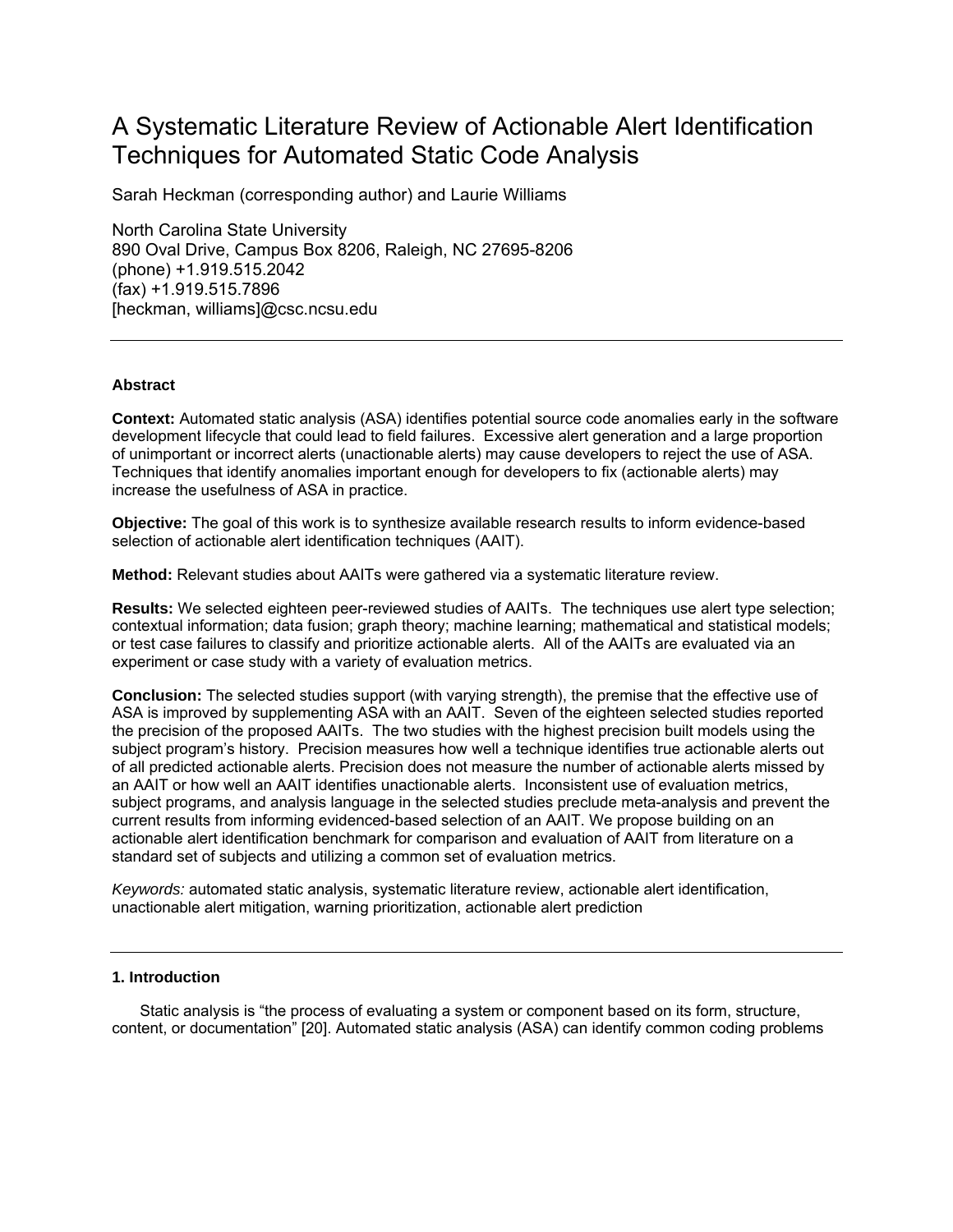early in the development process via a tool that automates the inspection<sup>1</sup> of source code [47]. ASA reports potential source code anomalies<sup>2</sup>, which we call *alerts*, like null pointer dereferences, buffer overflows, and style inconsistencies [19]. Developers inspect each alert to determine if the alert is an indication of an anomaly important enough for the developer to fix. If a developer determines the alert is an important, fixable anomaly, then we call the alert an *actionable alert* [16-17, 35]. When an alert is not an indication of an actual code anomaly or the alert is deemed unimportant to the developer (e.g. the alert indicates a source code anomaly inconsequential to the program's functionality as perceived by the developer), we call the alert an *unactionable alert* [16-17].

Static analysis tools generate many alerts; an alert density of 40 alerts per thousand lines of code (KLOC) has been empirically observed [16]. Developers and researchers found that 35% to 91% of reported alerts are unactionable [1, 3, 16-17, 24-25, 28-29]. A large number of unactionable alerts may lead developers and managers to reject the use of ASA as part of the development process due to the overhead of alert inspection [3, 25, 28-29]. Suppose, a tool reports 1000 alerts and each alert requires five minutes for inspection. The time to inspect the alerts would take 10.4 uninterrupted eight-hour workdays. Identifying the 35%-91% unactionable alerts could lead to timesavings of 3.6-9.5 days of developer time. Identification of three or four actionable alerts in two industrial projects programmed in Java was found by Wagner, et al. to justify the cost of ASA, if the alerts could lead to field failures [41].

Improving ASA's ability to generate predominantly actionable alerts through development of tools that are both sound<sup>3</sup> and complete<sup>4</sup> is an intractable problem [6-7]. Additionally, the development of algorithms underlying ASA requires a trade-off between the level of analysis and execution time [6]. Methods proposed for improving static analysis include annotations, which could be specified incorrectly and require developer overhead, and allowing the developer to select ASA properties, like alert types, specific to their development environment and project [46].

Another way to increase the number of actionable alerts identified by static analysis is to use the alerts generated by ASA with other information about the software under analysis to prioritize or classify alerts. We call these techniques actionable alert identification techniques<sup>5</sup> (AAIT). Overall, AAITs seek to prioritize or classify alerts generated by ASA. *Classification* AAITs divide alerts into two groups: alerts predicted to be actionable and alerts predicted to be unactionable [16]. *Prioritization* AAITs order alerts by the likelihood an alert is an indication of an actionable alert [16].

The goal of this work is *to synthesize available research results to inform evidence-based selection of actionable alert identification techniques*. To accomplish this goal we performed a *systematic literature review* (SLR), which is "a means of evaluating and interpreting all available research relevant to a particular research question or topic area or phenomenon of interest" [26]. The specific objectives of this SLR are the following:

To identify categories of AAIT input artifacts;

- To summarize current research solutions for AAIT;
- To synthesize the current results from AAIT; and
- To identify the research challenges and needs in the area of AAIT.

 $1$  An inspection is "a static analysis technique that relies on visual examination of development products to detect errors, violations of development standards, and other problems" [22].

<sup>&</sup>lt;sup>2</sup> An anomaly is a "condition that deviates from expectations, based on requirements specifications, design documents, user documents, or standards, or from someone's perceptions or experiences" [21].

<sup>&</sup>lt;sup>3</sup> For this research, we consider the generation of an alert as the indication of a potential anomaly. Therefore, sound static analysis implies that all reported alerts are anomalies (actionable) [9].

<sup>&</sup>lt;sup>4</sup> For this research, we consider the generation of an alert as the indication of a potential anomaly. Therefore, complete static analysis ensures that if there is a place where an anomaly could occur in the source code, the tool reports an alert [9].

<sup>5</sup> AAITs are techniques that identify actionable alerts. Some AAITs have been referred to as false positive or unactionable alert mitigation [16-17], warning prioritization [24‐25], and actionable alert prediction [35].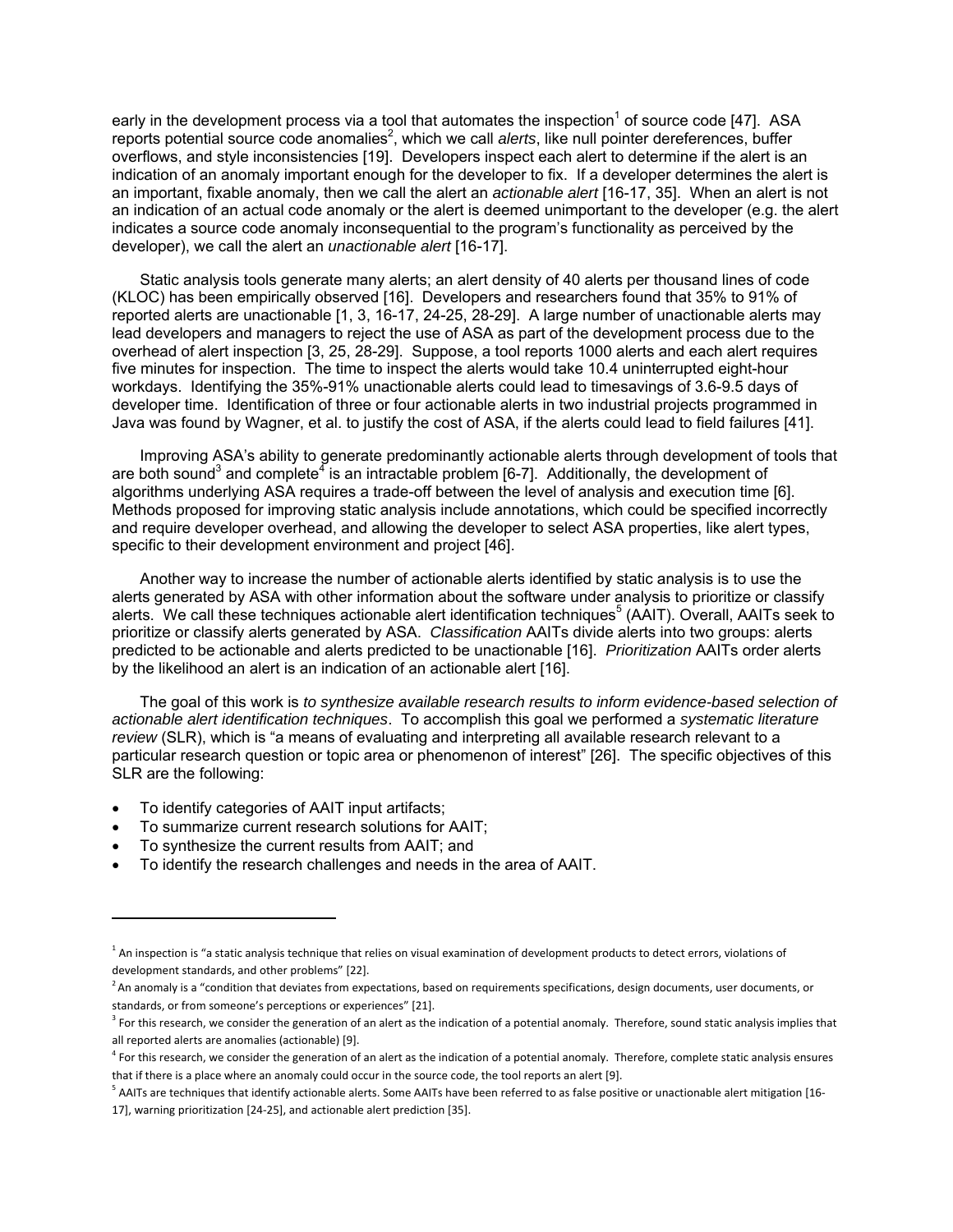The remainder of this paper is as follows: Section 2 reports the SLR method followed by an overview of the selected study's characteristics (e.g. publication year and source) in Section 3. Section 4 describes the categories of software artifact characteristics that serve as inputs to AAIT. Section 5 provides a generalized overview of the types of AAITs identified in the selected studies. Section 6 describes the specific studies that use alert classification, while Section 7 describes the specific studies that use alert prioritization. Section 8 provides a combined discussion of all selected studies, and describes a metaanalysis of the results; Section 9 concludes; and Section 10 provides direction for future work from the challenges and needs in the area of AAITs.

# **2. Overview of Systematic Literature Review Method**

We used the SLR guidelines described by Kitchenham [26] to develop our SLR protocol. The SLR protocol for addressing the research objectives proposed in Section 1, are presented in the following subsections. The SLR protocol describes the research questions, strategy for searching for related studies, selection of studies for inclusion in the SLR, analysis of the selected studies, and data synthesis, as will be discussed in the following subsections.

## *2.1. Research Questions*

We are interested in answering the following research questions:

- RQ1: What are the categories of artifacts used as input for AAIT?
- RQ2: What are the current approaches for AAITs?
- RQ3: What conclusions can we draw about the efficacy of AAITs from results presented in the selected studies?
- RQ4: What are the research challenges and needs in the area of AAITs?

## *2.2. Search Strategy*

 This section outlines the process for generating search terms, the strategy for searching, the databases searched, and the documentation for the search.

#### *2.2.1. Search Terms and Strategy*

 We identified key terms used for our search from prior experience with the subject area. Our main search term is "static analysis" to focus on solutions that identify actionable alerts when using ASA. The other search terms fall into two categories: descriptive names for alerts generated by static analysis and techniques for identification. Table 1 summarizes these terms.

| <b>Alert Descriptor</b> | <b>Identification Technique</b> |
|-------------------------|---------------------------------|
| alert                   | prioritization                  |
| defect                  | ranking                         |
| fault                   | classification                  |
| bug                     | reduction                       |
| warning                 | detection                       |
|                         | prediction                      |

## **Table 1: Keywords describing static analysis alerts and AAITs**

 Database search strings combined the keyword "static analysis" with one term from the alert descriptor column and one term from the identification technique column in Table 1 (e.g. "static analysis alert prioritization"). Using each combination of alert descriptor and identification technique, there were 30 search strings for each database. If there was more than one search box with Boolean operators, (e.g. Compendex/Inspec), then "static analysis" was entered in the first box and the alert descriptor and identification technique terms were added to the other boxes with the AND operator selected.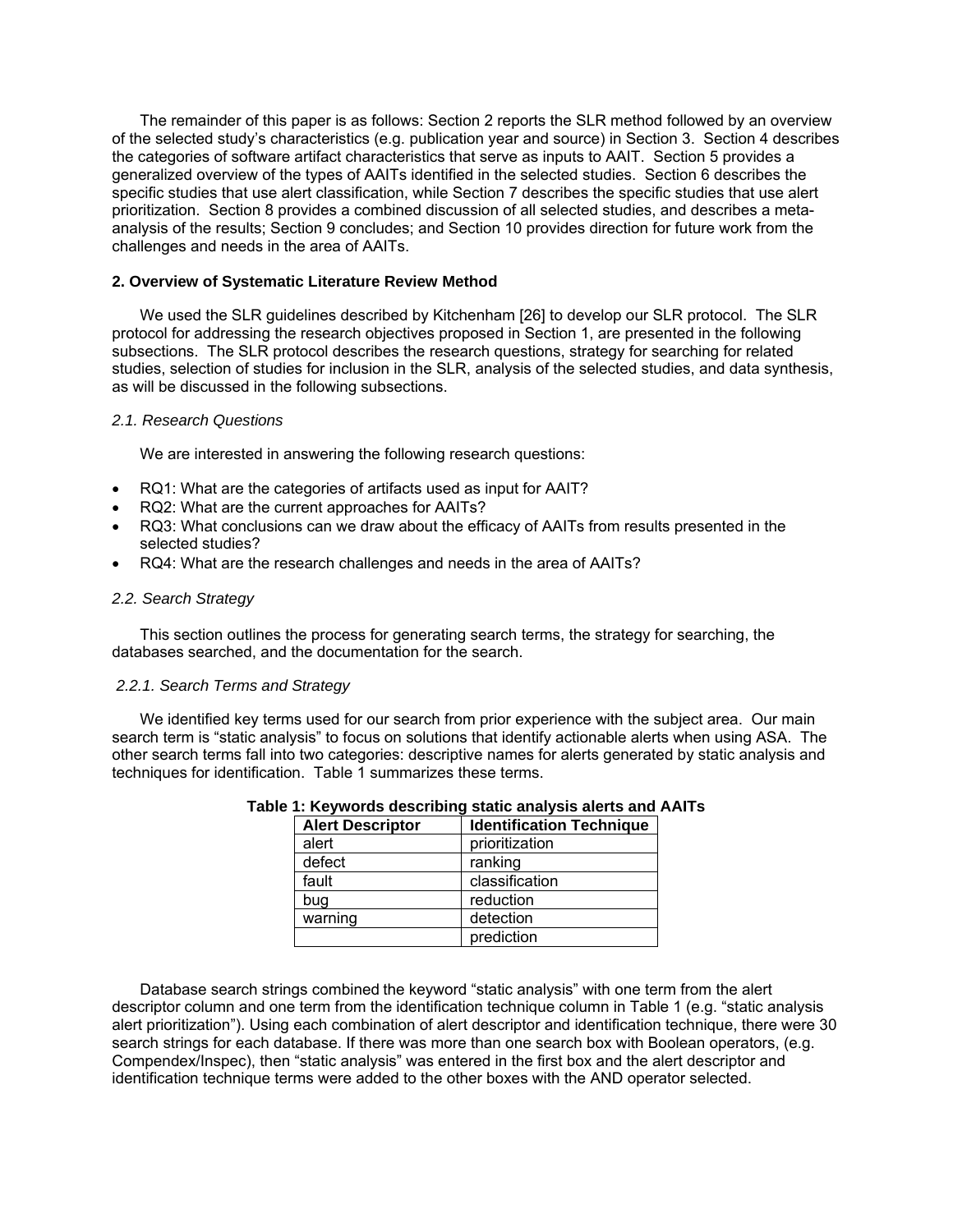# *2.2.2. Databases*

 We gathered the list of potential databases from other SLRs and from the North Carolina State University library's website of suggested databases for Computer Science research. We searched the following databases:

- ACM Digital Library
- **IEEE Xplore**
- Springer Link
- Compendex/Inspec
- ISI Web of Knowledge
- Computers and Applied Sciences Complete

 When databases allow for an advanced search, we excluded non-refereed papers and books. Additionally, if we could restrict papers by subject to Computer Science (e.g. Springer Link) we did so.

#### *2.3. Study Selection*

 This section describes the process and documentation used for selecting studies for the SLR of AAITs.

## *2.3.1. Study Selection Process*

Selection of studies for inclusion in the SLR is a three-stage process: 1) initial selection of studies based upon title; 2) elimination of studies based upon reading the abstract; and 3) further elimination of studies based upon reading the paper. Table 2 shows the number of papers evaluated at each stage of the selection process. At Stage 1, we started with 6320 distinct papers from the database search and selected 466 that moved to the next stage of papers selection. A 467<sup>th</sup> paper was added to Stage 2 of paper selection from the verification efforts described in Section 2.3.3. At Stage 3, 34 from the original search had relevant abstracts and warranted further reading. The verification efforts and reading of the paper's related work sections added another seven papers for 41 papers. The final selected studies consisted of 16 papers and an additional two, new, papers found by searching the authors' websites for later works, for a total of 18 selected studies.

| <b>Stage</b>            | <b>Papers</b> | <b>Added</b>  | Total         |
|-------------------------|---------------|---------------|---------------|
|                         |               | <b>Papers</b> | <b>Papers</b> |
| Stage 1: by title       | 6320          |               | 6320          |
| Stage 2: by abstract    | 466           |               | 467           |
| Stage 3: by paper       | 34            |               | 41            |
| Final: selected studies | 16            |               | 18            |

**Table 2: Number of studies evaluated at each stage of selection process** 

Studies selected at each stage of the selection process met our inclusion criteria:

- Full and short peer reviewed papers with empirical results;
- Post ASA run alert classification or prioritization; and
- Focus on identifying if a *single* static analysis alert or a *group* of alerts are actionable or unactionable as opposed to using ASA results to identify fault- or failure-prone files.

Studies rejected at each stage of the selection process met our exclusion criteria:

- Papers unrelated to static analysis or actionable alert identification;
- Theoretical papers about AAITs;
- Dynamic analyses; and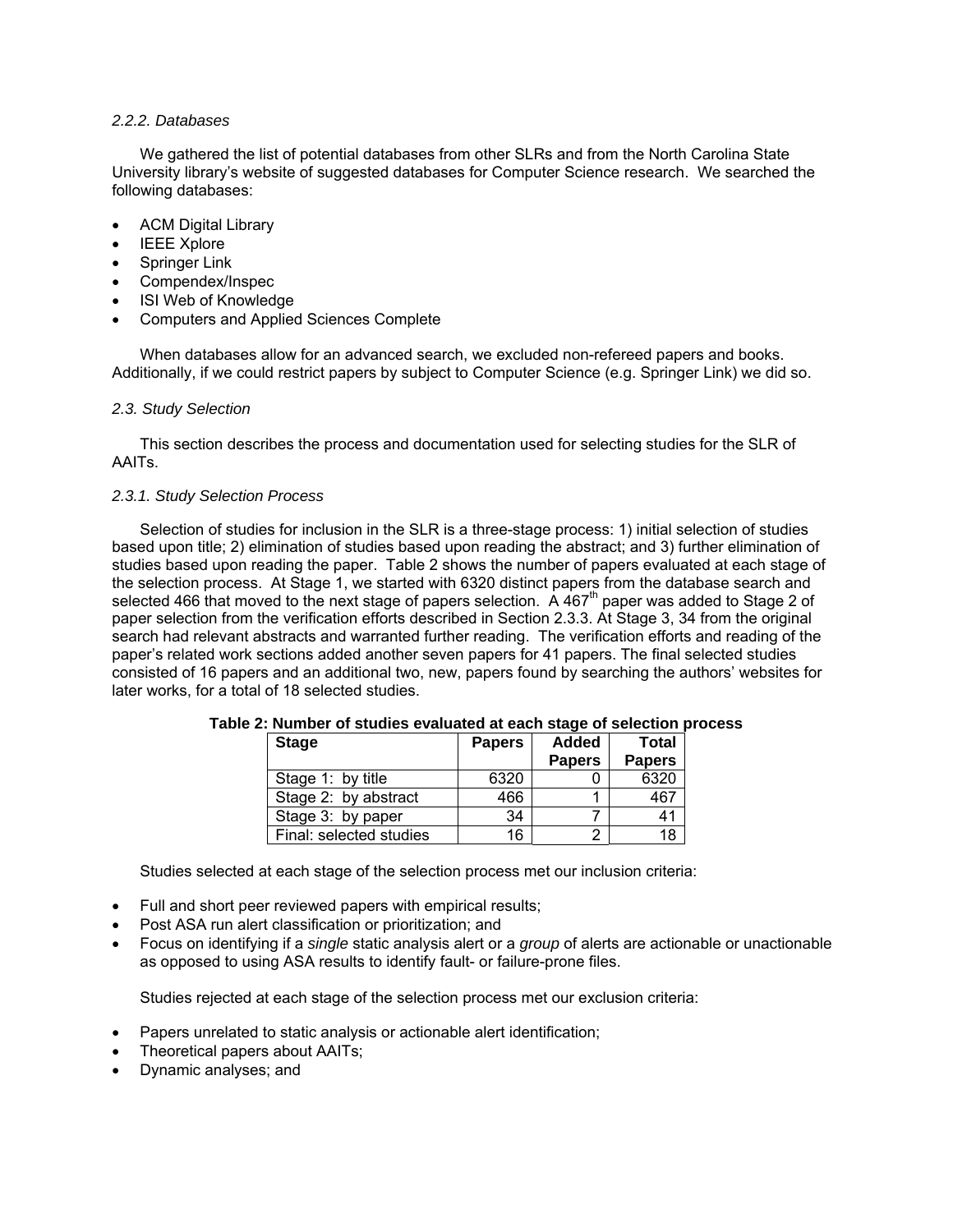• Hybrid static-dynamic analyses where the static analysis portion of the technique was used to drive improvements to the dynamic portion of the technique rather than using the two techniques synergistically or the dynamic technique to improve the static technique.

During the first two selection stages, we tended to err on the side of inclusion. For the first stage of selection, the inclusion and exclusion criteria were loosened such that any titles that contained the words "static analysis," "model checking," "abstract interpretation," or any variation thereof were selected for inclusion in the next stage of the study, unless they were blatantly outside the scope of the research (e.g. in the field of electrical engineering).

 In Stage 2, each abstract was read while considering the inclusion and exclusion criteria. The reason for inclusion or exclusion was documented in addition to a paper classification. A classification of "1" denoted papers that should be fully read to determine inclusion. A classification of "2" denoted supporting papers that may be useful for the motivation of the SLR. A classification of "3" denoted papers that did not meet the inclusion criteria. One additional paper was considered at Stage 2, which came from the selection verification as will be discussed in Section 2.3.3.

 Stage 3 incorporated a reading of the selected papers. Details about the quality assessment (Section 2.4.1) and the data extraction (Section 2.4.2) were recorded. A final inclusion or exclusion classification and corresponding reason were recorded.

The website of the selected papers' authors' of post Stage 3 papers were mined for additional studies that may have been missed during the database search. As a result of this search, an additional two studies were identified for inclusion in the final set of 18, one of which replaced an earlier study by the same authors due to the reporting of earlier results in addition to new results. A third study, recently published of the SLR authors' work, was also included in the final set.

#### *2.3.2. Study Selection Documentation*

 Before study selection, duplicate papers identified by different database keyword searches were removed. The study data were stored in Excel and the studies were listed in separate worksheets for each stage of the selection process. For each study, we maintained the following information:

- Title
- Author(s)
- Conference (abbreviation and full name)
- Publication Month
- Publication Year
- Abstract

Additionally, at each phase of study selection, we included the reason for inclusion and exclusion. After a stage was complete, the selected studies were moved to a new worksheet for the next stage, and any additional information required for selection was obtained.

#### *2.3.3. Selection Verification*

The first author did the selection of the studies following the process outlined in Section 2.3.1. The second author provided validation of the studies selected at each stage of the selection process, except when verifying the final set of selected studies.

After Stage 1, 300 (4.7%) of the studies were randomly selected for the second author to evaluate. The first author prepared the selection, ensuring that the sample had the same proportion of selected and rejected studies as the full population. Two hundred and eighty seven (95.6%) of the studies had the same selection by both the first and second author. The second author selected one study the first author did not, and this study was included in Stage 2 of the selection process. The remaining differences were between studies the first author selected but the second author did not. The discrepancy comes because of differences between the interpretations of the hybrid exclusion criteria.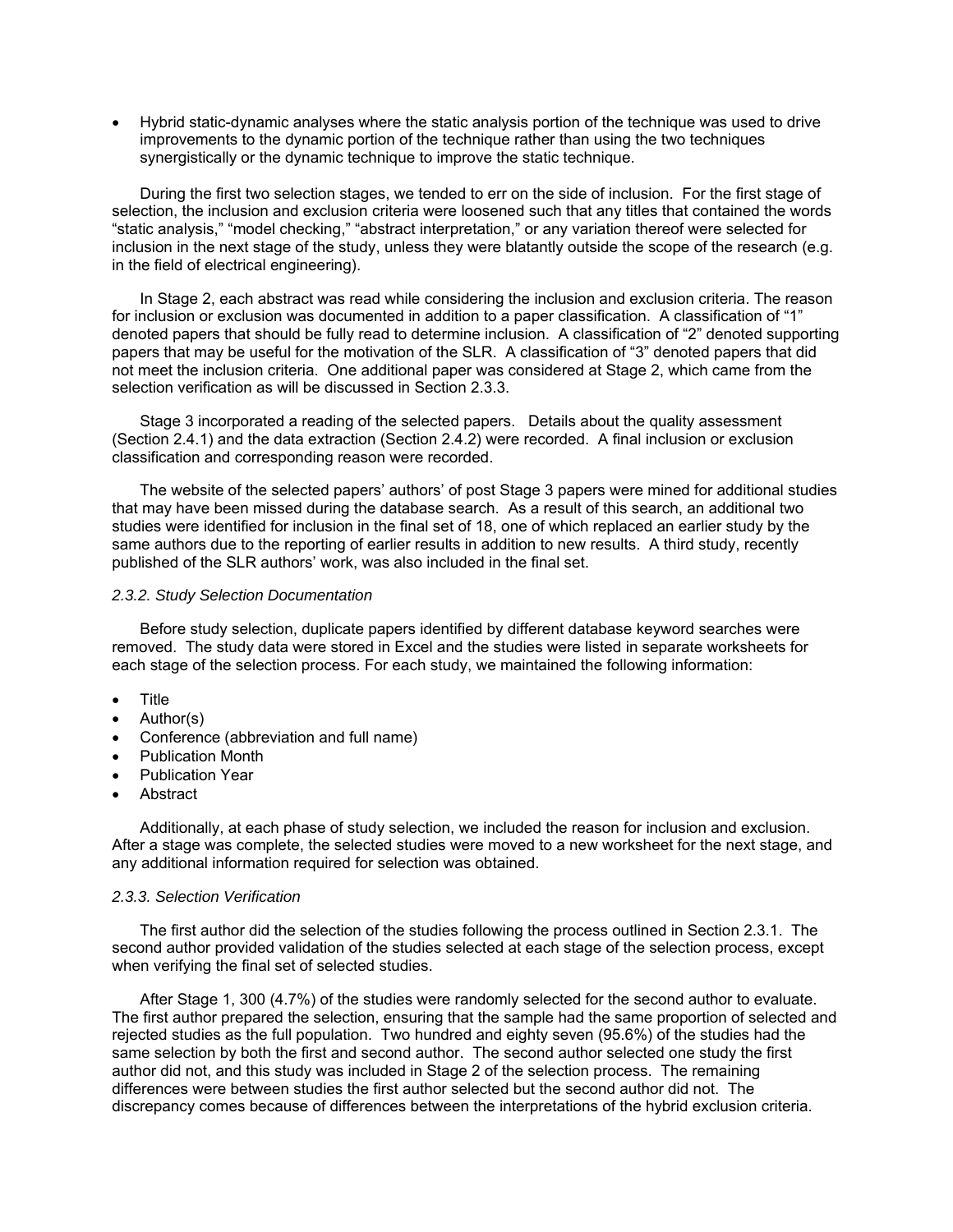The original hybrid exclusion criteria stated, "Hybrid static-dynamic analyses where the static analysis portion of the technique was used to drive improvements to the dynamic portion of the technique." An analysis of the studies that would not have moved on to the second stage of the selection process because of the second author's selection showed that only one of the studies was a selected study in the final set and was a hybrid study. Therefore, the level of error in the selection process is within an acceptable range.

 After Stage 2, the second author evaluated the abstracts for 50 (10.7%) randomly selected studies. We again ensured that the sample had the same distribution of selected and rejected studies as the full population of studies. Forty-five (90%) of the randomly selected studies had the same selection by the two authors. The study the second author classified as "1" was included in Stage 3 of study selection. Again, the level of error in the selection process is within an acceptable range. The two authors discussed all papers selected for the final set of studies by the first author for inclusion in the SLR.

# *2.4. Study Analysis*

After all stages of the SLR study selection were complete, the next step measured the quality of the selected studies and extracted the data for the SLR from the studies. The following sections describe the data collected from each of the selected studies.

## *2.4.1. Study Quality Assessment*

 We are interested in assessing the quality of each of the selected (e.g. post stage 3) studies. For each study, we answered the questions outlined in Table 3. All of the questions have three possible responses and associated numerical values: yes (1), no (0), or somewhat (0.5). The sum of responses for the quality assessment questions provides a relative measure of study quality.

# **Table 3: Quality assessment questions**

- 1. Is there a clearly stated research goal related to the identification of actionable alerts?
- 2. Is there a defined and repeatable AAIT?
- 3. Are the limitations to the AAIT enumerated?
- 4. Is there a clear methodology for validating the AAIT?
- 5. Are the subject programs selected for validation relevant (e.g. large enough to demonstrate efficacy of the technique) in the context of the study and research goals?
- 6. Is there a control technique or process (random, comparison)?
- 7. Are the validation metrics relevant (e.g. evaluate the effectiveness of the AAIT) to the research objective?
- 8. Were the presented results clear and relevant to the research objective stated in the study?
- 9. Are the limitations to the validation technique enumerated?
- 10. Is there a listing of contributions from the research?

# *2.4.2. Study Data Extraction*

 For each post stage 3 selected study (which we will refer to as "selected studies" from this point forward), we extracted the following data:

- Type of Reference (journal, conference, workshop)
- Research Goal
- AAIT Type
- AAIT
- AAIT Limitations
- Artifact Characteristics
- Validation Methodology (experiment, case study, etc.)
- Validation Subjects
- Evaluation Metrics and Definitions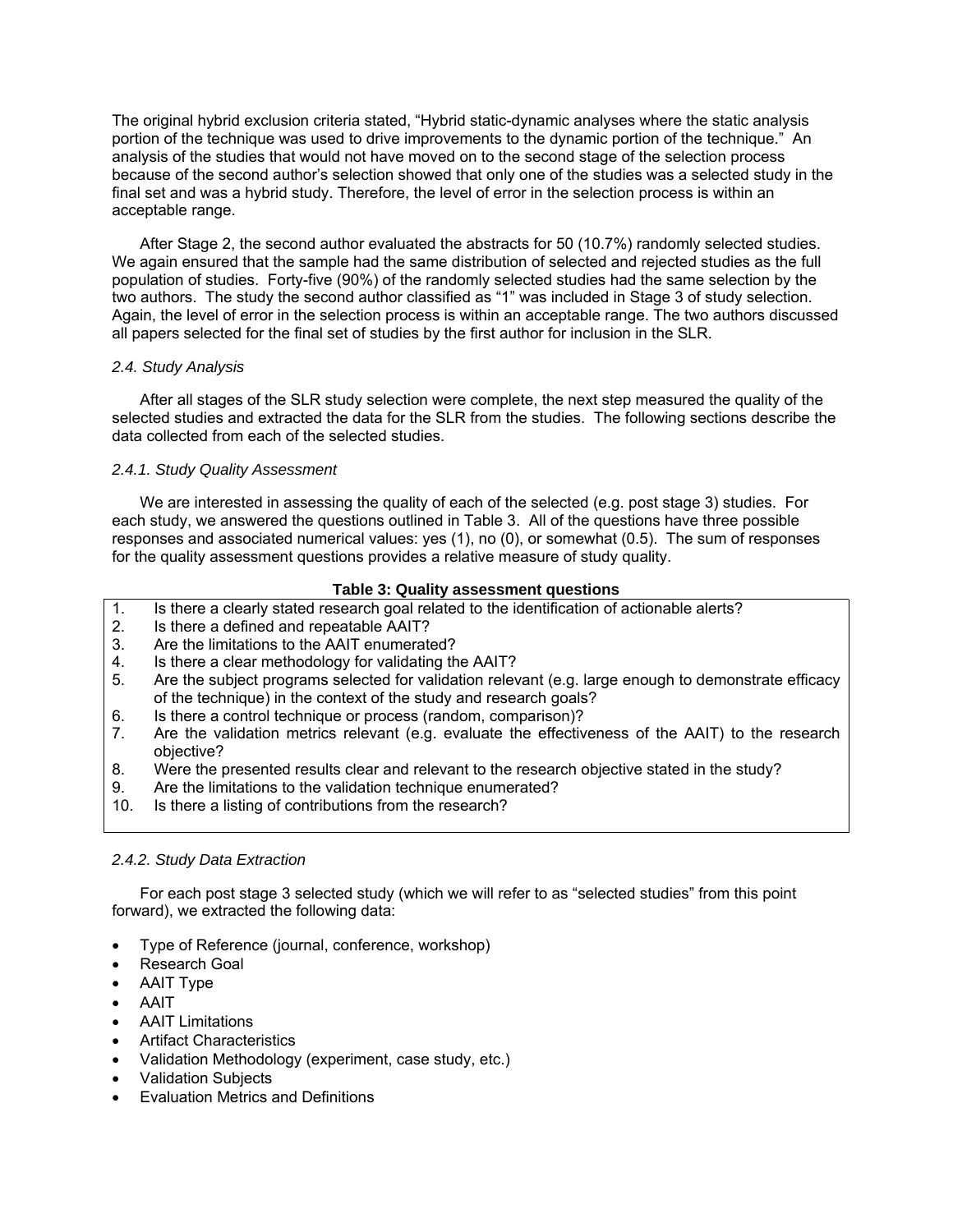- Evaluation Results
- Static Analysis Tools Used
- **Study Limitations**

All of the SLR data collected from the selected studies, except the results from the paper, were maintained in an internal wiki, with one wiki page per paper. Each of the data extraction categories, listed above, were filled in with the appropriate text directly from the paper with occasional changes to a consistent vocabulary. The study's evaluation results were gathered into an Excel spreadsheet by evaluation metrics, subject, and AAIT, which allowed for easier synthesis of common data. An AAIT is run on a subject program or application for experimental evaluation of the AAIT. The results spreadsheet was used to determine if there are any trends in evaluating AAITs.

## *2.5. Data Synthesis*

For each research question defined in Section 2.1, we synthesized the associated data collected from each selected study. Section 4 provides an overview of artifact characteristics, which serve as inputs to many of the AAITs and answer research question 1 (RQ1). Section 5 provides a high-level overview of the AAITs, research methodologies, and evaluation metrics used in the selected studies, and provides an overview of the results for RQ2. Section 6 describes the specific results for RQ2 for studies that classify alerts into actionable and unactionable groups. Section 7 describes the specific results for RQ2 for studies that prioritize alerts by the likelihood an alert is actionable. Section 8 summarizes the results for both classification and prioritization techniques for the SLR and answers RQ3. Section 9 concludes and Section 10 discusses future work, and addresses RQ4.

# **3. Overview of Studies**

We identified 18 studies in the literature that focus on classifying or prioritizing alerts generated by ASA. An initial look at the studies shows that, with the exception of one study, all work on AAITs occurred during or after 2003 with the most studies (56%) published in 2007 and 2008. Table 4 shows the frequency of publication of AAIT studies by year.

| $1$ abic $\pi$ . I abiication year |    |  |  |  |
|------------------------------------|----|--|--|--|
| Year                               | #  |  |  |  |
| 1998                               |    |  |  |  |
| 2003                               |    |  |  |  |
| 2004                               | 2  |  |  |  |
| 2005                               | 2  |  |  |  |
| 2006                               |    |  |  |  |
| 2007                               |    |  |  |  |
| 2008                               | 6  |  |  |  |
| 2009 (before May)                  |    |  |  |  |
| <b>Total</b>                       | 18 |  |  |  |

Additionally, we considered the venues of publication for the selected papers. Table 5 shows the publication source for the selected studies and the number of publications from those journals, conferences, or workshops.

| <b>Publication</b>                                       | Type       |  |
|----------------------------------------------------------|------------|--|
| Asia-Pacific Software Engineering Conference             | Conference |  |
| <b>Computer Software Applications Conference</b>         | Conference |  |
| <b>Empirical Software Engineering and Measurement</b>    | Conference |  |
| Foundations in Software Engineering                      | Conference |  |
| Information Processing Letters                           | Journal    |  |
| International Conference on Scalable Information Systems | Conference |  |

**Table 5: Publication source**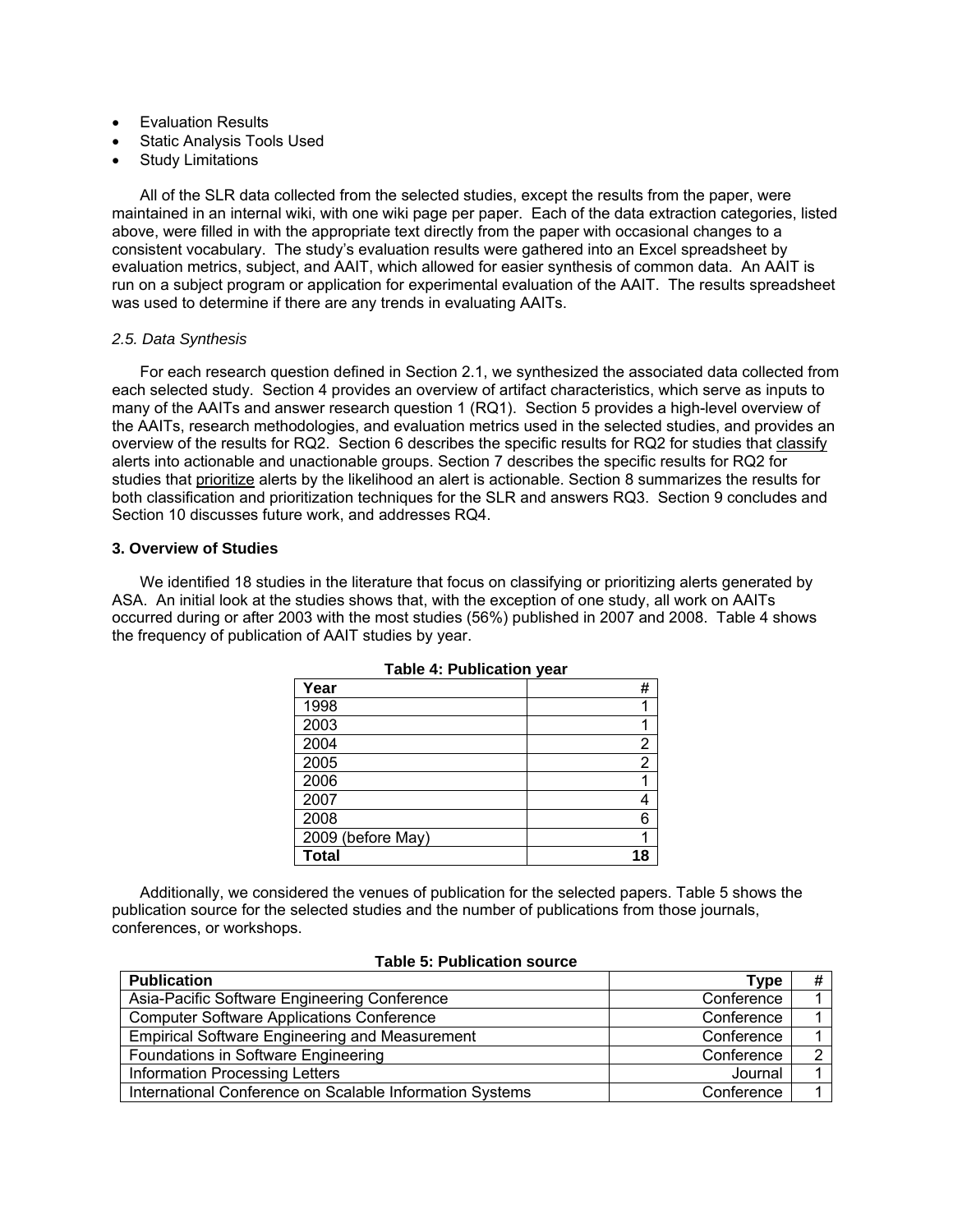| International Conference on Software Engineering                | Conference          |   |
|-----------------------------------------------------------------|---------------------|---|
| International Conference on Software Maintenance                | Conference          |   |
| International Conference on Software Quality                    | Conference          |   |
| International Conference on Software Testing, Verification, and | Conference          |   |
| Validation                                                      |                     |   |
| <b>Mining Software Repositories</b>                             | Workshop            |   |
| Software Metrics Symposium                                      | Symposium           |   |
| Source Code Analysis and Manipulation                           | Workshop/Conference |   |
| <b>Static Analysis Symposium</b>                                | Symposium           | っ |
| Transactions on Software Engineering and Methodology            | Journal             |   |
| <b>Transactions on Software Engineering</b>                     | Journal             |   |

Study quality ranged from 3 to 10, where a quality value of 10 is highest, as measured via the ten questions asked in Section 2.4.1. The quality of each study is presented in Table 6, which lists the selected studies and the identifying information about each. The average study quality was 8.2, which shows that most of the selected studies were of high quality. The selected studies tended to lack a control AAIT for comparison and limitations of the validation methodology. The number of subject programs for each study ranged from 1-15, with an average of four subject programs per study.

| <b>AAIT Name</b>                               | <b>Study</b>                                | <b>Study</b><br>Quality | <b>Artifact</b><br>Char.<br>Category | <b>ASA</b>                               | Lang.                   | Dis. in<br>Sec.  | <b>AAIT</b><br>Approach   | <b>Evaluation</b><br>Methodology |
|------------------------------------------------|---------------------------------------------|-------------------------|--------------------------------------|------------------------------------------|-------------------------|------------------|---------------------------|----------------------------------|
| AJ06                                           | Aggarwal and<br>Jalote, 2006 [1]            | 6                       | CC                                   | <b>BOON</b>                              | $\overline{c}$          | 6.4              | contextual<br>information | other                            |
| <b>ALERTLIFTIME</b>                            | Kim and Ernst,<br>2007a [24]                | 8.5                     | AC, SCR                              | FINDBUGS,<br>PMD, JLINT                  | Java                    | 7.4              | math/stat<br>models       | other baseline<br>comparison     |
| <b>APM</b>                                     | Heckman and<br>Williams, 2008 [16]          | 10                      | <b>AC</b>                            | <b>FINDBUGS</b>                          | Java                    | 7.9              | math/stat<br>models       | benchmark                        |
| BM08B                                          | Boogerd and<br>Moonen, 2008b [4]            | $\overline{9}$          | AC, CC,<br>SCR, BDB                  | QAC,<br>QMORE                            | $\overline{c}$          | 6.5              | graph<br>theory           | other                            |
| CHECK 'N'<br>CRASH, DSD-<br><b>CRASHER</b>     | Csallner, et al.,<br>2008 [10]              | 10                      | DA                                   | ESC/JAVA                                 | Java                    | 6.6              | test case<br>failures     | other model<br>comparison        |
| ELAN, EFAN <sub>H</sub> ,<br>EFAN <sub>v</sub> | Boogerd and<br>Moonen, 2008a [5]            | 6.5                     | $\overline{cc}$                      | UNSPEC.                                  | $\overline{c}$          | $\overline{7.8}$ | graph<br>theory           | other baseline<br>comparison     |
| FEEDBACK-<br><b>RANK</b>                       | Kremenek, et al.,<br>2004 [28]              | $\overline{8}$          | AC                                   | <b>MC</b>                                | $\overline{\mathsf{c}}$ | 7.2              | machine<br>learning       | random and<br>optimal comp.      |
| HISTORY-<br><b>AWARE</b>                       | Williams and<br>Hollingsworth,<br>2005 [43] | $\overline{10}$         | CC, SCR                              | <b>RETURN</b><br>VALUE<br><b>CHECKER</b> | $\overline{C}$          | 6.3              | math/stat<br>models       | other model<br>comparison        |
| <b>HW09</b>                                    | Heckman and<br>Williams, 2009 [17]          | $\overline{10}$         | AC, CC,<br><b>SCR</b>                | <b>FINDBUGS</b>                          | Java                    | 6.7              | machine<br>learning       | benchmark                        |
| <b>HWP</b>                                     | Kim and Ernst.<br>2007b [25]                | 8                       | AC, SCR                              | FINDBUGS,<br>PMD, JLIINT                 | Java                    | 7.5              | math/stat<br>models       | train and test                   |
| <b>ISA</b>                                     | Kong, et al., 2007<br>$[27]$                | $\overline{8}$          | <b>AC</b>                            | RATS, ITS4,<br><b>FLAWFINDER</b>         | $\overline{c}$          | $\overline{7.6}$ | data fusion               | other model<br>comparison        |
| JKS05                                          | Jung, et al., 2005<br>[23]                  | 8                       | CC                                   | <b>AIRIC</b>                             | $\mathbf C$             | 7.3              | machine<br>learning       | train and test                   |
| MMW08                                          | Meng, et al., 2008<br>[30]                  | 3                       | <b>AC</b>                            | FINDBUGS,<br>PMD, JLINT                  | Java                    | 7.10             | data fusion               | other                            |
| OAY98                                          | Ogasawara, et al.,<br>1998 [31]             | $\overline{7}$          | AC                                   | QA C                                     | $\overline{c}$          | 6.1              | alert type<br>selection   | other                            |
| RPM08                                          | Ruthruff, et al.,<br>2008 [35]              | 10                      | AC, CC,<br><b>SCR</b>                | <b>FINDBUGS</b>                          | Java                    | 7.11             | math/stat<br>models       | other model<br>comparison        |
| <b>SCAS</b>                                    | Xiao and Pham.<br>2004 [45]                 | $\overline{7}$          | $\overline{cc}$                      | UNSPEC.                                  | $\overline{c}$          | 6.2              | contextual<br>information | other                            |
| YCK07                                          | Yi, et al., 2007 [46]                       | 9                       | $\overline{cc}$                      | <b>AIRIC</b>                             | $\overline{c}$          | 7.7              | machine<br>learning       | train and test                   |
| Z-RANKING                                      | Kremenek and<br>Engler, 2003 [29]           | 10                      | CC                                   | <b>MC</b>                                | $\mathsf{C}$            | 7.1              | math/stat<br>models       | random and<br>optimal comp.      |

# **Table 6: Summarization of the selected studies**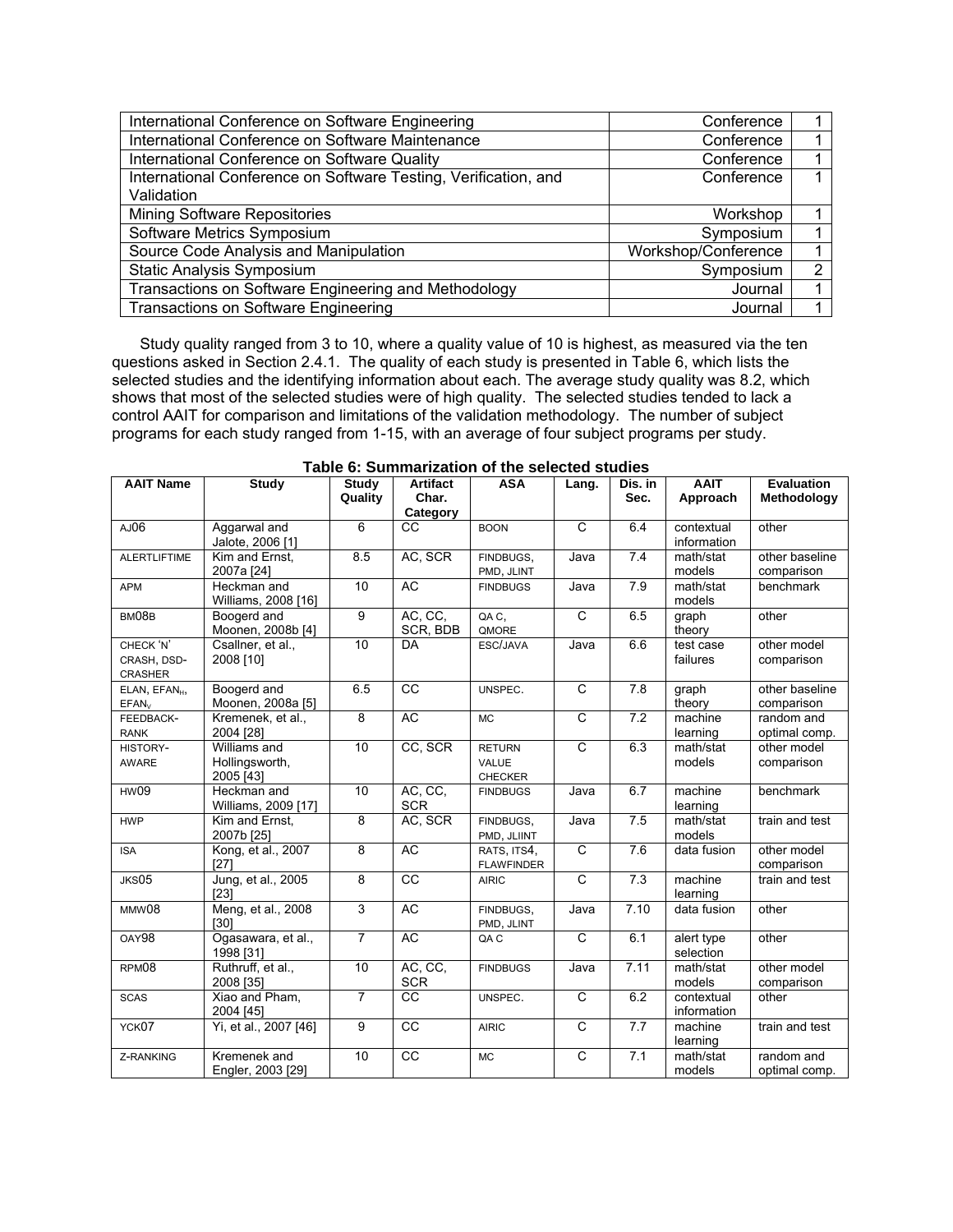# **4. Software Artifact Characteristics**

One of the things AAITs have in common is that they utilize additional information about software artifacts for the purpose of classifying or prioritizing alerts as actionable or unactionable. The additional information, called *software artifact characteristics*, serves as the independent variables for predicting actionable alerts. We are interested in answering the following question about software artifact characteristics used in AAITs.

• RQ1: What are the categories of artifacts used as input for AAIT?

We can generalize the additional information used for AAITs into categories based on the software artifact of origin. The software artifact characteristics are a superset of the four categories summarized below. A deeper discussion of the specific metrics may be found in a supplementary technical report [15] and in the papers selected for the SLR. The artifact characteristics for each of the selected studies may be classified into one of the five categories described below.

- *Alert Characteristics (AC)*: attributes associated with an alert generated via ASA. Alert characteristics are values such as alert type (e.g. null pointer); code location (e.g. package, class, method, line number); and tool-generated alert priority or severity.
- *Code Characteristics (CC)*: attributes associated with the source code surrounding or containing the alert. These attributes may come from additional analysis of the source code or via metrics about the code (e.g. lines per file, cyclomatic complexity).
- *Source Code Repository Metrics (SCR):* attributes mined from the source code repository (e.g. code churn, revision history).
- *Bug Database Metrics (BDB)*: attributes mined from the bug database. The information from the bug database can be tied to changes in the source code repository to identify fault fixes.
- *Dynamic Analyses Metrics (DA)*: attributes associated with analyzing the code during execution, typically consisting of the dynamic analysis results serving as input to (e.g. invariants to improve static analysis) or a refinement of static analysis (e.g. results from test cases generated to test ASA alerts). Hybrid static-dynamic analyses may help to mitigate the costs associated with each distinct analysis technique [1].

Each of the AAIT described in the selected studies uses software artifact characteristics from one or more of the above categories. The categories used by each AAIT are described in Table 6. Table 7 shows the number of studies that incorporate information from the five categories of artifact characteristics, answering RQ1: alert characteristics, code characteristics, source code repository metrics, bug database metrics, dynamic analyses metrics. A study may have characteristics from more than one category of origin.

| <b>Artifact Characteristics</b>         | Number | <b>Percent</b> |
|-----------------------------------------|--------|----------------|
| Category                                |        |                |
| Alert characteristics (AC)              | 10     | 56%            |
| Code characteristic (CC)                | 10     | 56%            |
| Source code repository metrics<br>(SCR) | 6      | 33%            |
| Bug database metrics (BDB)              |        | 6%             |
| Dynamic analysis metrics (DA)           |        |                |

| Table 7: Studies by category of artifact characteristics                                                                                                                                                                                                                                                                          |  |                       |  |
|-----------------------------------------------------------------------------------------------------------------------------------------------------------------------------------------------------------------------------------------------------------------------------------------------------------------------------------|--|-----------------------|--|
| $\overline{a}$ at $\overline{b}$ and $\overline{c}$ and $\overline{a}$ and $\overline{a}$ and $\overline{a}$ and $\overline{a}$ and $\overline{a}$ and $\overline{a}$ and $\overline{a}$ and $\overline{a}$ and $\overline{a}$ and $\overline{a}$ and $\overline{a}$ and $\overline{a}$ and $\overline{a}$ and $\overline{a}$ and |  | <b>Number Devenue</b> |  |

Of particular note, 56% percent of the selected studies used ACs as an independent variable. Nine of the 10 studies that used ACs used the alert's type to predict actionable alerts. An alert's type is an identifier generated by the ASA tool to describe the alert generated.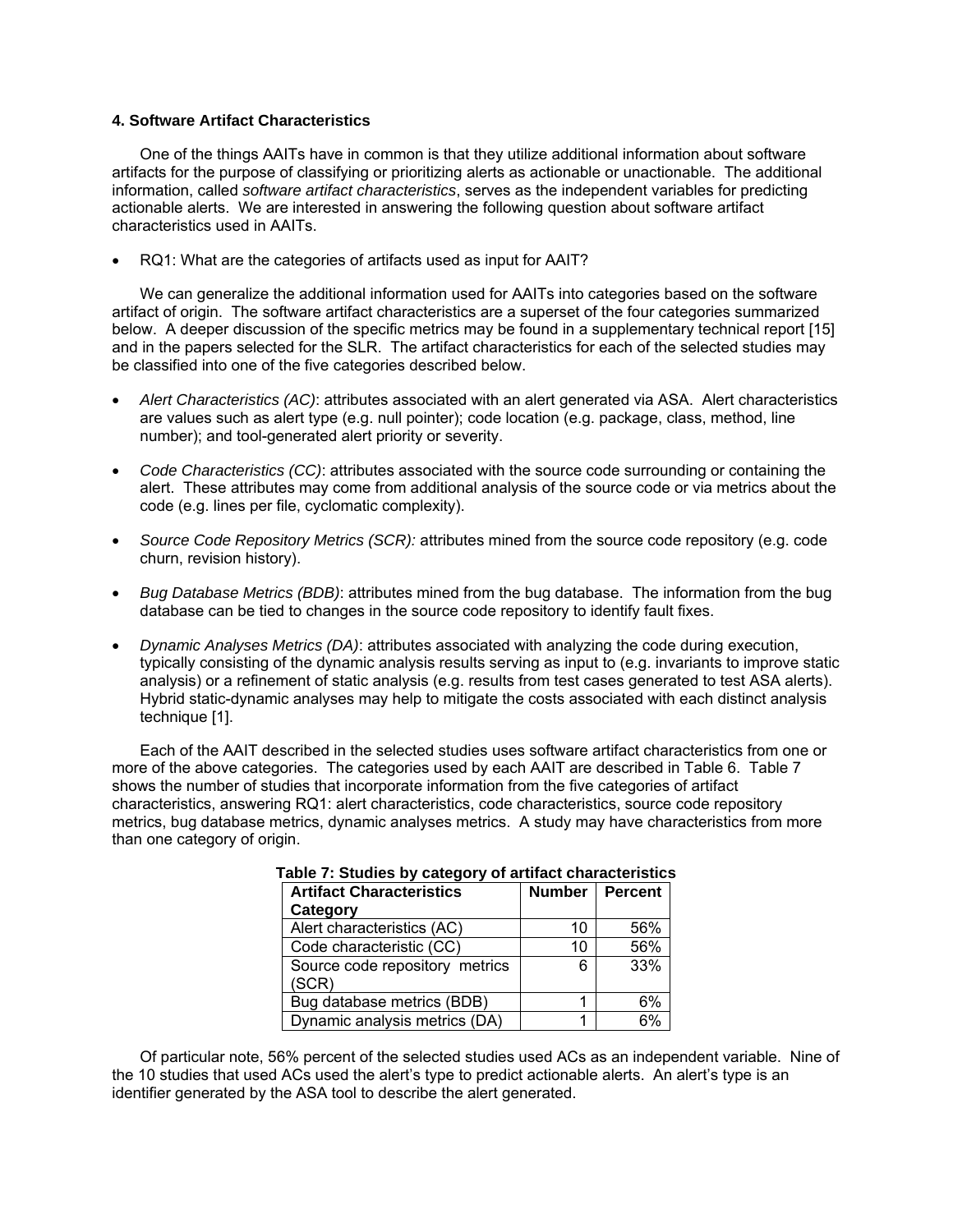Additionally, we can look at the number of studies that incorporate two or more categories of artifact characteristic data. Table 8 shows the number of studies that incorporate data from multiple categories.

| <b>Artifact Characteristics Categories</b> | <b>Number</b> |
|--------------------------------------------|---------------|
| $AC + CC + SCR + BDB$                      |               |
| AC + CC + SCR                              |               |
| AC + SCR                                   |               |
| $ CC + SCR$                                |               |

**Table 8: Studies with data from multiple categories of artifact characteristics** 

## **5. AAIT Approaches and Evaluation**

The following subsections report the categories of AAIT approaches described in the selected studies as related to RQ2, the evaluation methodology categories, and the subject programs and evaluation methods used for AAIT evaluation. Table 6 presents each of the selected studies and categorizes them with an AAIT type and research methodology. Table 6 also provides a forward reference to the subsection that discusses the specifics of a selected study.

## *5.1. AAIT Approaches*

Each selected study describes an AAIT that uses different artifact characteristics, as described in Section 4, to identify actionable and unactionable alerts. Additionally, the approach taken to use the artifact characteristics to prediction actionable and unactionable alerts vary by selected study. Analysis of the proposed AAIT identified seven general approaches used by the AAIT in the selected studies, which answer RQ2.

• RQ2: What are the current approaches for AAITs?

The following subsections introduce the general AAIT approaches identified from the selected studies. Each of the AAITs described in the 18 selected studies fall into one of the seven approaches listed in Table 9. Table 6 presents the AAIT approach used for each AAIT reported in the selected studies. The most common types of AAIT approaches reported in the literature utilize mathematical and statistical models and machine learning to prioritize and classify alerts.

| <b>AAIT Approach</b>                       | <b>Number</b> |
|--------------------------------------------|---------------|
| Alert type selection                       |               |
| <b>Contextual Information</b>              | 2             |
| Data Fusion                                | 2             |
| <b>Graph Theory</b>                        | 2             |
| <b>Machine Learning</b>                    | 4             |
| <b>Mathematical and Statistical Models</b> | 6             |
| <b>Test Case Failures</b>                  |               |

**Table 9: AAIT Approach** 

#### *5.1.1. Alert Type Selection*

ASA tools list the types of problems that can be detected (e.g. a potential null pointer access or an unclosed stream) via a detector or bug pattern, which we call *alert type*. ASA tools may allow for selection of individual alert types by the user. Selecting alert types that are more relevant for a code base leads to the reduction of reported unactionable alerts, but may also lead to the suppression of actionable alerts in the types that were not selected. Alert type selection works best for alert types that tend to be homogeneous by type (e.g. where all alerts of a type are either actionable or unactionable, but not both) [24-25, 28]. The alert types that are most relevant may vary by code base. Therefore, a study of the actionability of alert types for a particular code base is required to select the appropriate types. If alerts sharing the same type have been fixed in the past, then the other alerts with that same alert type may be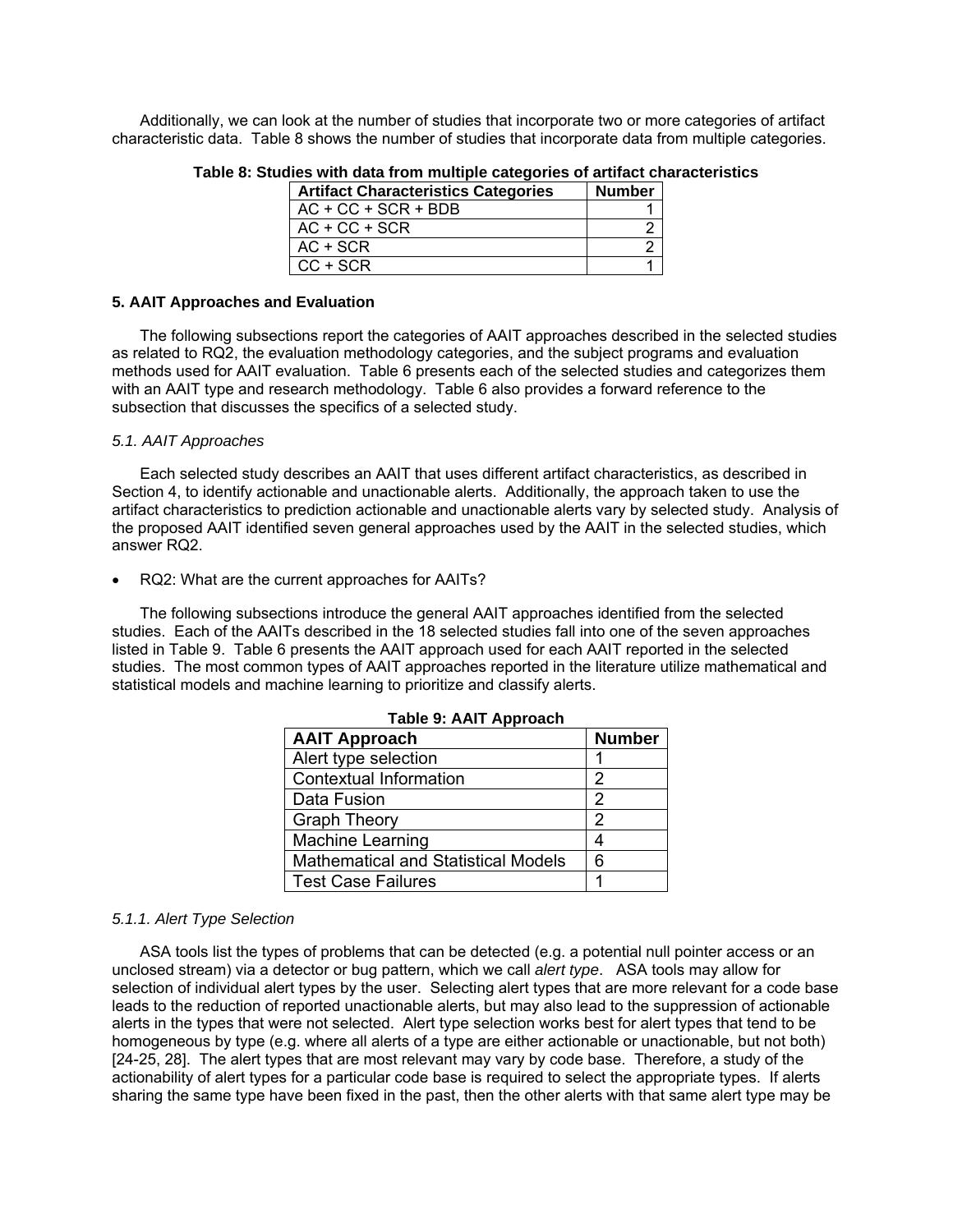actionable. AAITs that use alert type selection either use the alert history for a project that can be found through mining the source code repository or bug database or additional knowledge about the specific alert types to determine which alert types to select for a project.

## *5.1.2. Contextual Information*

Due to imprecision in the analysis, ASA may miss anomalies [1]. ASA may also not understand code constructs like pointers, which may lead to a large number of unactionable alerts [1, 45]. By understanding the precision of ASA and selecting areas of code that an ASA tool can analyze well (e.g. code with no pointers), the number of generated and unactionable alerts can be reduced. The selection of code areas to analyze by ASA can be a manual or automated process created by knowledge of the ASA tool's limitations.

## *5.1.3. Data Fusion*

Data fusion combines data from multiple ASA tools and merges redundant alerts. Similar alerts from multiple tools increase the confidence that an alert is actionable [27].

# *5.1.4. Graph Theory*

AAITs that use graph theory to identify actionable alerts take advantage of the source code's structure to provide additional insight into static analysis. System dependence graphs provide both the control and data flow for a program and are used to calculate the execution likelihood for a particular location of code that contains a static analysis alert [3, 5]. Other graphs of artifact characteristics, like the source code repository history, can also show the relationship between source code changes that may be associated with openings and closures of static analysis alerts [4].

## *5.1.5. Machine Learning*

Machine learning "is the extraction of implicit, previously unknown, and potentially useful information about data" [44]. Machine learning techniques find patterns within sets of data and may then use those patterns to predict if new instances of the data are similar to other instances. AAITs can use machine learning to predict or prioritize alerts as being actionable or unactionable by using information about the alerts and the surrounding code [17, 23, 28, 46].

#### *5.1.6. Mathematical and Statistical Models*

AAITs may use mathematical or statistical models to determine if an alert is actionable or unactionable. In some cases, these AAITs may exploit knowledge about the specific ASA tool to determine if other alerts are actionable or not [29]. Other AAITs may use the history of the code to build a linear model that may predict actionable alerts [24-25, 35, 43]. Additionally, knowledge about the ASA tools and the observed relationships between the alerts can be used to create mathematical models [16].

# *5.1.7. Test Case Failures*

Unlike static analysis, the results of dynamic analyses do not require inspection because a failing condition is identified through program execution [10]. Dynamic analyses can improve the results generated by static analysis through the generation of test cases that may cause the location identified by the alert to demonstrate faulty behavior [10]. Additionally, by using static analysis to focus automated test case generation, some of the limitations to automated test case generation, like a large number of generated tests, may be reduced [10].

# *5.2. AAIT Evaluation Methodologies*

In the selected studies, all of the alert prioritization techniques were evaluated using an experiment or case study on one or more subject programs. Table 10 summarizes the methodologies used to evaluate AAITs in the selected studies. Table 6 identifies which evaluation methodology was used for each AAIT. There is no standard evaluation methodology used to evaluate AAITs in the literature. Each of the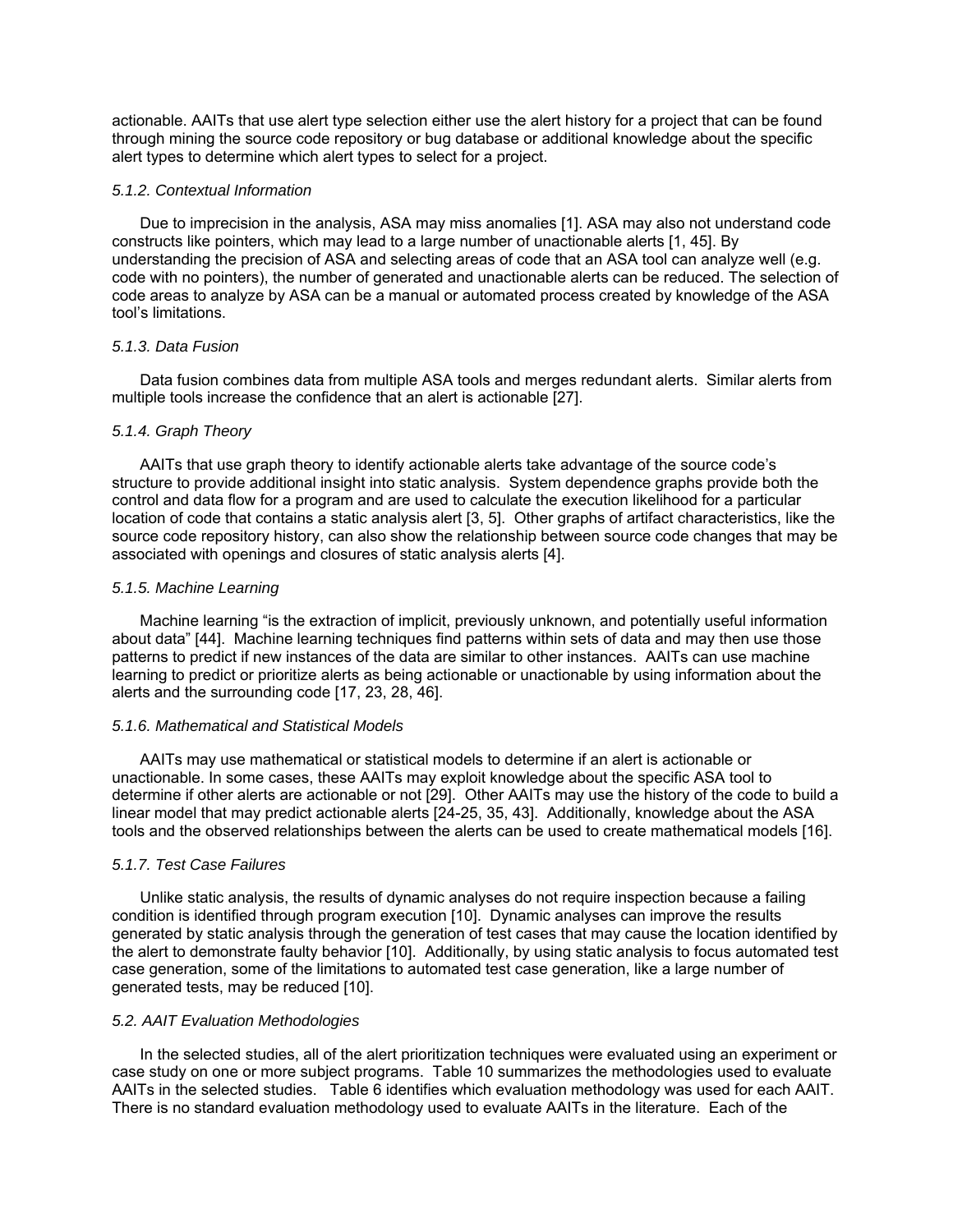evaluation methodologies have their strengths and weaknesses for evaluating AAIT. The remainder of this section discusses the evaluation methodologies used in the selected studies.

| <b>Evaluation Methodologies</b> | <b>Number</b> |
|---------------------------------|---------------|
| <b>Baseline Comparison</b>      |               |
| <b>Benchmarks</b>               |               |
| Comparison to Other AAIT        |               |
| Random and Optimal Comparison   |               |
| <b>Train and Test</b>           |               |
| )ther                           |               |

## **Table 10: Evaluation Methodologies for Selected Studies**

## *5.2.1. Baseline Comparison*

Eleven of the selected studies used a standard baseline for evaluation (e.g. benchmarks, comparison with other AAITs, random and optimal comparison, or train and test), which are discussed in later sections. Two studies [5, 24] used a non-standard baseline for evaluation. The ALERTLIFETIME AAIT prioritized alert types by lifetime, and were evaluated against the ASA tool's ordering of alerts [24]. The ELAN, EFAN<sub>H</sub>, and EFAN<sub>V</sub> AAIT prioritize alerts by their execution likelihood and the prioritizations were compared to the actual execution likelihood as generated by an automated test suite [5].

## *5.2.2. Benchmarks*

Benchmarks provide an experimental baseline for evaluating software engineering theories, represented by techniques (e.g. AAIT), in an objective and repeatable manner [37]. A *benchmark* is defined as "a procedure, problem, or test that can be used to compare systems or components to each other or to a standard" [20]. Benchmarks represent the research problems of interest and solutions of importance in a research area through definition of the motivating comparison, task sample, and evaluation measures [36]. The task sample can contain programs, tests, and other artifacts dependent on the benchmark's motivating comparison. A benchmark controls the task sample reducing result variability, increasing repeatability, and providing a basis for comparison [36]. Additionally, successful benchmarks provide a vehicle for collaboration and commonality in the research community [36].

#### *5.2.3. Comparison to Other AAIT*

Comparing a proposed AAIT to other AAIT in literature provides another type of baseline. For the best comparisons, the model should exist in the same domain and be run on the same data sets. Model comparison can show the underlying strengths and weaknesses of the models presented in literature and provides additional efficacy about the viability of AAITs.

#### *5.2.4. Random and Optimal Comparison*

Random and optimal orderings of alerts are baselines used to compare AAITs prioritizations [28-29] and may be used in benchmarks (as discussed in Section 5.2.2). The optimal ranking is an ordering of alerts such that all actionable alerts are at the top of the ranking [16, 28-29]. A random ranking is the random selection of alerts without replacement [16, 28-29]. The random ordering provides a "probabilistic bounded time for an end-user to find a bug, and represents a reasonable strategy in the absence of any information with which to rank reports" [28].

#### *5.2.5. Train and Test*

Train and test is a research methodology where some portion of the data are used to generate a model and the remaining portion of the data are used to test the accuracy of the model at predicting or classifying the instances of data [44]. For models that use the project history, the training data may come from the first *i* revisions of source code [17, 25]. The test data then is the remaining *i+*1 to *n* revisions [17, 25]. For models that are generated by considering a set of alerts, the confidence in the accuracy of the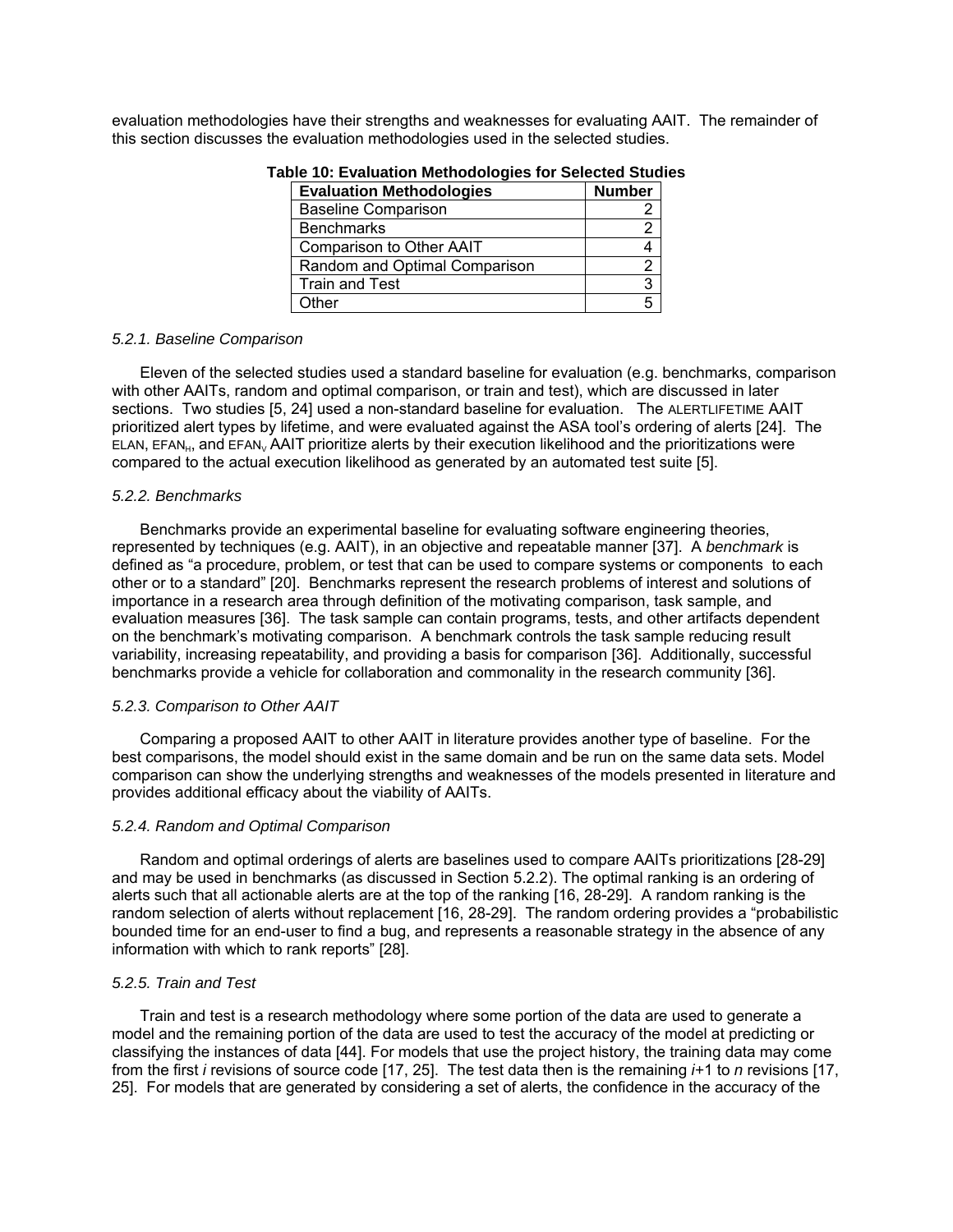models is increased by randomly splitting the data set into train and test sets many (e.g. 100 splits) times [46].

# *5.2.6. Other*

Selected studies that do not use one of the above high-level research methodologies, have been grouped together into the other category. The comparative metrics specific to the studies classified as 'other' are discussed in the AAIT subsections.

# *5.3. Subject Programs*

Each of the selected studies provides some level of experimental validation. In sections 6-8, we compare and consolidate the results presented in the selected studies; however, the synthesis of results is limited by the different domains, programming languages, and ASA used in the studies. The key for synthesizing data between selected studies is a common set of subject programs, which implies a common programming language, and ASA(s).

The subject programs used for evaluation of an AAIT varied across the selected studies. Most subject programs are distinct between selected studies. Authors with more than one selected study tended to use the same subject programs across their studies; however, the version of the subject programs varied by study. Table 12, in Appendix A, lists the subject programs used in the selected studies and key demographic metrics of the subject programs. Forty-eight distinct subject programs were explicitly used to evaluate the AAITs in the 18 studies; however, 55 subject programs are listed to show how versions differed across AAIT evaluations. Two of the selected studies did not mention the subject programs for AAIT evaluation explicitly [23, 30].

Subject program demographic metrics consist of those metrics used for sizing and ASA. Specifically, we are interested in the size of the subject program in terms of KLOC, the number of alerts generated, the ASA run, and the language of the subject programs. These data, if available, are summarized in Table 12 in Appendix A. For each of the subject programs with information about size (in KLOC) and the number of alerts, we can measure the alert density for a subject program. However, the alert density varies by ASA tool and the specific ASA configuration the study authors choose to run on their subject programs.

#### *5.4. Metrics for the Evaluation of Classification AAIT*

Alert classification techniques predict whether alerts are actionable or unactionable. We define the key metrics associated with alert classification below:

- **True positive classification (TP) [4, 16-17, 31, 48]:** classifying an alert as actionable when the alert is actionable.
- **True negative classification (TN) [16-17, 48]:** classifying an alert as unactionable when the alert is unactionable.
- **False positive classification (FP) [16-17, 27, 48]:** classifying an alert as actionable when the alert is actually unactionable.
- **False negative classification (FN) [16-17, 27, 48]:** classifying an alert as unactionable when the alert is actually actionable.

We are focusing on the classification of alerts identified by the static analysis tool; therefore, we are not considering software anomalies not found by static analysis tools. Figure 1 is a classification table that model the metrics discussed above.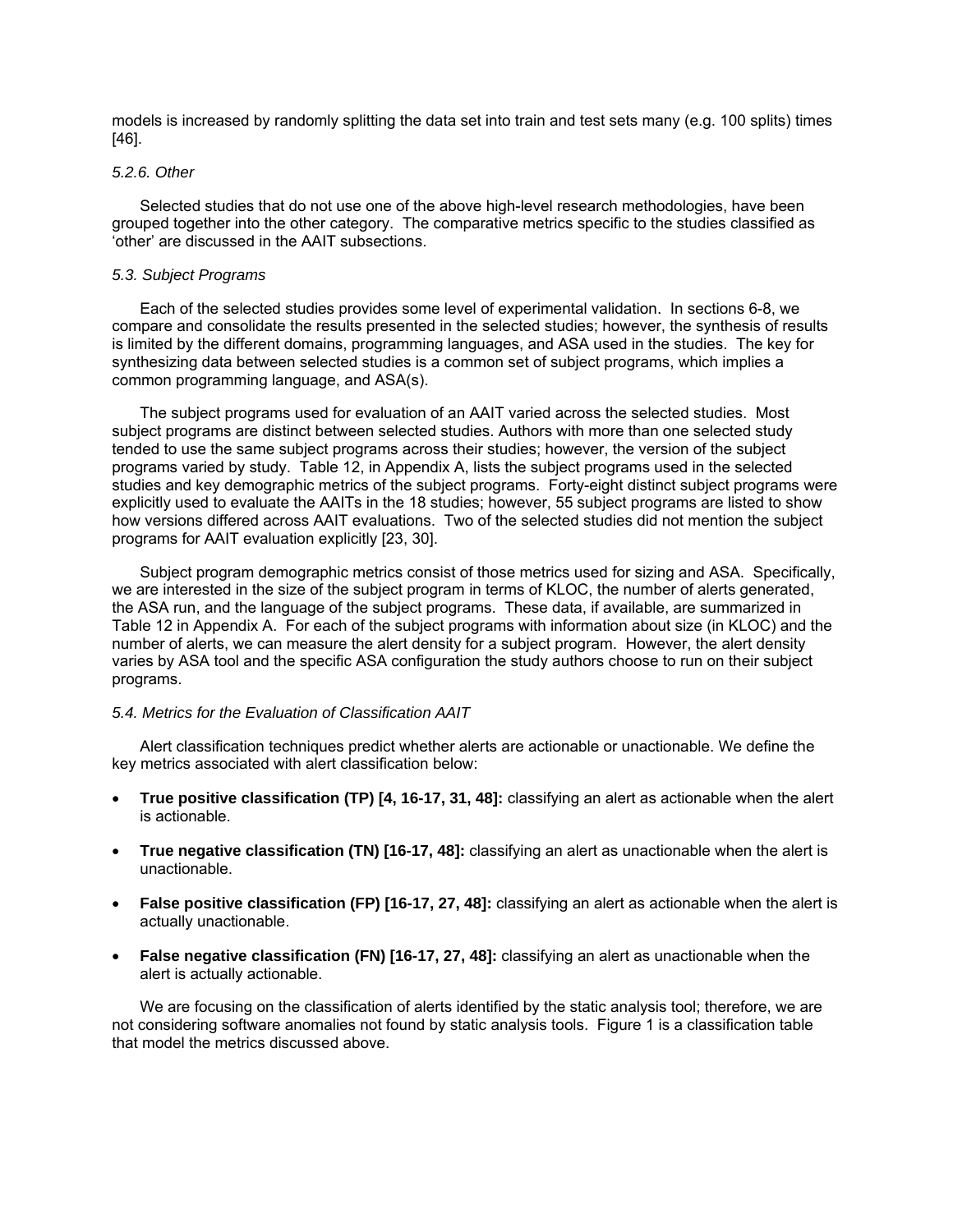|                   |              | Anomalies are observed |                        |  |  |  |
|-------------------|--------------|------------------------|------------------------|--|--|--|
|                   |              | Actionable             | Unactionable           |  |  |  |
| alerts            | Actionable   | True positive<br>(TP)  | False positive<br>(FP) |  |  |  |
| Model<br>predicts | Unactionable | False negative<br>(FN) | True negative<br>(TN)  |  |  |  |

**Figure 1: Classification Table (adapted from Zimmermann, et al. [48])** 

The following metrics evaluate the classification of static analysis alerts:

• **Precision [1, 16-17, 25, 43-44]**: the proportion of correctly classified anomalies (TP) out of all alerts predicted as anomalies (TP + FP). The precision calculation is presented in Equation 1.

 $precision = (TP) / (TP + FP)$  (1)

• **Recall (also called True Positive Rate or Sensitivity) [16-17, 43-44]**: the proportion of correctly classified anomalies (TP) out of all possible anomalies ( $TP + FN$ ). The recall calculation is presented in Equation 2.

$$
recall = (TP) / (TP + FN)
$$
 (2)

• **Accuracy [5, 16-17, 44]**: the proportion of correct classifications (TP + TN) out of all classifications (TP + TN + FP + FN). The accuracy calculation is presented in Equation 3.

$$
accuracy = (TP + TN) / (TP + TN + FP + FN)
$$
\n(3)

• **False Positive Rate [43-44]:** the proportion of unactionable alerts that were incorrectly classified as actionable (FP) out of all unactionable alerts (FP + TN). The equation for false positive rate is presented in Equation 4.

*false positive rate = (FP) / (FP + TN)* (4)

• **Number of Test Cases Generated [1, 10]:** the number of automated test cases generated by hybrid techniques that generate test cases.

### *5.5. Metrics for the Evaluation of Prioritization AAIT*

Prioritization AAITs can be evaluated using classification metrics (discussed in Section 5.4) if a threshold is specified that divides the alerts into actionable and unactionable sets. Other metrics are also used to evaluate prioritization AAITs. Several correlation techniques compare an AAIT's prioritization of alerts with a baseline prioritization like an optimal ordering of alerts:

- **Spearman Rank Correlation [16]:** measuring the distance between the rank of the same alert between two orderings. A correlation close to 1.0 implies that the two orderings are very similar.
- **Wall's Unweighted Matching Method [42]:** measures how closely the alerts prioritized by the AAITs match the actual program executions.
- *r* **[4, 24, 38]:** the correlation coefficient is a measure of the strength of association between independent and dependent variables.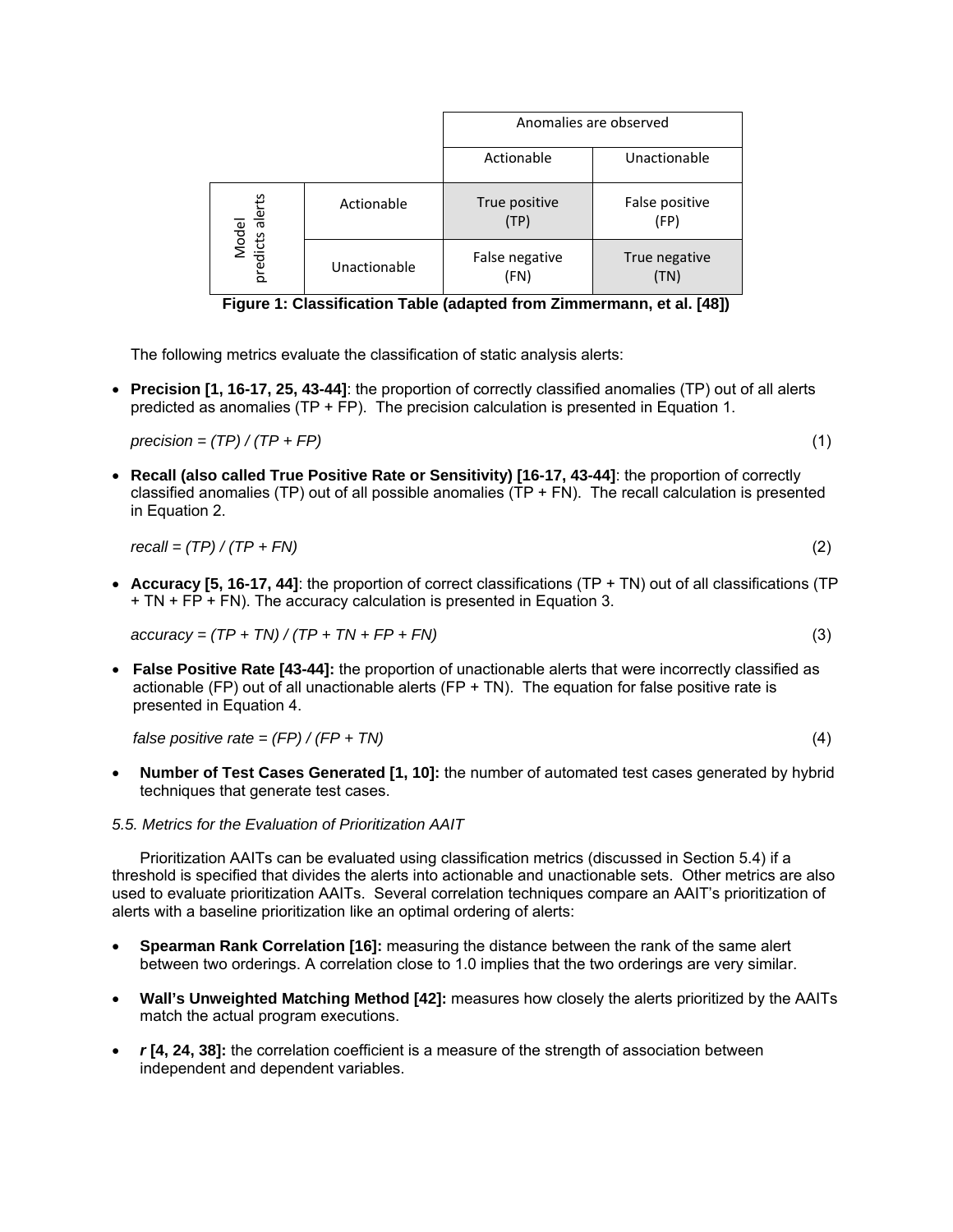- **Chi-square test [43]:** comparison of false positive rates to see if the use of an AAIT produces a statistically significant reduction.
- **Area Under the Curve (AUC) [16, 44, 46]:** a measure of the area under the graph of the number or percentage of actionable alerts identified over time. The AUC may be measured for many graphs such as the receiver operator characteristic (ROC) curve [44, 46] and anomaly detection rate curve [16]. A ROC curve plots the percentage of true positives against the percentage of false positives at each alert inspection. The anomaly detection rate curve plots the number of anomalies or faults detected against the number of alerts inspected.
- **Number of Alerts Inspected before All Actionable Alerts Identified [28-29]:** the number of alert inspections required to identify all actionable alerts.
- **Prioritization Technique's Improvement over Random [28-29]:** the ratio of the prioritization's AUC and the random ordering's AUC over all or some percentage of possible alerts.

## **6. Classification AAITs**

*Classification* AAITs divide alerts into two groups: alerts likely to be actionable and alerts likely to be unactionable [16]. The subsections below describe the seven out of 18 AAITs from the selected studies that are classification AAITs.

For each AAIT, we provide the paper describing the AAIT, the input to the AAIT in the form of artifact characteristics used (described in Section 4); the ASA used; programming language the ASA analyzes; AAIT type (described in Section 5.1); and research methodology (described in Section 5.2). If no name is provided for the AAIT in the selected study, we create a name based on the first letter of the first three authors' last names and the last two digits of the year of publication. The AAITs are listed in order of publication year and then the first author's last name.

#### *6.1. OAY98*

- Study: Ogasawara, et al., 1998
- Artifact Characteristics: AC

- $ASA: QA C<sup>6</sup>$
- Language: C
- AAIT Type: Alert Type Selection (5.1.1)
- Research Methodology: Other (5.2.6)

Ogasawara, et al. [31] present a method for using ASA during development whereby only the alert types that identify the most actionable alerts are used. The static analysis team, using their experiences with ASA, identified 41 key alert types out of 500 possible alert types from the QA C tool. Removing alert types that are not commonly indicative of anomalies reduced the reported unactionable alerts.

One of the unstated limitations of OAY98 is that not all of the alerts of the types removed from the analysis may be unactionable (i.e. actionable alerts were suppressed resulting in a false negative). For the alert types that remain in the analysis, there may still be many unactionable alerts that are generated.

The overall result from Ogasawara, et al.'s study is that static analysis is an effective technique for identifying problems in source code. The teams performed code reviews in areas of code containing alerts and found that using static analysis results helped guide code review efforts. Eighty-eight of 250 alerts (35%) were associated with areas of code that were inspected and corrected, implying the alerts were actionable. Thirty percent of those actionable alerts were found to be serious problems in the system.

 $^6$  QA C is a static analysis tool developed by Programming Research (http://www.programmingresearch.com/QAC\_MAIN.html).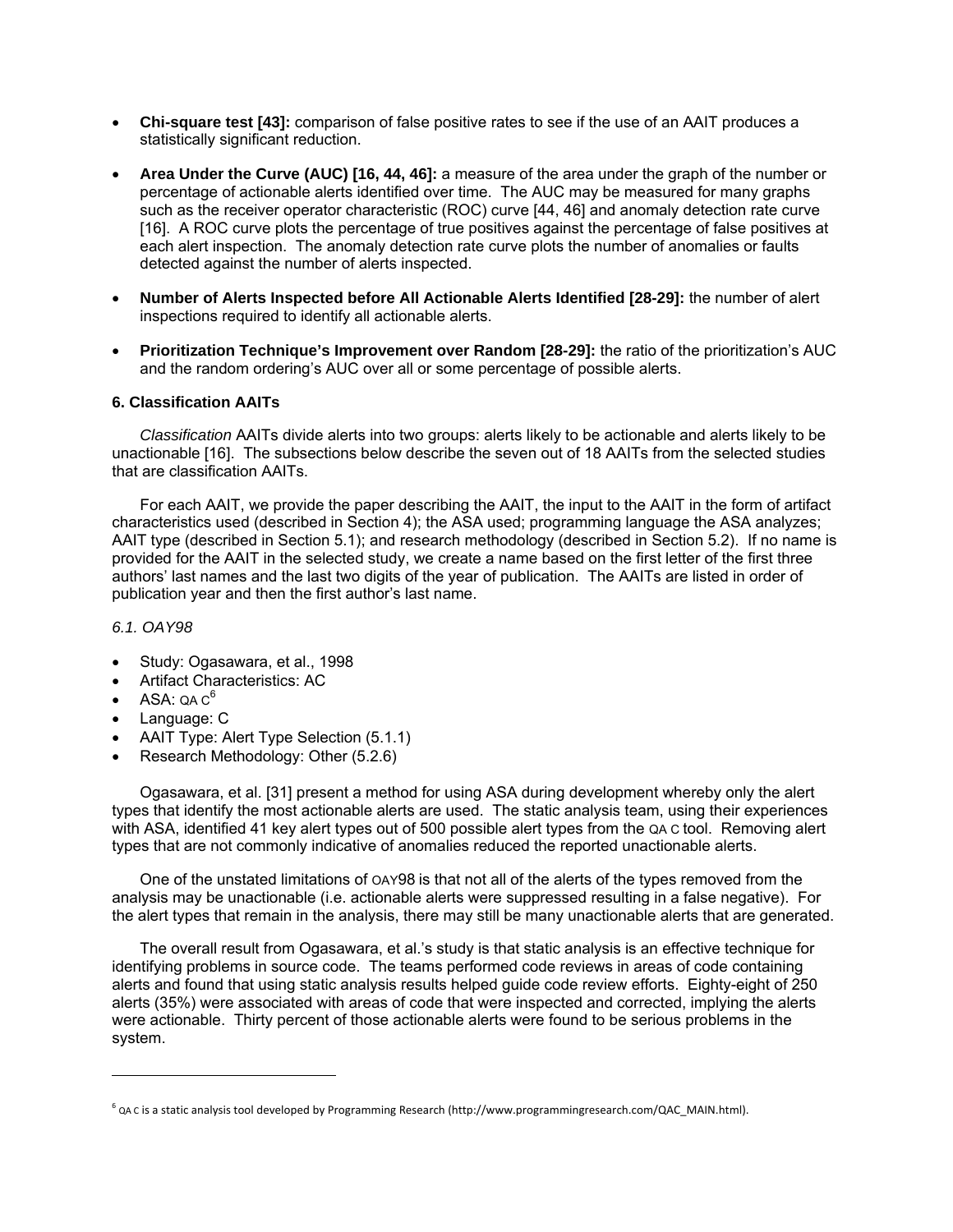## *6.2. SCAS*

- Study: Xiao and Pham, 2004
- Artifact Characteristics: CC
- ASA: unspecified
- Language: C
- AAIT Type: Contextual Information (5.1.2)
- Research Methodology: Other (5.2.6)

Xiao and Pham [45] use contextual information about the code under analysis to extend a static analysis tool. Unactionable alert reduction was added to three different alert detectors of an unspecified ASA tool: (1) memory leak, (2) missing break, and (3) unreachable code. The memory leak detector keeps track of pointers, especially to global variables, at the function level, and searches for memory leaked specifically by local pointers. If a local pointer does not have a memory leak, then the alert is unactionable and is not reported to the developer. The missing break detector uses belief analysis. Belief analysis uses the source code to infer the developer's beliefs about software requirements. The beliefs inferred from the context of the source code are combined with a lexical analysis of the comments to determine if missing break alerts are actionable or unactionable. The unreachable code detector maintains a database of patterns that suggest unreachable code. Alerts reported about unreachable code may be compared with the patterns in the database. Additionally, any unreachable code alert suppressed by the developer in the user interface of SCAS is transformed into the constituent pattern and recorded in the database. The additional techniques suggested may generate overhead making them too costly to use in-process. The SCAS AAIT suppresses 32% of the generated alerts.

## *6.3.* HISTORYAWARE

- Study: Williams and Hollingsworth, 2005
- Artifact Characteristics: CC, SCR
- ASA: RETURN VALUE CHECKER

- Language: C
- AAIT Type: Mathematical and Statistical Models (5.1.5)
- Research Methodology: Other Baseline Comparison (5.2.4)

Williams and Hollingsworth [43] use source code repository mining to drive the creation of an ASA tool and to improve the prioritized listing of alerts. Adding a return value check on a function call was a common bug fix in the Apache httpd<sup>7</sup> source code repository. Identifying locations where a return value of a function is missing a check is automated via an ASA tool. Alerts associated with the called function are grouped together, and the called functions are ranked using the HISTORYAWARE prioritization technique. HISTORYAWARE first groups functions by mining the software repository for instances where the function call's return value had a check added, closing an alert for an earlier version. Next, the current version of source code is considered by counting the number of times a return value of a function is checked. The functions are prioritized by the count of checked functions. If the return value of a function is checked most of the time, then the prioritization of that function is high, indicating that instances where the return value is not checked are likely actionable. However, if the return value of a function is almost never checked, then the alerts are likely unactionable. When the return value of a called function is always or never checked, the tool does not alert the developer because there are no inconsistencies.

A case study compares a NAÏVERANKING of the alerts based on the current version of code (e.g. the contemporary context) and the HISTORYAWARE prioritization. The precision and recall of the classifications are measured. The precision of the top 50 alerts generated by static analysis is 62.0% for HISTORYAWARE and 53.0% for NAÏVERANKING for Wine<sup>8</sup> and 42.0% for HISTORYAWARE and 32.0% for NAÏVERANKING for

 $^7$  Apache httpd is open source server software that may be found at: http://httpd.apache.org/.

<sup>&</sup>lt;sup>8</sup> Wine is an open source program for running Windows applications on Linux, Unix, and other similar operating systems. Wine may be found at: http://www.winehq.org/.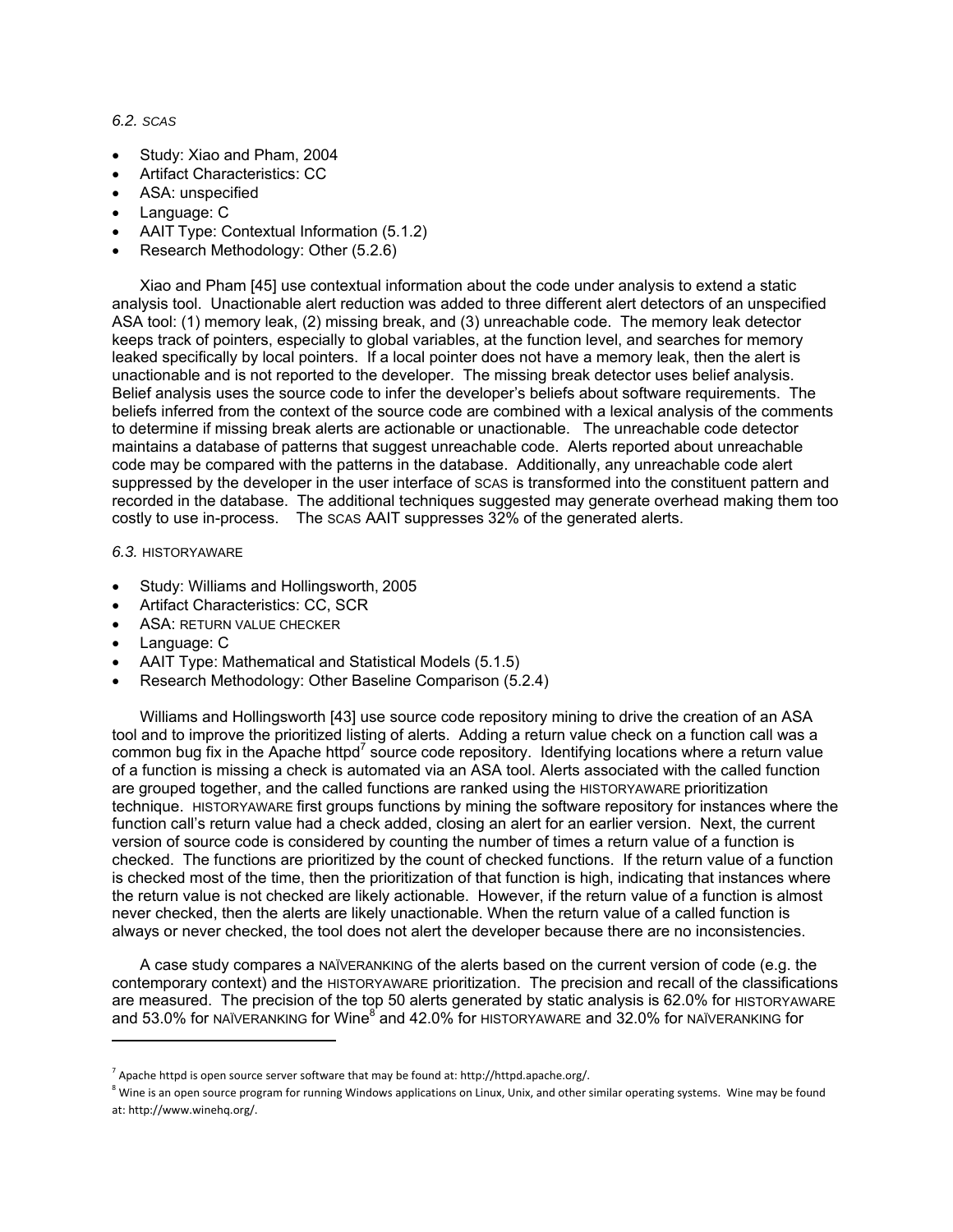Apache httpd. The HISTORYAWARE ranking has a false positive rate between approximately 0 and 70% across the contemporary context of the alerts. The NAÏVERANKING false positive rate is between 50% and 100% on the same contemporary context.

*6.4. AJ06* 

- Study: Aggarwal and Jalote, 2006
- Artifact Characteristics: CC
- ASA: BOON [40]
- Dynamic Analysis: STOBO [14]
- Language: C
- AAIT Type: Contextual Information (5.1.2)
- Research Methodology: Other (5.2.6)

Aggarwal and Jalote [1] identify potential buffer overflow vulnerabilities, as represented by the strcpy library function in C source code, quickly and effectively through a combination of static and dynamic analysis. The ASA tool, BOON [40], has difficulty in understanding aliased pointers, which may lead to BOON missing buffer overflow vulnerabilities. Dynamic tools, like STOBO [14], can find vulnerabilities where static analysis fails. Dynamic analysis requires the generation of test cases, which can increase the time required to use the tool. AJ06 combine static and dynamic analyses to identify areas of code that require buffer overflow analysis and marks the code where pointers are aliased and where they are not. The former areas of code necessitate dynamic analysis, while buffer overflow vulnerabilities can be found by ASA in the latter code areas.

The study of the AJ09 AAIT does not define a specific research methodology for the experiments; however, we can infer a comparison of the hybrid approach to the performance of the individual static and dynamic approaches. The goal of the analysis is to determine if there is an increase in the accuracy of the static analysis alerts generated and a reduction in test cases (and therefore runtime overhead) for the dynamic analysis. The results of the hybrid analysis are manually audited.

Running AJ09 on rdesktop<sup>9</sup> and wzdftpd<sup>10</sup> lead to an increase in ASA accuracy and a reduction of test cases required to find buffer overflow vulnerabilities. The analysis of wzdftpd showed that only 37.5% of the dangerous strcpy functions in the code required dynamic analysis. The tool for identifying aliased pointers, AJ09, is limited when structured elements are aliased. Additionally, the buffer overflow vulnerability is not restricted to strcpy functions only. Therefore, the technique can only identify a subset of buffer overflow vulnerabilities.

# *6.5. BM08B*

- Study: Boogerd and Moonen, 2008b
- Artifact Characteristics: AC, CC, SCR, BDB
- ASA: QA C and custom front end, QMORE
- Language: C
- AAIT Type: Graph Theory (5.1.3)

• Research Methodology: Other (5.2.6)

Boogerd and Moonen [4] present a technique for evaluating the actionable alert rate for ASA alert types that deal with style issues generated by the ASA tool QA C. The actionable alert rate for an alert type is the number of actionable alerts for the alert type divided by all alerts generated for the alert type. They evaluate two prioritization techniques: temporal coincidence and spatial coincidence. Temporal coincidence associates alerts with code changes. However, just because an alert is removed due to a code change does not mean that the alert was associated with the underlying anomaly fixed by the code

 $9$  rdesktop is a remote desktop client that may be found at: http://www.rdesktop.org/.

 $10$  wzdftpd is a FTP server that may be found at: http://www.wzdftpd.net/trac.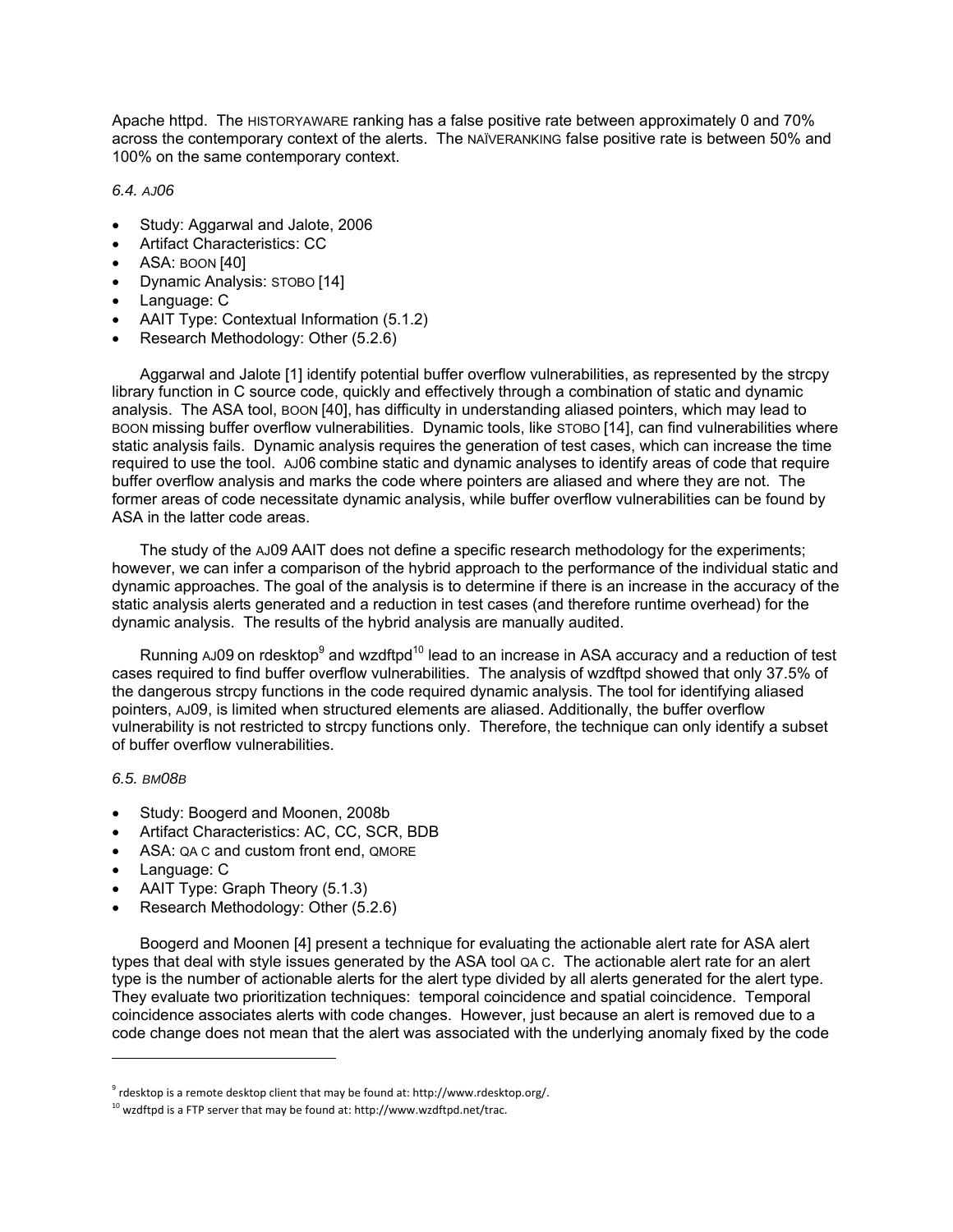change. Spatial coincidence reduces the noise from temporal coincidence by assessing the type of change made that removed an alert. Alerts are considered actionable if they are associated with changes due to fixing faults rather than other source code changes. The requirement for generating spatial coincidence is that changes in the source code that are checked into the repository should be associated with bugs listed in the bug database.

A version history graph is created for each file and is annotated with code changes on each edge. Alerts closed due to fixing a fault increment the alert count. After all versions of a file are evaluated, the remaining open alerts contribute to the overall count of generated alerts. The actionable alert rate values can be used to prioritize alert types in future versions of software.

QA C reports alerts where C code violates the MISRA-C style rules. The experiment considers 214 revisions of an embedded mobile TV software (TVoM) project developed between August 2006 until June 2007. For each alert type, the actionable alert rate was calculated. A bug database tied together the fault fixes and alert closures used for calculating the actionable alert rate. Information about the bug reports were mined from the bug database, and had to meet the following requirements: 1) reports were a bug and not a functional change request; 2) associated with the C portions of the project; and 3) reports that were closed on or before June 2007.

*6.6.* CHECK 'N' CRASH and DSD-CRASHER

- Study: Csallner, et al., 2008
- Artifact Characteristics: DA
- ASA: ESC/JAVA [13]
- Dynamic Analysis: DAIKON [12] & JCRASHER [8]
- Language: Java
- AAIT Type: Test Case Failures (5.1.4)
- Research Methodology: Other Model Comparison (5.2.2)

The CHECK 'N' CRASH and DSD-CRASHER tooling are evaluated in Csallner, et al. [10]. We only include these two tools because of the summarization of the results when using a hybrid AAIT. JBoss JMS<sup>11</sup> and Groovy<sup>12</sup> are the subject programs for comparing CHECK 'N' CRASH with DSD-CRASHER. When using DSD-CRASHER one fewer unactionable alert was reported on JBoss JMS in comparison with CHECK 'N' CRASH. DSD-CRASHER reduced the number of reported unactionable alerts by seven when analyzing Groovy in comparison with CHECK 'N' CRASH. Additionally, a comparison of DSD-CRASHER with ECLAT [33] found three class cast exceptions that ECLAT did not find for JBoss JMS and two additional alerts that ECLAT missed when analyzing Groovy. A final experiment investigated how well the ASA underlying CHECK 'N' CRASH and DSD-CRASHER, ESC/JAVA 2 [13], finds bugs seeded in open source projects. The experiment considered three versions of Apache XML Security<sup>13</sup> containing 13-20 seeded bugs. Approximately half of the seeded bugs are unable to be found by ESC/JAVA 2, and the remainder that could be associated with alerts generated by ESC/JAVA 2 had no associated failing test cases generated by DSD-CRASHER.

*6.7.* HW09

- Study: Heckman and Williams, 2009
- Artifact Characteristics: AC, CC, SCR
- ASA: FINDBUGS [19]
- Language: Java
- AAIT Type: Machine Learning (5.1.6)

• Research Methodology: Benchmark (5.2.3)

<sup>&</sup>lt;sup>11</sup> JBoss JMS is the messaging service component of the JBoss J2EE application server. JBoss may be found at: http://www.jboss.org.<br><sup>12</sup> Groovv is a dynamic programming language for the Java Virtual Machine. Groovy may b

<sup>13</sup> Information about Apache's XML Security module may be found at: http://santuario.apache.org/.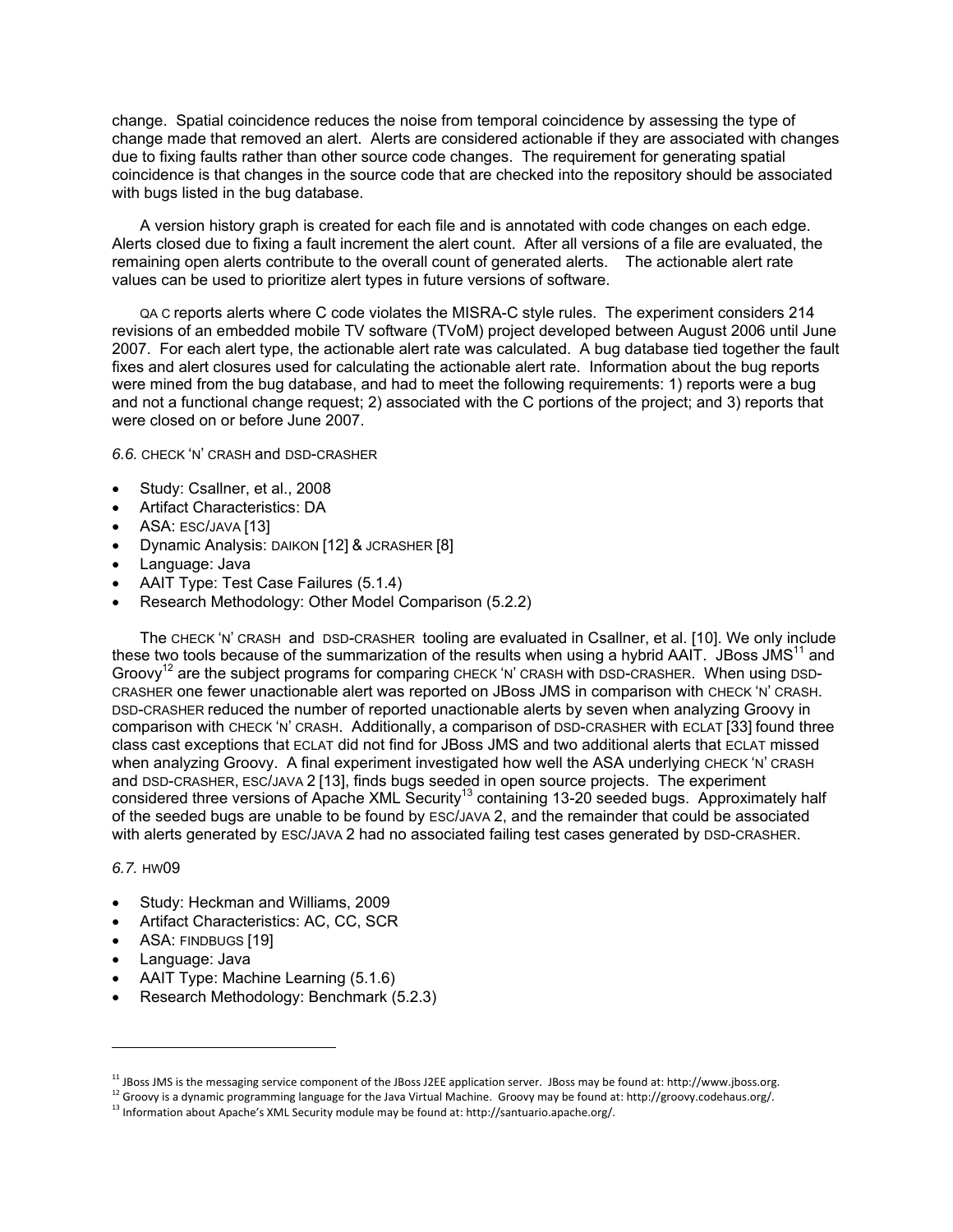Heckman and Williams [17-18] present a process for using machine learning techniques to identify key artifact characteristics and the best models for classifying static analysis alerts for specific projects. The process consists of four steps: 1) gathering artifact characteristics about alerts generated from static analysis; 2) selecting important, unrelated sets of characteristics; 3) using machine learning algorithms and the selected sets of characteristics to build models; and 4) selecting the best models using evaluation metrics. The limitations to this process concern choosing the appropriate artifact characteristics and models for the classification of static analysis alerts.

The machine learning-based model building process is evaluated on two FAULTBENCH [16] subject programs. The Weka [44] machine learning tool is used to generate artifact characteristic sets and classification models. The models are generated and evaluated by using ten ten-fold cross validations. Candidate models are created from 15 different machine learning techniques from five high level categories: rules, trees, linear models, nearest neighbor models, and Bayesian models.

The hypothesis that static analysis alert classification models are program specific is evaluated by comparing the important artifact characteristics and machine learning models generated for two of the FAULTBENCH subject programs: jdom<sup>14</sup> and runtime<sup>15</sup>. Only 50% of the selected artifact characteristics were common between the two projects. Additionally, models generated for jdom had 87.8% average accuracy while models generated for runtime had 96.8% average accuracy. The average recall and precision for jdom was 83.0% and 89.0%, respectively and 99.0% and 98.0% for runtime. The two best machine learning models were a version of nearest neighbor for jdom and decision tree for runtime, and, together with the attribute selection results, demonstrate that alert classification models are likely program-specific.

## *6.8. Classification Results Discussion*

Ogasawara, et al. [31] first demonstrate that ASA is useful for identifying problems in source code and that minimizing the alerts reported by ASA through some filtering mechanism can increase the effectiveness of using ASA. Ogasawara, et al.'s work explains the most basic AAIT: selection of alert types of interest from experience with the code base. Selection of 41 alert types of interest leads to 83% reduction in reported alerts. CHECK 'N' CRASH, DSD-CRASHER [10], and SCAS [45] were successful in reducing reported alerts on evaluated subject programs through more programmatic reduction techniques. DSD-CRASHER saw a 41.1% reduction in reported alerts when compared to CHECK 'N' CRASH. However, the alert reduction provided by DSD-CRASHER missed one of the actionable alerts reported by CHECK 'N' CRASH, which shows that DSD-CRASHER is not a safe technique. SCAS averaged a 32.3% alert reduction across the three branches of the subject program, but there is no discussion of FNs due to the reduction. The AAIT proposed by Aggarwal, et al. [1] identifies places in the code where dynamic analysis should be used in place of static analysis, which could lead to a reduction of reported alerts. Aggarwal, et al. [1] did not report any numerical results to support their hypothesis.

AAITs proposed by Boogerd and Moonen [4], Heckman and Williams [17], and Williams and Hollingsworth [43] were evaluated using precision, which is a measure of the number of actionable alerts correctly identified out of all alert predicted as actionable. The BM08B AAIT reported precision ranging from 5.0-13.0%, which is lower than the precisions reported when using HISTORYAWARE and HW09 AAITs. HISTORYAWARE AAIT had a higher precision than the NAÏVERANKING AAIT, but lower precision than HW09. Precision is a metric commonly reported by many of the classification and prioritization studies. The precision numbers for the above three studies are summarized with the prioritization precision data in Table 11.

 $14$  jdom is an XML library, and may be found at: http://www.jdom.org.

<sup>&</sup>lt;sup>15</sup> runtime is the org.eclipse.runtime package from the Eclipse project. Information on Eclipse may be found at: http://eclipse.org/.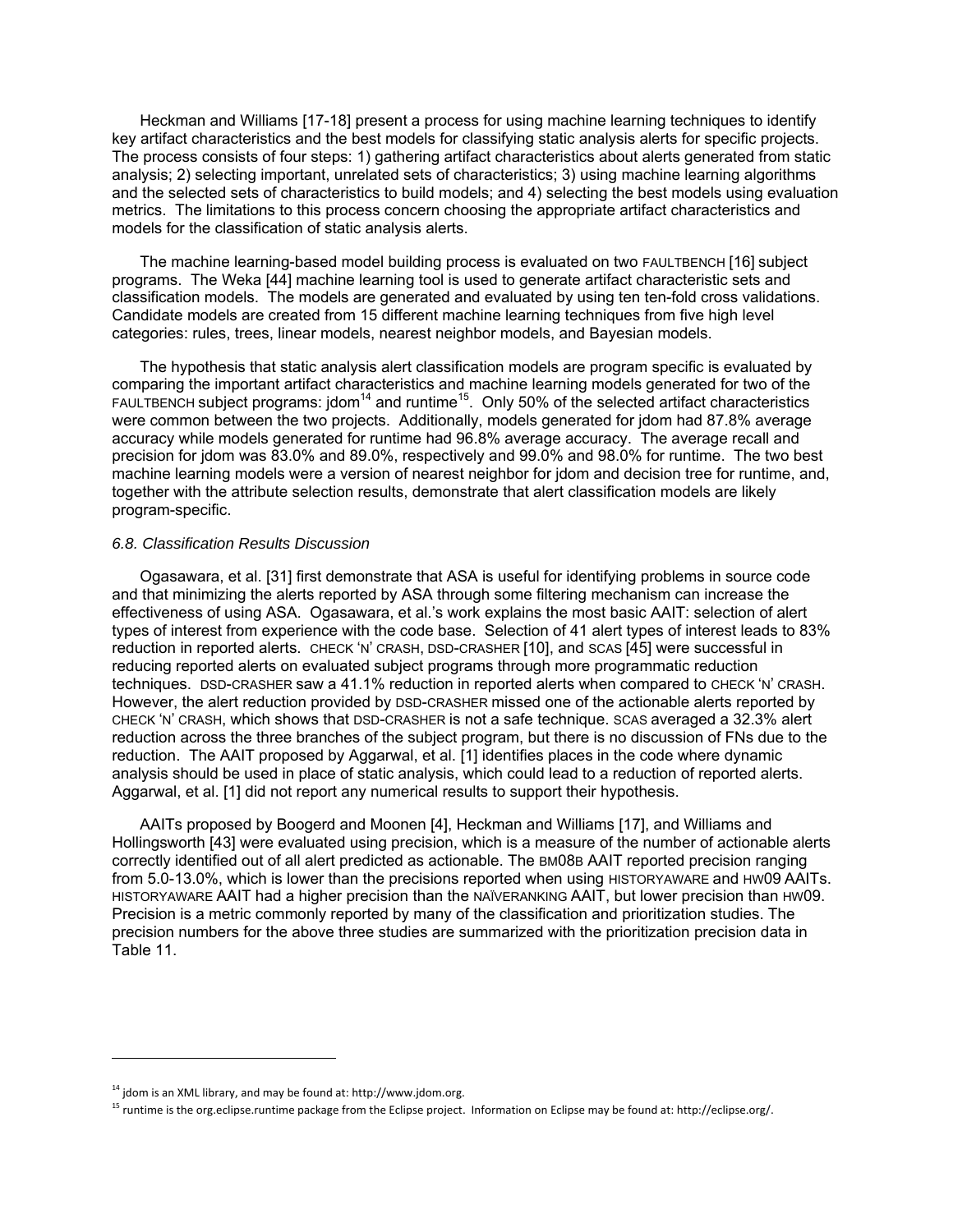| <b>AAIT</b>         | <b>Subject</b>                                    | <b>Factor</b>       | <b>KLOC</b>    | # Alerts       | <b>Precision</b> |
|---------------------|---------------------------------------------------|---------------------|----------------|----------------|------------------|
| <b>HISTORYAWARE</b> | Wine                                              | <b>HISTORYAWARE</b> | uk             | 2860           | 62%              |
|                     |                                                   | NAÏVERANKING        | uk             | 2860           | 53%              |
|                     | Apache                                            | <b>HISTORYAWARE</b> | 200            | 738            | 42%              |
|                     |                                                   | NAÏVERANKING        | 200            | 738            | 32%              |
| BM08B               | <b>TVoM</b>                                       | <b>POSITIVE</b>     | 91             | 9740           | 13%              |
|                     |                                                   | <b>NONE</b>         | 91             | 9740           | 7%               |
|                     |                                                   | <b>NEGATIVE</b>     | 91             | 9740           | 5%               |
| <b>HW09</b>         | jdom                                              | AVERAGE             | 13             | 420            | 89%              |
|                     | runtime                                           | AVERAGE             | $\overline{2}$ | 256            | 98%              |
| JKS05               | Linux<br>kernel<br>and<br>classical<br>algorithms | AVERAGE             | uk             | uk             | 69%              |
| <b>HWP</b>          | Columba                                           | MAXIMUM             | 121            | 2331           | 17%              |
|                     | Lucene                                            | <b>MAXIMUM</b>      | 37             | 1513           | 25%              |
|                     | Scarab                                            | <b>MAXIMUM</b>      | 64             | 1483           | 67%              |
| <b>APM</b>          | csvobjects                                        | <b>ATA</b>          | 1.6            | 7              | 32%              |
|                     |                                                   | <b>CL</b>           | 1.6            | 7              | 50%              |
|                     |                                                   | ATA+CL              | 1.6            | $\overline{7}$ | 39%              |
|                     | importscrubber                                    | ATA                 | 1.7            | 35             | 34%              |
|                     |                                                   | <b>CL</b>           | 1.7            | 35             | 20%              |
|                     |                                                   | ATA+CL              | 1.7            | 35             | 18%              |
|                     | iTrust                                            | ATA                 | 14.1           | 110            | 5%               |
|                     |                                                   | <b>CL</b>           | 14.1           | 110            | 2%               |
|                     |                                                   | ATA+CL              | 14.1           | 110            | 5%               |
|                     | jbook                                             | <b>ATA</b>          | 1.3            | 52             | 22%              |
|                     |                                                   | <b>CL</b>           | 1.3            | 52             | 27%              |
|                     |                                                   | ATA+CL              | 1.3            | 52             | 23%              |
|                     | jdom                                              | <b>ATA</b>          | 8.4            | 55             | 6%               |
|                     |                                                   | <b>CL</b>           | 8.4            | 55             | 9%               |
|                     |                                                   | ATA+CL              | 8.4            | 55             | 6%               |
|                     | runtime                                           | <b>ATA</b>          | 2.8            | 98             | 5%               |
|                     |                                                   | <b>CL</b>           | 2.8            | 98             | 4%               |
|                     |                                                   | ATA+CL              | 2.8            | 98             | 3%               |
| RPM08               | Google                                            | <b>SCREENING</b>    | uk             | 1652           | 78%              |
|                     |                                                   | ALL-DATA            | uk             | 1652           | 73%              |
|                     |                                                   | <b>BOW</b>          | uk             | 1652           | 67%              |
|                     |                                                   | BOW <sup>+</sup>    | uk             | 1642           | 74%              |

**Table 11: Precision results for seven of the 18 AAIT** 

The static analysis tools and subject program languages used varied by study, which only allows for some general comparison of the results. However, the overall results of classification studies support the use of AAIT to classify actionable alerts.

# **7. Prioritization Results**

*Prioritization* AAITs order alerts by the likelihood an alert is an indication of an actionable alert [16]. The subsections below describe 11 prioritization AAITs using a similar reporting template used for the classification metrics in Section 6.

# *7.1. Z-RANKING*

- Study: Kremenek and Engler, 2003
- Artifact Characteristics: CC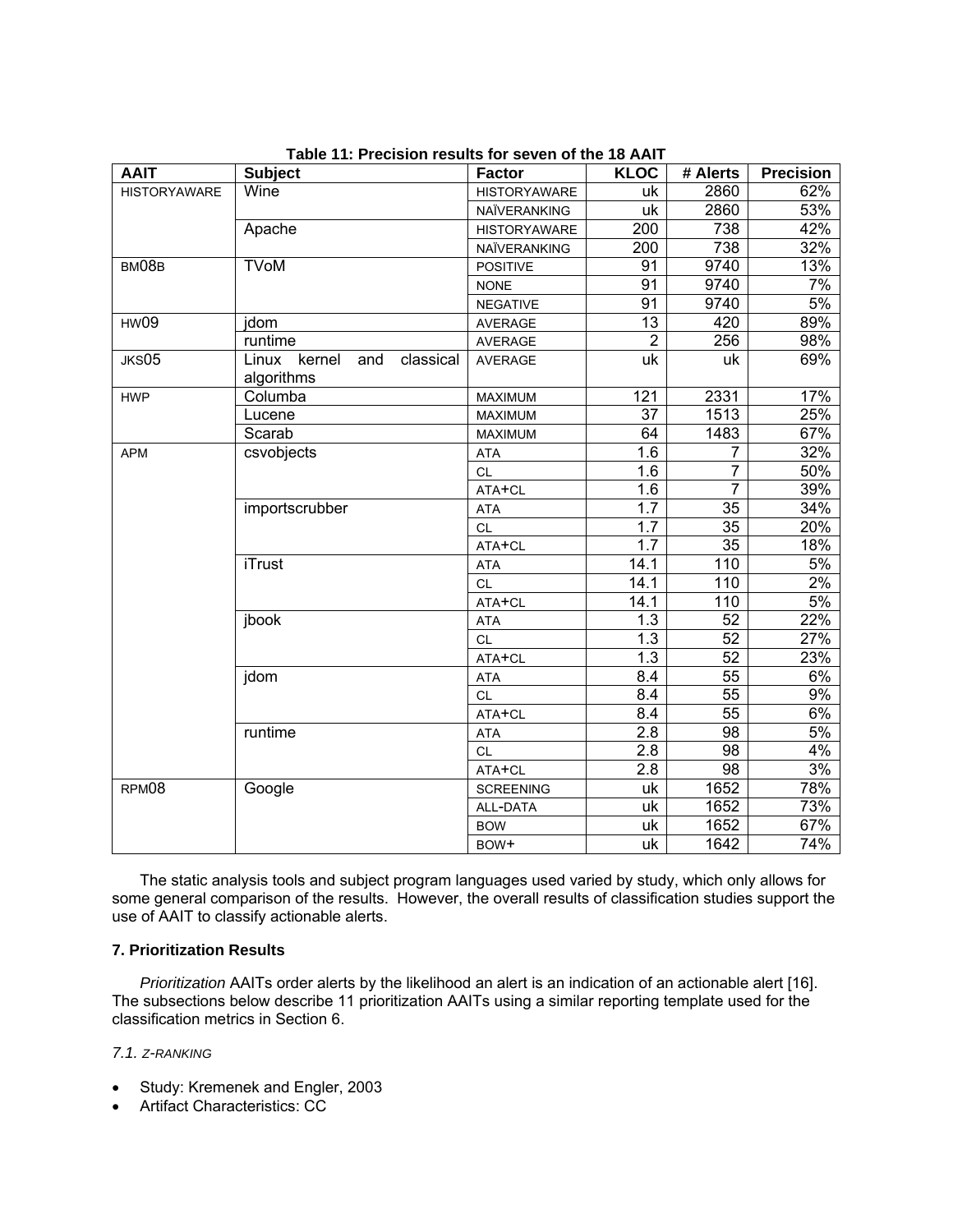- ASA: MC [11]
- Language: C
- AAIT Type: Mathematical and Statistical Models (5.1.5)
- Research Methodology: Random and Optimal Comparison (5.2.1)

Kremenek and Engler [29] proposed a statistical model for prioritizing static analysis alerts. Unlike most other ASA, the MC [11] tool reports "(1) the locations in the program that satisfied a checked property [successful checks] and (2) locations that violated the checked property [failed checks]" [29]. The Z-RANKING statistical technique is built on the premise that alerts (represented by failed checks), identified by the same detector, and associated with many successful checks are likely actionable. Additionally, a "strong hypothesis" proposes that unactionable alerts are associated with many other unactionable alerts. The special case of the "strong hypothesis" is called the "no-success hypothesis" and states "[alerts] with no coupled successful checks are exceptionally unlikely [actionable alerts]." The "no-success hypothesis" will not hold if the "strong hypothesis" does not hold. A hypothesis test is run on the proportion of successful checks out of all reports for a given grouping of checks. Alerts are grouped by some artifact characteristic, called a *grouping operator*, they all share (e.g. call site, number of calls to free memory, function). The hypothesis testing allows for consideration of the size of each possible grouping of checks, and the final number is called a z-score. Alerts generated by static analysis are prioritized by their zscore. A limitation of the *z*-RANKING technique is that the prioritization's success depends on the grouping operator.

The alert prioritization of the Z-RANKING technique is compared to an optimal and random ranking of the same alerts. A hypergeometric distribution is used to generate the random ordering of alerts.

The ranking of the alerts are evaluated for three detectors in the MC ASA system: lock error detectors, free error detectors, and string format error detectors. The cumulative number of bugs discovered is plotted on a graph for each inspection. For the lock errors, 25.4%- 52.2% of the alerts required inspection before finding all actionable alerts. For the free errors and string format errors, the first 10% of the ranked alerts found 3.3 times and 2.8 times the bugs than the first 10% of randomly ordered alerts. A set of 1.0 x 10<sup>5</sup> randomly generated orderings of the alerts were compared to the *z*-RANKING prioritization. At most, 1.5% of the random orderings were better than alerts ordered by z-ranking.

# *7.2. FEEDBACK-RANK*

- Study: Kremenek et al., 2004
- Artifact Characteristics: AC
- ASA: MC [11]
- Language: C
- AAIT Type: Machine Learning (5.1.6)
- Research Methodology: Random and Optimal Comparison (5.2.1)

Based on the intuition that alerts sharing an artifact characteristic tend to be either all actionable or all unactionable, Kremenek et al. [28] developed an adaptive prioritization algorithm, FEEDBACK-RANK. Each inspection of an alert by a developer adjusts the ranking of uninspected alerts. After each inspection, the set of inspected alerts are used to build a Bayesian Network, which models the probabilities that groups of alerts sharing a characteristic are actionable or unactionable. Additionally, a value representing how much additional information inspecting the report will provide to the model is generated for each alert. The information gain value is used to break ties between alerts with the same probability of being an anomaly.

Alerts ordered by FEEDBACK-RANK are compared to the optimal and random ordering of the same alerts. For the FEEDBACK-RANK algorithm, they consider two alert prioritization schemes. In one prioritization scheme, there is no information about already inspected alerts to build the model. The model is updated as alerts are inspected, which represents a project just starting to use ASA. The other prioritization scheme considers a set of alerts as already inspected, and uses the classifications from those alerts to build the initial model, which could potentially lead to a better initial prioritization of alerts.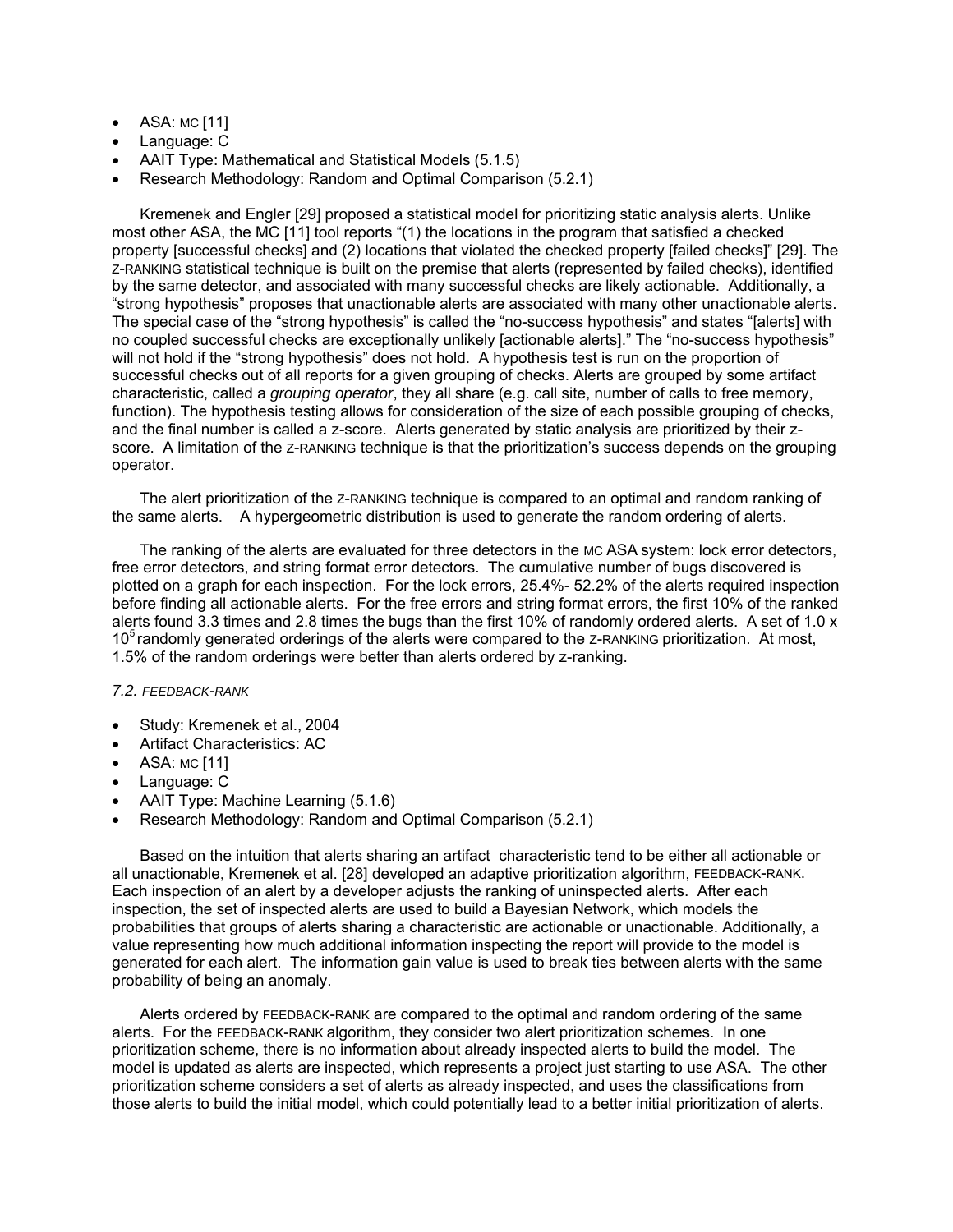Three subsets of a subject's alerts generate three models, in particular the conditional probability distribution of the Bayesian Network: the entire code base, self-trained, and a 90% reserved model. For the Bayesian Network trained on the entire code base, all of the generated alerts and their classifications are used to build the conditional probability distribution of the actionable and unactionable alerts. For the self-trained set, the conditional probability distribution values are trained on the set of alerts that are also ranked by the Bayesian Network. Finally, in the 90% reserved model, 90% of the alerts are used to train the conditional probability distributions for the Bayesian Network and the model is tested on the remaining 10% of alerts.

A custom metric, performance ratio, allows for comparison between the rankings generated via FEEDBACK-RANK technique and the random ordering of alerts. Performance ratio is the ratio between random and the ranking techniques' "average inspection 'delay' or 'shift' per bug from OPTIMAL." The results show that all detectors in the MC system show a 2-8x improvement of performance ratio over random when using FEEDBACK-RANK. The self-trained model for the ASA tool, Alock, showed a 6-8x improvement of performance ratio over random when seeded with partial knowledge of some alert classifications.

*7.3. JKS05* 

- Study: Jung, et al., 2005
- Artifact Characteristics: CC
- ASA: AIRIC [23]
- Language: C
- AAIT Type: Machine Learning (5.1.6)
- Research Methodology: Train and Test (5.2.5)

Jung, et al. [23] use a Bayesian network to generate the probability of an actionable alert given a set of 22 code characteristics (e.g. syntactic and semantic code information like nested loops, joins, and array information). The model is generated via inspected alerts generated on the Linux kernel code and several textbook C programs. A user-specified threshold limits the number of alerts reported to developers, which reduces the set of alerts for a developer to inspect.

The train and test technique was used to evaluate the proposed prioritization technique. The alerts were randomly divided into two equal sets. One set was used to train a Bayesian model using the artifact characteristics (called symptoms) generated for each alert, and the model was tested on the second set of alerts. The selection of training and test sets and model building was repeated 15 times.

Evaluation subjects were "… some parts of the Linux kernel and programs that demonstrate classical algorithms." The precision, recall, and accuracy are 38.7%, 68.6%, and 73.7%, respectively. Additionally, 15.17% of the unactionable alerts were inspected before 50% of the actionable alerts were inspected. Jung et al. observe that if the threshold for "trueness" is lowered, then all actionable alerts will be provided to the user at the cost of an unknown additional amount of unactionable alerts.

## *7.4. ALERTLIFETIME*

- Study: Kim and Ernst, 2007a
- Artifact Characteristics: AC and SRC
- ASA: FINDBUGS [19], PMD<sup>16</sup>, JLINT<sup>17</sup>
- Language: Java
- AAIT Type: Mathematical and Statistical Models (5.1.5)
- Research Methodology: Other Baseline Comparison (5.2.4)

<sup>16</sup> PMD is ASA for Java: http://pmd.sourceforge.net/

<sup>17</sup> JLINT is ASA for Java: http://artho.com/jlint/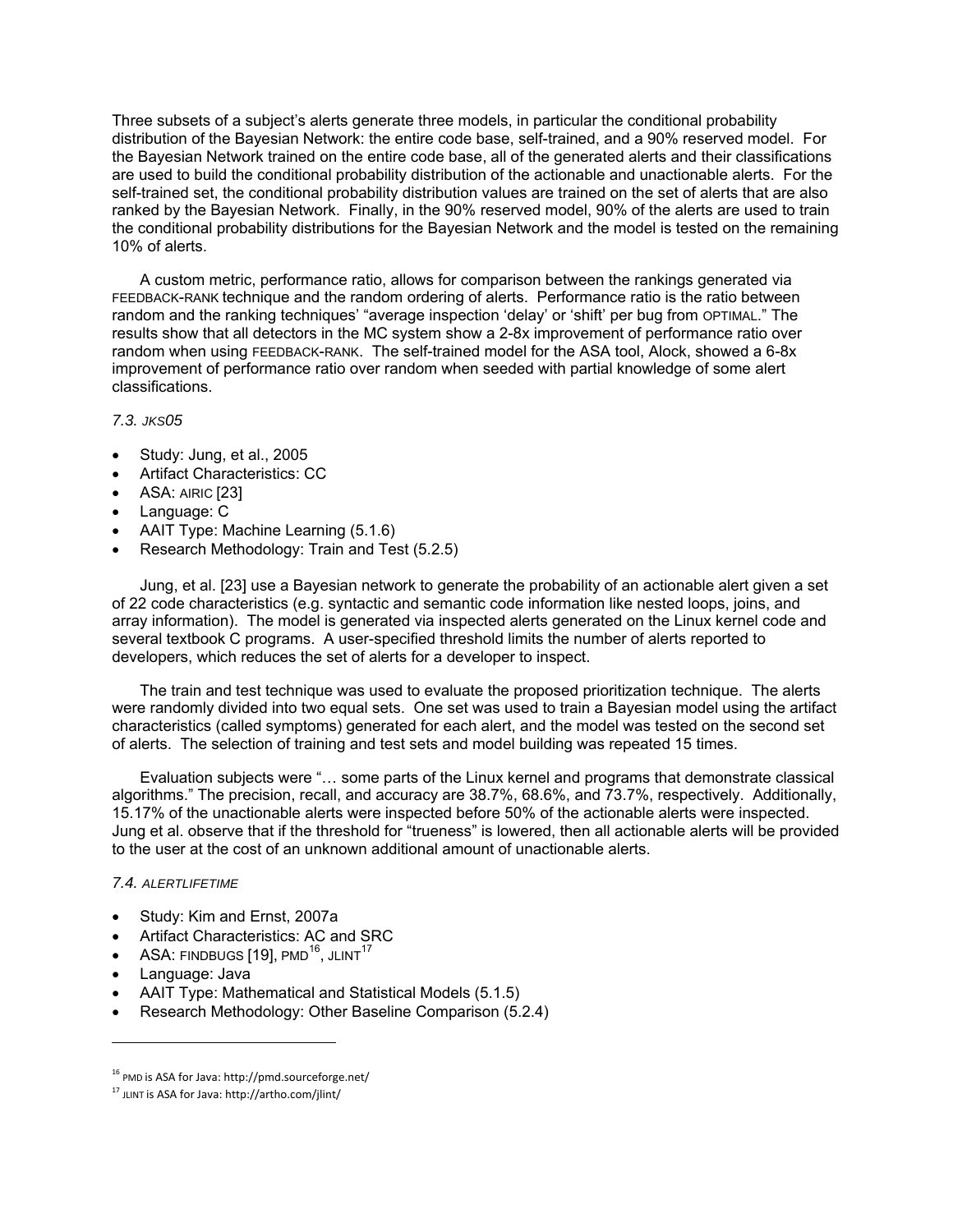Kim and Ernst [24] prioritize alert types by the average lifetime of alerts sharing the type. The premise is that alerts fixed quickly are more important to developers. The lifetime of an alert is measured at the file level from the time the first instance of an alert type appeared until closure of the last instance of that alert type. Alerts that remain in the file at the last studied revision are given a penalty of 365 days added to their lifetime. Lack of alert tracing when line and name changes occur leads to error in the alert lifetime measurement and the variance of lifetimes for an alert type is unknown. The technique assumes that important problems are fixed quickly; however, alerts that are fixed quickly may be the easiest bugs to fix and not the most important alerts [24].

Validation of the ALERTLIFETIME AAIT compared the alerts ordered by lifetime with alerts ordered by the tool specified severity. Results showed that the alert lifetime prioritization did not correspond to the tool specified severity. Comparison of the alert type lifetimes between the two subject programs had a correlation coefficient of 0.218, which demonstrates that the alert type ordering for one program may not be applicable for another program.

#### *7.5. HWP*

- Study: Kim and Ernst, 2007b
- Artifact Characteristics: AC and SCR
- ASA: FINDBUGS [19], PMD, JLINT
- Language: Java
- AAIT Type: Mathematical and Statistical Model (5.1.5)
- Research Methodology: Other Baseline Comparison (5.2.4)

Kim and Ernst [25] use the commit messages and code changes in the source code repository to prioritize alert types. The history-based warning prioritization (HWP) weights alert types by the number of alerts closed by fault- and non-fault fixes. A fault-fix is a source code change where a fault or problem is fixed (as identified by a commit message) while a non-fault fix is a source code change where a fault or problem is not fixed, like a feature addition. The initial weight for an alert type is zero. At each fault-fix the weight increases by an amount, α. For each non-fault-fix, the weight increases by 1- α. The final step normalizes each alert type's weight by the number of alerts sharing the type. A higher weight implies that alerts with a given type are more likely to be actionable. The prioritization technique considers all alert sharing the same type in aggregate, which assumes that all alerts sharing the same type are homogeneous in their classification. The prioritization fails for alerts generated in later runs of ASA if the alert type never appears in earlier versions of the code.

Evaluation of the proposed fix-change prioritization trained the model using the first (n/2)-1 revisions and then tested the model on the latter half of the revisions. The precision of the tool's alert prioritization with the prioritization of alerts based on the project's history were compared. The best precision for the three subject programs (Columba, Lucene, and Scarab) is 17%, 25%, and 67%, respectively when using HWP as compared to 3%, 12%, and 8%, respectively when prioritizing the alerts by the tool's severity or priority measure. Additionally, when only considering the top 30 alerts, the precision of the fix-based prioritization is almost doubled, and in some cases tripled, from the tool's ordering of alerts.

# *7.6. ISA*

- Study: Kong, et al., 2007
- Artifact Characteristic: AC
- ASA: RATS<sup>18</sup>, ITS4 [39], FLAWFINDER<sup>19</sup>
- Language: C
- AAIT Type: Data Fusion (5.1.7)

<sup>18</sup> RATS is ASA for C, C++, Perl, and Python developed by Fortify Software: http://www.fortify.com/security-resources/rats.jsp

<sup>19</sup> FLAWFINDER is ASA for C: http://www.dwheeler.com/flawfinder/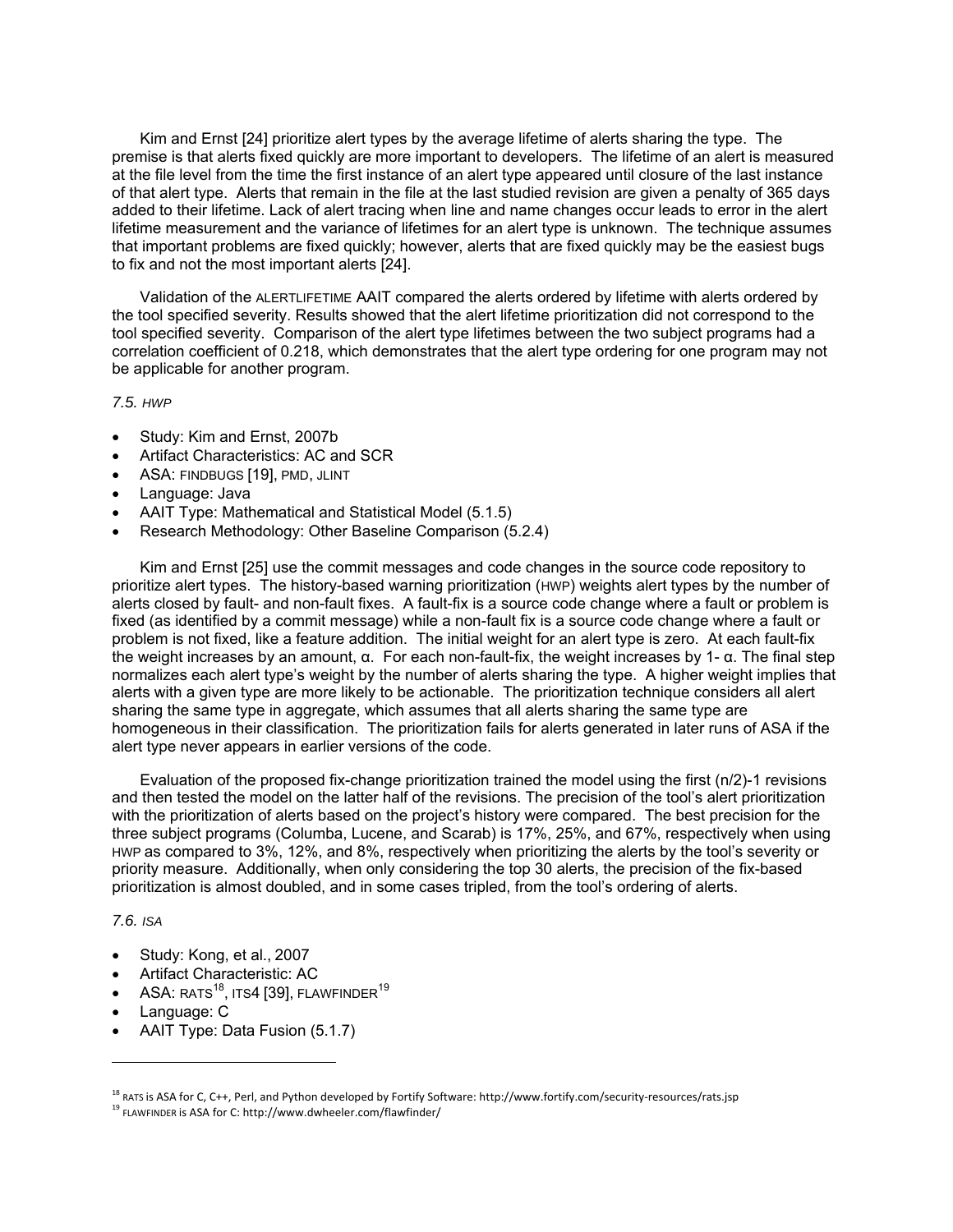• Research Methodology: Other Model Comparison (5.2.2)

Kong, et al. [27] use data fusion to identify vulnerable code using alerts generated by ASAs focused on finding security vulnerabilities. The ISA tool reports a score for each aggregated alert type, which represents the likelihood the alert is a vulnerability. The score is the combination of the tool's alert severity and the contribution of each tool summed across all tools. The feedback from the user when inspecting alerts contribute to the weights associated with a specific ASA. The technique is limited by the mapping of alerts between tools.

All of the subject programs used by Kong, et al., listed in Appendix A in Table 12, have known vulnerabilities, which provide a measure of how well ISA and the individual ASA tools perform. The prioritization of the ISA AAIT is compared with the prioritization of the individual ASA tools that make up the ISA tool. The results show that ISA has a lower rate of false positives and false negatives than the individual ASA for two of the three subject programs. Additionally, ISA is found to be more efficient (defined as the likelihood of finding a vulnerability when inspecting the alerts) than the individual static analysis tools.

# *7.7. YCK07*

- Study: Yi, et al., 2007
- Artifact Characteristics: CC
- ASA: AIRIC [23]
- Language: C
- AAIT Type: Machine Learning (5.1.6)
- Research Methodology: Train and Test (5.2.5)

Yi, et al. [46] compare the classification of actionable and unactionable alerts for several machine learning algorithms. The static analysis tool AIRAC, finds potential buffer overrun vulnerabilities in C code. There are three types of symptoms: syntactic, semantic, and information about the buffer uncovered by static analysis. The process for building the linear regression model considered attribute subset selection to minimize collinear attributes.

Eight machine learning techniques prioritize static analysis alerts into actionable and unactionable groups. The symptoms about the alerts are the independent variables and the classification of the alert is the dependent variable. The alerts are divided into a training and test set using an approximately twothirds one-third split. The training-test cycle is repeated 100 times. The results are summed over all 100 models. The open-source statistical program  $R^{20}$  was used to train and test the models.

The YCK07 models were evaluated on 36 files and 22 programs, the details of which are not provided. Overall, there were 332 alerts generated for all of the subject programs. The different machine learning techniques were evaluated by comparing the AUC of ROC curves. The closer the area is to one, the better the performance of the model. The AUC for the ROC curves varied from 0.87-0.93. Additionally, only 0.32% of the unactionable alerts were identified before the first 50% of the actionable alerts. Also, 22.58% of the actionable alerts were inspected before the first unactionable alert was inspected.

# 7.8. ELAN, EFAN<sub>H</sub>, EFAN<sub>V</sub>

- Study: Boogerd and Moonen, 2008a
- Artifact Characteristics: CC
- **ASA: UNSPECIFIED**
- Language: C
- AAIT Type: Graph Theory (5.1.3)

• Research Methodology: Other Baseline Comparison (5.2.4)

 $^{20}$  R is an open source statistical program: http://www.r-project.org/.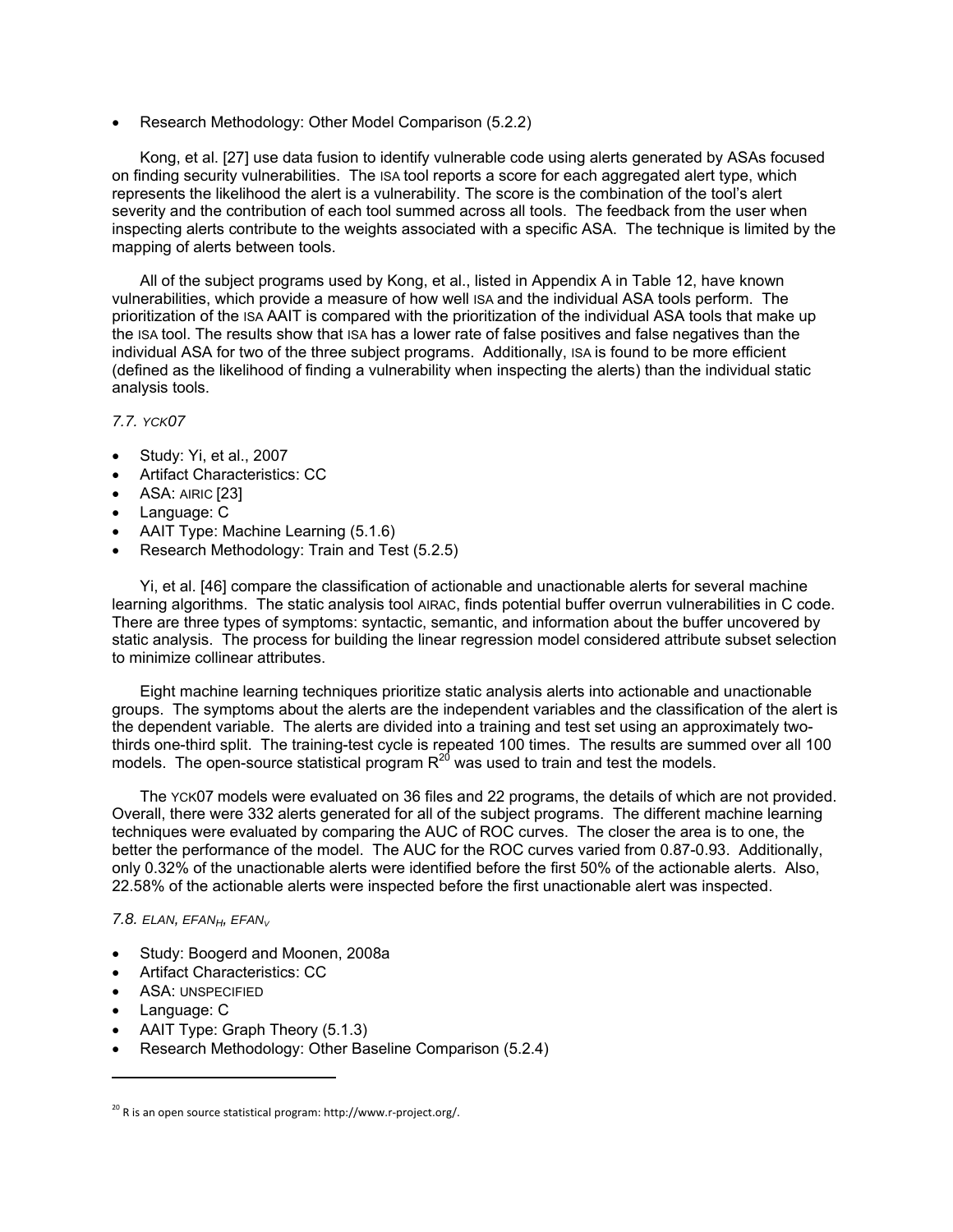Boogerd and Moonen [5] prioritize alerts by execution likelihood [3] and by execution frequency [5]. Execution likelihood is defined as "the probability that a given program point will be executed at least once in an arbitrary program run" [5]. Execution frequency is defined as "the average frequency of [program point] *v* over all possible distinct runs of [program] *p*" [5]. Alerts with the same execution likelihood are prioritized the same, but may actually have varying importance in the program. Execution frequency solves the limitation of execution likelihood by providing a value of how often the code will be executed [5].

Prediction of the branches taken when calculating the execution likelihood and frequency are important to the Execution Likelihood ANalysis (ELAN) and Execution Frequency ANalysis (EFAN) techniques [5]. The ELAN AAIT (introduced in [3]) traverses the system dependence graph of the program under analysis and generates the execution likelihood of an alert's location and heuristics are used for branch prediction. There are two variations of the EFAN AAIT: one uses heuristics for branch prediction based on literature in branch prediction ( $EFAN_H$ ) and the other uses value range propagation ( $EFAN_V$ ). Value range propagation estimates the values of variables from information in the source code.

Five open source programs (Antiword, Chktex, Lame, Link, and Uni2Ascii) were used in the case study to compare ELAN and EFAN. The effectiveness of the ELAN and EFAN prioritization techniques were compared with execution data, gathered by automated regression test runs, and not with the actual actionability of ASA alerts.

Wall's unweighted matching method [42] compares the prioritized list of alerts with the list of alerts ordered by the actual execution data and produces a measure of correlation. The ELAN AAIT had an average correlation of 0.39 with the actual execution values for the top 10% of alerts, which outperformed the  $EFAN_H$  and  $EFAN_V$  with correlations of 0.28 and 0.17, respectively. One limitation of the work is that the created system dependence graph may miss dependencies, which could lead to missing potential problems. Additionally, dependencies that are actually impossible to traverse introduce unactionable alerts.

## *7.9. APM*

- Study: Heckman and Williams, 2008
- Artifact Characteristics: AC
- ASA: FINDBUGS [19]
- Language: Java
- AAIT Type: Mathematical and Statistical Models (5.1.5)
- Research Methodology: Benchmarks (5.2.3)

Heckman and Williams [16] adaptively prioritize individual alerts using the alert's type and location in the source code. The adaptive prioritization model (APM) re-ranks alerts after each developer inspection, which incorporates feedback about the alerts into the model. The APM ranks alerts on a scale from -1 to 1, where alerts close to -1 are more likely to be unactionable and alerts close to 1 are more likely to be actionable. Alerts are prioritized by considering the developer's feedback, via alert fixes and suppressions, to generate a homogeneity measure of the set of alert's sharing either the same alert type or code location. An assumption of the model is that alerts sharing an alert type or code location are likely to be all actionable or all unactionable. APM relies on developer feedback to prioritize alerts. Three prioritization models were considered that focused on different combinations of artifact characteristics: 1) alert type (ATA), 2) alert's code location (CL), and 3) both alert type and the alert's code location (ATA+CL).

Three versions of APM were evaluated on the six subject programs of the FAULTBENCH benchmark: csvobject, importscrubber, iTrust, jbook, jdom, and org.eclipse.core.runtime. The three prioritization models were compared with the tool's ordering of alerts and with each other. Evaluation of the APM models used a variation of a ROC curve, called the anomaly detection rate curve. The anomaly detection rate curve measures the percentage of anomalies detected against the number of alert inspections and is similar to the weighted average of the percentage of faults detected measure used by Rothermel, et al.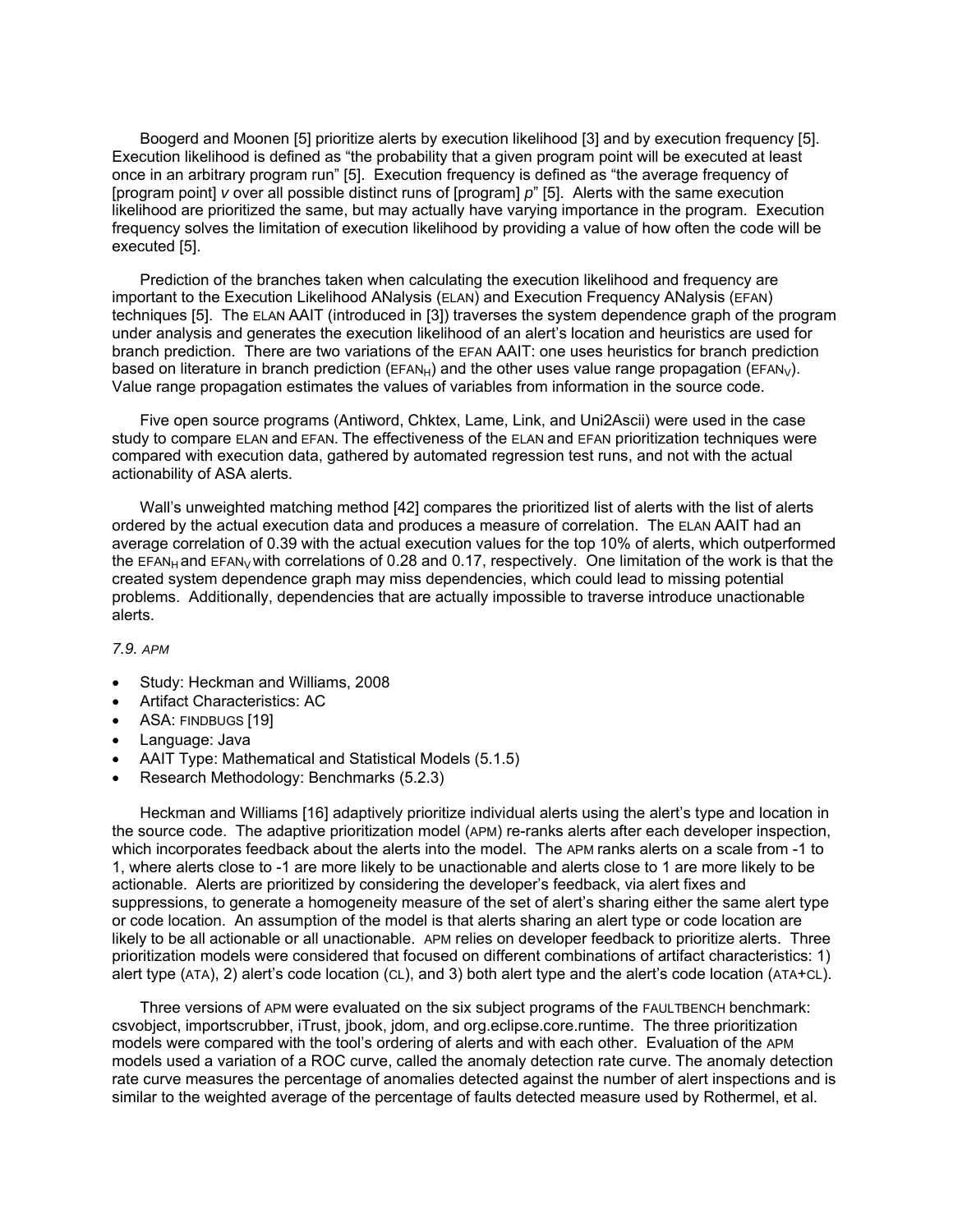[34]. The anomaly detection rate curve for the APM prioritization models was larger (53.9%-72.6%) than the alerts ordered by when FINDBUGS identified them (TOOL - 50.4%). Additionally, comparing the prioritization generated by each of the techniques with an optimal prioritization demonstrated a moderate to moderately strong correlation (0.4 to 0.8) at a statistically significant level for five of the six subject programs. The average accuracy for the three APM models ranged from 67-76% and the model that prioritized alerts by the alert's type (ATA) was found to perform best overall.

*7.10. MMW08* 

- Study: Meng et al., 2008
- Artifact Characteristics: AC
- ASA: FINDBUGS [19], PMD, JLINT
- Language: Java
- AAIT Type: Data Fusion (5.1.7)
- Research Methodology: Other (5.2.6)

Meng et al. [30] propose an approach that merges alerts that are common across multiple static analysis tools run on the same source code. The combined alerts are first prioritized by the severity of the alert and are then prioritized by the number of tools that identify the alerts. A map associates alerts for a specific tool to a general alert type. The MMW08 technique has the same limitations as Kong et al. [27].

Evaluation of the MMW08 technique was on a small, unnamed, subject program, which is not listed in Table 12. They run FindBugs, PMD, and JLint on the subject program. Meng et al. [30] report four of the alerts generated for the small subject program, one of which was reported by two tools.

*7.11. RPM08* 

- Study: Ruthruff et al., 2008
- Artifact Characteristics: AC, CC, SCR
- ASA: FINDBUGS [19]
- Language: Java
- AAIT Type: Mathematical and Statistical Models (5.1.5)
- Research Methodology: Other Model Comparison (5.2.2)

Ruthruff et al. [35] use a logistic regression model to predict actionable alerts. Thirty-three artifact characteristics are considered for the logistic regression model. Reducing the number of characteristics for inclusion in the logistic regression model is done via a screening process, whereby logistic regression models are built with increasingly larger portions of the alert set. Characteristics with a contribution lower than a specified threshold are thrown out until some minimum number of characteristics remains.

Two models were considered: one for predicting unactionable alerts and the other for predicting actionable alerts. For the actionable alerts model, two specific models were built: one considered only alerts identified as actionable and the second considered all alerts.

Evaluation of the RPM08 models compared the generated models with a modified model from related work in fault identification and a model built using all of the suggested alert characteristics. The related work models use complexity metrics to predict faults and come from the work by Bell, Ostrand, and Weyuker [2, 32]. Ruthruff et al. [35] adapt the models, which they call BOW and BOW+, for alert prioritization. The BOW model is directly from the work by Bell, et al. The BOW+ models additionally included two static analysis metrics, the alert type and the alert priority, in addition to the complexity metrics.

The cost in terms of time to generate the data and build the models was compared in addition to the precision of the predictions. The APM08 model building technique, which used screening, took slightly less than seven hours to build and run, which is reasonable compared to the five days required to build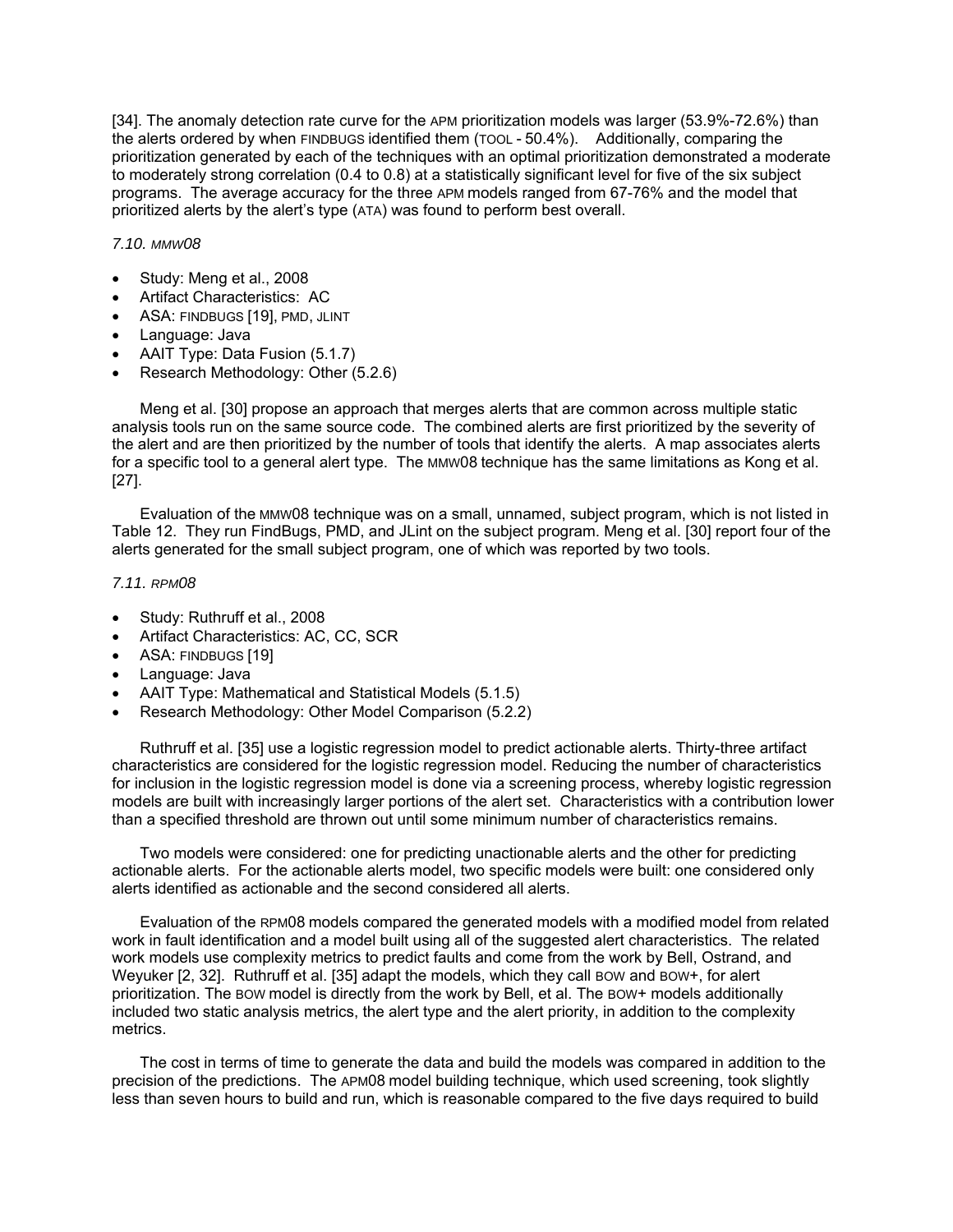the APM08 model using all available data. However, the proposed model takes a longer time than the BOW and BOW+ models. The precision of the screening models ranged from 73.2%-86.6%, which was higher than the BOW and BOW+ models with precision between 60.9%-83.4%, especially when predicting actionable warnings.

#### *7.12. Prioritization Results Discussion*

The ELAN, EFAN<sub>H</sub>, and EFAN<sub>V</sub> AAIT developed by Boogerd and Moonen [3, 5] found that the execution likelihood of alert locations was highly correlated with actual execution, which is encouraging that their prioritization could be used as a measure of alert severity. However, the results do not address the accuracy of their prioritization in identifying actionable alerts, and thus cannot be compared to the other prioritization models.

Kremenek and Engler [29] demonstrate the efficacy of Z-RANKING in identifying actionable alerts for three types of ASA alert detectors compared to a random ordering of alerts. The lock ASA finds three types of locking inconsistencies. Z-RANKING identified three, 6.6, and four times more actionable alerts than the random baseline in the first 10% of inspections for the three types of locks in Linux. Z-RANKING showed a 6.9 times improvement over the random baseline for detecting lock faults for System X. FEEDBACK-RANK [28] showed up to an eight time improvement in actionable alert identification over a random baseline. The evaluation of FEEDBACK-RANK used eight ASA tools that each identifies one type of alert. The average improvement of FEEDBACK-RANK was 2-3 times better than random. The use of Z-RANKING or FEEDBACK-RANK improves the prioritization of alerts when compared to the random ordering of alerts. The results from Kremenek, et al. [28-29] provide empirical evidence for the efficacy of prioritization techniques; however, other prioritization techniques did not report the same metrics, precluding comparison.

Jung, et al. [23], Kim and Ernst [25], Yi, et al. [46], Heckman and Williams [16], and Ruthruff, et al. [35] report one or more classification (5.4) and/or prioritization metrics (5.5), but specifically all five studies report precision. Classification metrics may be used on prioritization AAITs when there is a cutoff value that separates alerts likely to be actionable from those likely to be unactionable. Table 11 summarizes the five studies that report precision. Ruthruff, et al. [35] demonstrate the highest precision with their RPM08 AAIT. Heckman and Williams' [16] APM AAIT had 67.1-76.6% accuracy with comparatively low precisions. The low precision results from averaging the precision generated at every inspection. Precision is low when there are few TP predictions, which can occur when the model is incorrect, or when all TP alerts have been inspected. Kim and Ernst [24] prioritize alert types by their lifetime and compare the prioritization with the tools' prioritization. Additionally, the alert type prioritizations are compared between two subject programs and have a low correlation of 0.218. Yi, et al. [46] compare prioritization techniques using the AUC for Response Operating Characteristic curves. The boosting method had the largest area under the curve at 0.9290.

Kong et al. [27] show that the alert prioritization generated via data fusion of redundant alerts performed better than the alert prioritization's of the individual tools. Meng et al. [30] discussed some of the alerts found by the ASA; however, there were no numerical results on a larger subject program.

Similarly to the classification results, the static analysis tools and subject program languages used varied by study, which, again, only allows for some general comparison of the results. However, the overall results support the use of prioritization AAITs to prioritize actionable alerts.

#### **8. Combined Discussion**

The results presented in the selected studies and summarized in Sections 6.8 and 7.12 support the premise that AAIT supplementing ASA can improve the prediction of actionable alerts for developer inspection, with a tendency for improvement over baseline ordering of alerts. Analyzing the combined results answer RQ3.

• RQ3: What conclusions can we draw about the efficacy of AAITs from results presented in the selected studies?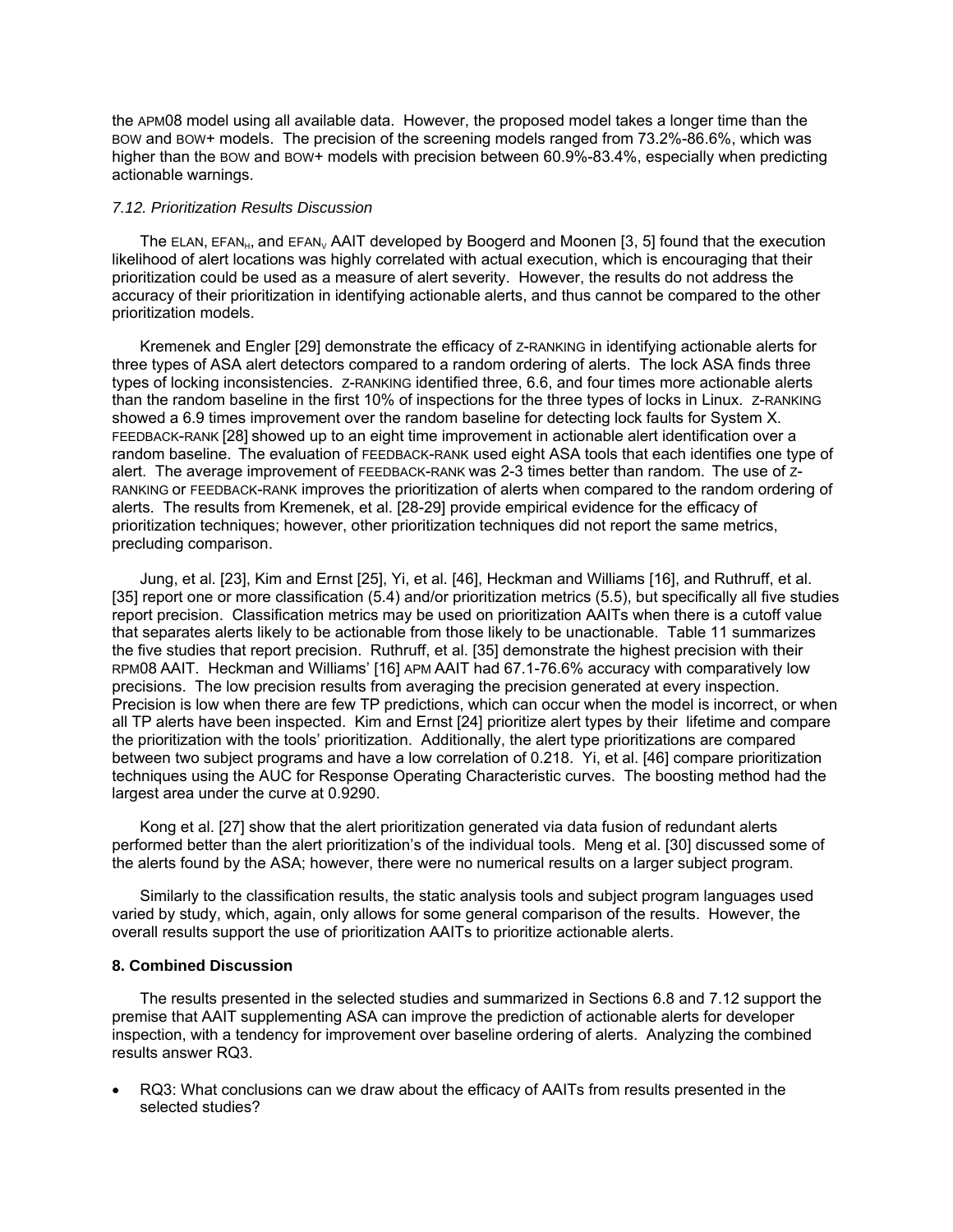Seven of the 18 studies presented results in terms of precision: the proportion of correctly classified anomalies (TP) out of all alerts predicted as anomalies (TP + FP). When no AAIT is available, we can consider all unactionable alerts as FPs. Therefore, the precision of the ASA is the proportion of all actionable alerts out of the unactionable alerts. When using an AAIT, the precision then becomes the number of actual actionable alerts (those alerts the developer fixes) out of all alerts predicted to be actionable. Table 11 presents the combined precision data from seven of the classification and prioritization AAITs, where data are available.

The precisions reported in Table 11 varied from 3%-98%, which demonstrate the wide variability of the AAIT used to supplement ASA. Direct comparisons of the precision are difficult to make due to the different subject programs used for evaluation and the different methods used for measuring precision within the study. For example, the precision of APM was the average precision of the prioritization after each alert inspection. The precision after many of the inspections was very low because all actionable alerts were predicted to be unactionable due to the overwhelming number of unactionable alerts in the alert set [16]. The other AAIT calculated precision from the initial classification or prioritization.

Figures 2 and 3, from the data in Table 11, show the size of the selected studies' evaluated subject programs in terms of KLOC and number of alerts versus the precision of the subject and factor. A factor is the AAIT, which represents the process variable of the experimental evaluation [38]. The precision varies greatly across the size of the subject program in terms of both the KLOC and number of alerts for the program. The AAITs that produce the highest precision for a specific subject program are both from research done by Heckman and Williams [17] where a process to find the most predictive artifact characteristics and machine learning model were applied to the two subject programs jdom and runtime. The precision for these two subject programs was 89% and 98%, respectively. Ruthruff, et al. [35] reported the next highest precision of 78% when used a statistical screening process to identify the most predictive artifact characteristics on a randomly selected sets of alerts generated on Google's java code.



12000 10000 8000 #Alerts 6000 4000 2000 0  $0.6$  $\overline{0}$  $0.2$  $0.4$  $0.8$ Precision

**Figure 2: The precision reported for each of the subject-factor pairs for the seven studies that reported precision against KLOC.** 

**Figure 3: The precision reported for each of the subject-factor pairs for the seven studies that reported precision against the number of alerts.** 

BMO8B and APM showed the lowest precision during evaluation. Precision is low when the actionable alert predictions are incorrect and there are many more FPs than TPs. Boogerd and Moonen [4] report low precision when evaluating BM08B because there are many more FP alerts reported for an alert type than there are actual violations in practice. Heckman and Williams [16] average the precision for each alert inspection in their prioritized list of alerts. If there were no correctly predicted actionable alerts for an inspection, the precision was zero for that inspection, which can drop the average precision across all inspections for a subject program. The reported accuracy of 67-79% when using APM is more encouraging to the usefulness of APM.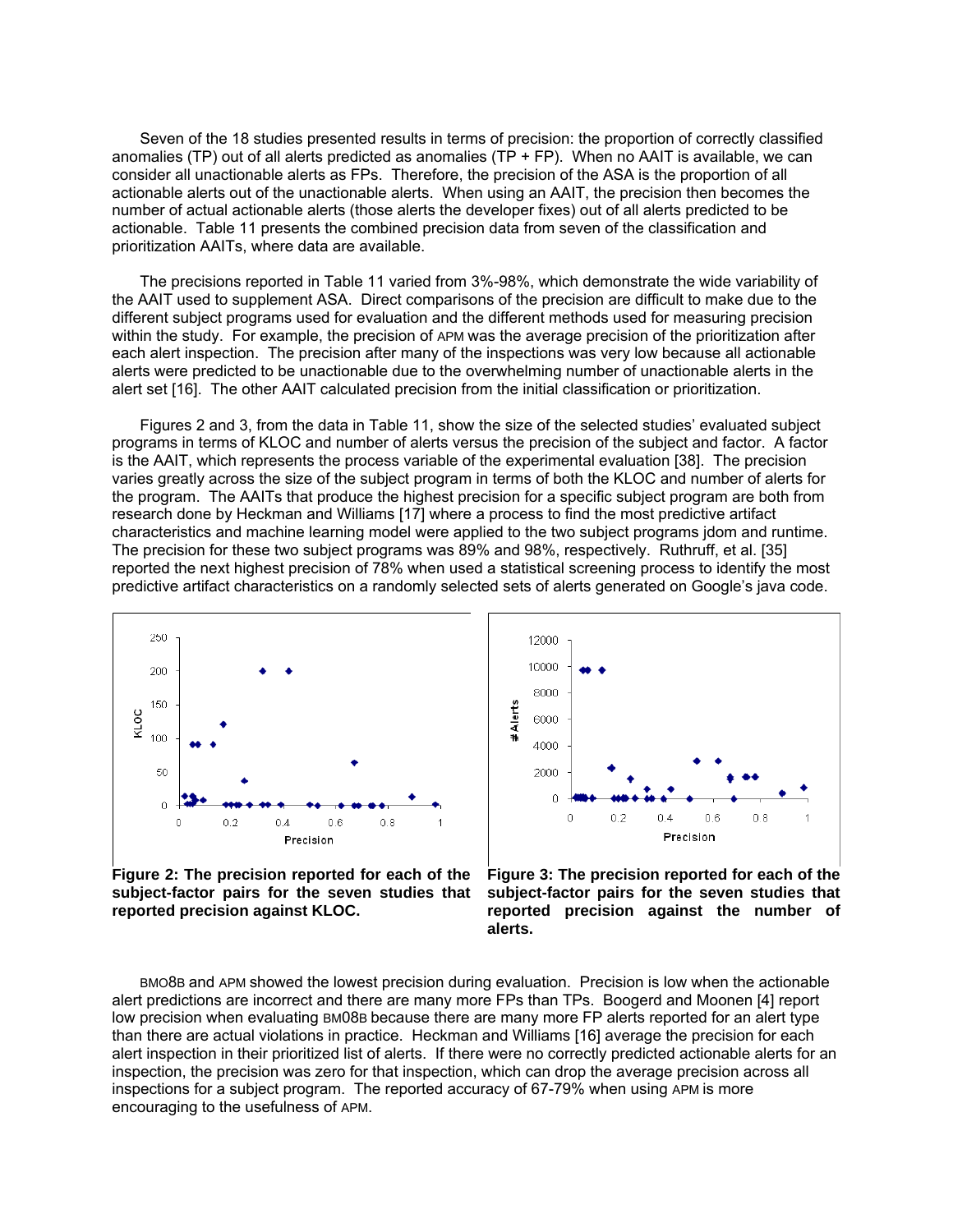The high precision reported by some of the seven studies reported in Table 11 is encouraging that using AAITs to supplement ASA identifies actionable alerts. Of those alerts identified as potentially actionable by an AAIT, on average 34% of the alerts were actionable. However, these results to do not identify the actionable alerts that were missed by an AAIT, which is measured by recall. Additionally, these results do not identify how well an AAIT was able to differentiate between actionable and unactionable alerts, as measured by accuracy. Precision should be considered in addition to other metrics, like recall, accuracy, and AUC. Studies that report precision, recall, accuracy, and AUC provide a more complete picture of the efficacy of an AAIT.

The remaining studies all used various metrics to evaluate the efficacy of AAIT supplementing ASA. The individual results are summarized Sections 6.8 and 7.12. There are not enough commonalities between the remaining AAIT to provide a cohesive meta-analysis. Overall, the individual results are encouraging that using AAITs to supplement ASA identifies actionable alerts.

## **9. Conclusions**

 The goal of this work is to synthesize available research results to inform evidence-based selection of actionable alert identification techniques. We identified 18 studies from literature that propose and evaluate AAITs. The various models proposed in the literature range from the basic alert type selection to machine learning, graph theory, and repository mining. The results generated by the various experiments and case studies vary due to the inconsistent use of evaluation metrics. Seven of the 18 studies reported the precision of their AAIT in classifying or prioritizing alerts. The precision of the AAITs varied, and there is no evidence that the precision of a subject program is associated with the size of the program in terms of KLOC or number of alerts. The AAIT reporting the highest precision for their subject program are the HW09 AAIT [17] and RPM08 AAIT [35]. Both of these AAITs consider the history of the subject program to generate the AAIT, which suggest that AAITs that consider the history may perform better than other models. Evaluation of the HISTORYAWARE [43], ALERTLIFETIME [24], and HWP [25] AAITs provide additional evidence that using the source code repository can identify actionable alerts with a relatively good accuracy and precision.

The selected studies demonstrate a trend that AAITs tend to perform better than a random ordering of alerts or the alerts ordered via the tool's output [16, 24, 28-29]. This trend across four of the 18 studies suggests that AAITs are an important addition to ASA. The Z-RANKING [29] and FEEDBACK-RANK [28] AAIT show a two to six time improvement over a random baseline at identifying actionable alerts. The ALERTLIFETIME [24] AAIT provides an ordering of important alert types from the project's history that do not match the priority given to the alert's type by the tool. The APM [16] AAIT demonstrated a larger anomaly detection rate curve than the tool ordering of alerts.

Validation of the reported AAITs consisted of an experiment or case study. However, the rigor of the validation depends on the rigor of the baseline of comparison. Some of the studies compared their AAITs against a random baseline, other models, and a benchmark. Still others use as the baseline the output generated by the static analysis tool. The current variety of validation techniques preclude a definitive comparison of AAITs reported in literature.

ASA is useful for identifying code anomalies, potentially early during software development. The selected studies for the SLR have demonstrated the efficacy of using AAITs to mitigate the costs of unactionable alerts by either classifying alerts as actionable or prioritizing alerts generated by ASA. Developers can focus their alert inspection activities on the alerts they are most likely to want to act on. Ten of the 18 studies use information about the alerts themselves to predict actionable alerts [4, 16-17, 24-25, 27-28, 30-31, 35]. Six of the selected studies utilize information from the development history of a project to use the past to predict the future [4, 17, 24-25, 35, 43]. Ten of the selected studies use information about the surrounding source code [1, 4-5, 17, 23, 29, 35, 43, 45-46].

## **10. Future Work**

From the analysis of the AAIT studies in literature, we can reflect on RQ4.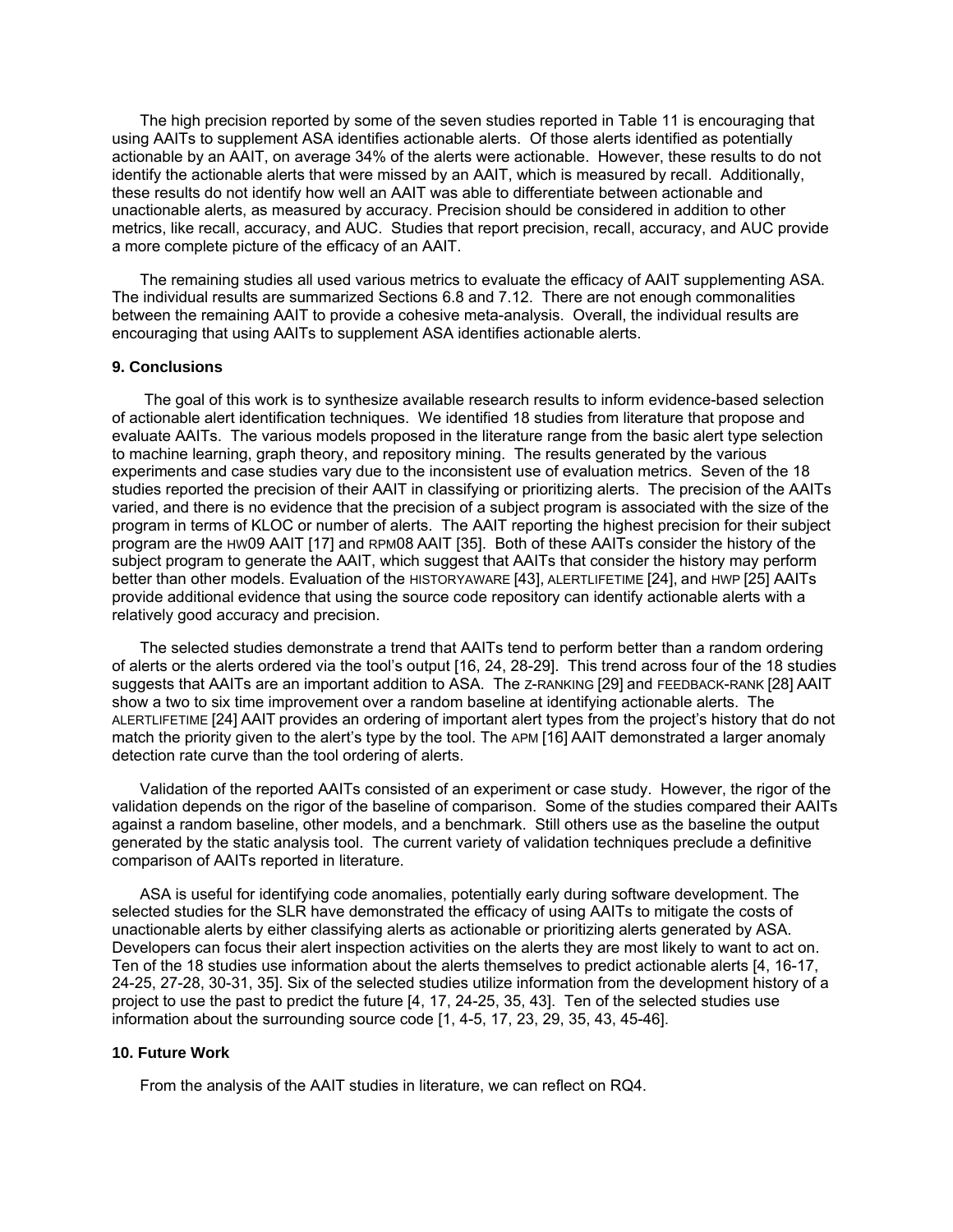• RQ4: What are the research challenges and needs in the area of AAITs?

We propose that a comparative evaluation of AAITs is required for further understanding of the strengths and weaknesses of the proposed techniques. There are several requirements for a comparative evaluation: 1) common subject programs (which imply a common programming language for evaluation); 2) common static analysis tools; and 3) a common oracle of actionable and unactionable alerts. FAULTBENCH [16] has been proposed to address the need for comparative evaluation of AAITs in the Java programming language. FAULTBENCH provides subject programs and alert oracles for the FINDBUGS [19] static analysis tool. FAULTBENCH could be expanded to evaluate other AAIT by including the history of the software project, as demonstrated in [17], and other ASA like PMD, JLINT, and ESC/JAVA.

# **11. Acknowledgements**

We would like to thank the RealSearch reading group, especially Lauren Haywood, for their comments on this paper. This work was funded by the first author's IBM PhD Fellowship.

# **12. Appendix: Subject program information**

Table 12 presents the subject program information reported in each of the 18 selected studies.

| reported in the study.) |                        |                                          |       |             |          |                                |                                                    |
|-------------------------|------------------------|------------------------------------------|-------|-------------|----------|--------------------------------|----------------------------------------------------|
| <b>Name</b>             | <b>Version</b>         | <b>Static</b><br><b>Analysis</b>         | Lang. | <b>KLOC</b> | # Alerts | <b>Alert</b><br><b>Density</b> | <b>AAIT</b>                                        |
| Antiword                | uk                     | n/a                                      | C     | 27          | n/a      | n/a                            | ELAN, EFAN <sub>H</sub> ,<br>EFAN <sub>v</sub> [5] |
| Apache Web<br>Server    | 10/29/2003             | <b>RETURN</b><br>VALUE<br><b>CHECKER</b> | C     | 200         | 738      | 3.69                           | HISTORYAWARE [43]                                  |
| Apache XML<br>Security  | 1.0.4                  | ESC/JAVA 2                               | Java  | 12.4        | 111      | 8.95                           | CHECK 'N' CRASH<br>and DSD-CRASHER<br>[10]         |
| Apache XML<br>Security  | $1.0.5$ D <sub>2</sub> | ESC/JAVA 2                               | Java  | 12.8        | 104      | 8.13                           | CHECK 'N' CRASH<br>and DSD-CRASHER<br>[10]         |

| Table 12: Subject Program Information (uk means unknown, which means the information is not |
|---------------------------------------------------------------------------------------------|
| reported in the study.)                                                                     |

| $'$ was to $'$ with<br>Security |                        |                         |                       |                |                | ◡.◡◡  | and DSD-CRASHER                                    |
|---------------------------------|------------------------|-------------------------|-----------------------|----------------|----------------|-------|----------------------------------------------------|
| Apache XML<br>Security          | $1.0.5\,\overline{D2}$ | ESC/JAVA 2              | Java                  | 12.8           | 104            | 8.13  | [10]<br>CHECK 'N' CRASH<br>and DSD-CRASHER         |
|                                 |                        |                         |                       |                |                |       | [10]                                               |
| Apache XML<br>Security          | 1.0.71                 | ESC/JAVA 2              | Java                  | 10.3           | 120            | 11.65 | CHECK 'N' CRASH<br>and DSD-CRASHER                 |
|                                 |                        |                         |                       |                |                |       | [10]                                               |
| Branch 1                        | uk                     | <b>SCAS</b>             | uk                    | uk             | 1692           | n/a   | <b>SCAS</b> [45]                                   |
| Branch <sub>2</sub>             | uk                     | <b>SCAS</b>             | uk                    | uk             | 2175           | n/a   | <b>SCAS</b> [45]                                   |
| Branch 3                        | uk                     | <b>SCAS</b>             | uk                    | uk             | 3282           | n/a   | <b>SCAS</b> [45]                                   |
| CCache                          | uk                     | n/a                     | C                     | 3              | n/a            | n/a   | ELAN, EFAN <sub>H</sub> , EFAN <sub>V</sub><br>[5] |
| Check                           | uk                     | n/a                     | $\mathsf{C}$          | 3              | n/a            | n/a   | ELAN, EFAN <sub>H</sub> , EFAN <sub>V</sub><br>[5] |
| Chktex                          | uk                     | n/a                     | $\mathsf{C}$          | $\overline{4}$ | n/a            | n/a   | ELAN, EFAN <sub>H</sub> , EFAN <sub>V</sub><br>[5] |
| Columba                         | varies                 | FINDBUGS,<br>PMD, JLINT | Java                  | uk             | uk             | n/a   | ALERTLIFETIME [24]                                 |
| Columba                         | 9/11/2003**            | FINDBUGS,<br>PMD, JLINT | Java                  | 121            | 2331****       | 19.26 | <b>HWP</b> [25]                                    |
| Company X                       | uk                     | <b>MC</b>               | C                     | uk             | uk             | n/a   | Z-RANKING [29]                                     |
| Company X                       | uk                     | <b>MC</b>               | $\overline{\text{c}}$ | 800            | 640            | 0.80  | FEEDBACK-RANK<br>[29]                              |
| Cut                             | uk                     | n/a                     | C                     | $\mathbf{1}$   | n/a            | n/a   | ELAN, EFAN <sub>H</sub> , EFAN <sub>V</sub><br>[5] |
| cvsobjects                      | 0.5beta                | <b>FINDBUGS</b>         | Java                  | 1.6            | $\overline{7}$ | 4.38  | APM [16]                                           |
| Google                          | uk                     | <b>FINDBUGS</b>         | Java                  | uk             | 1652           | n/a   | RPM08 [35]                                         |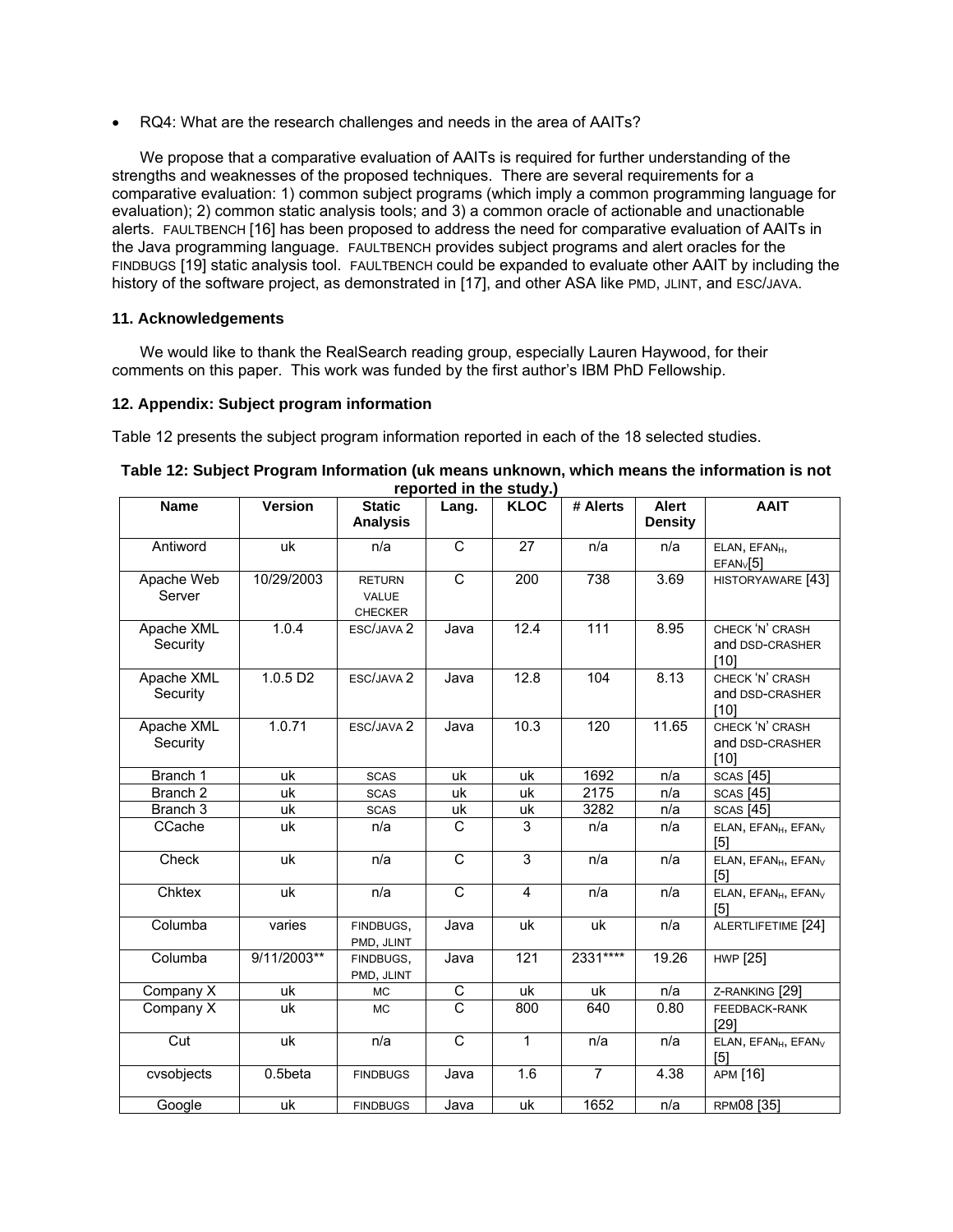| Groovy                       | 1.0 beta 1                 | ESC/JAVA 2                               | Java                  | $\overline{2}$    | 34.00            | 17.00              | CHECK 'N' CRASH                                    |
|------------------------------|----------------------------|------------------------------------------|-----------------------|-------------------|------------------|--------------------|----------------------------------------------------|
|                              |                            |                                          |                       |                   |                  |                    | and DSD-CRASHER<br>$[10]$                          |
| importscrubber               | 1.4.3                      | <b>FINDBUGS</b>                          | Java                  | 1.7               | 35               | 20.59              | APM [16]                                           |
| Indent                       | uk                         | n/a                                      | $\overline{C}$        | 26                | n/a              | n/a                | ELAN, EFAN <sub>H</sub> , EFAN <sub>V</sub><br>[5] |
| iTrust                       | <b>Fall 2007</b>           | <b>FINDBUGS</b>                          | Java                  | 14.1              | 110              | 7.80               | APM [16]                                           |
| jbook                        | 1.4                        | <b>FINDBUGS</b>                          | Java                  | 1.3               | 52               | 40.00              | APM [16]                                           |
| <b>JBoss JMS</b>             | 4.0 RC 1                   | ESC/JAVA 2                               | Java                  | $\overline{5}$    | 4                | 0.80               | CHECK 'N' CRASH                                    |
|                              |                            |                                          |                       |                   |                  |                    | and DSD-CRASHER<br>$[10]$                          |
| jdom                         | 1.1                        | <b>FINDBUGS</b>                          | Java                  | 8.4               | $\overline{55}$  | 6.55               | <b>APM</b> [16]                                    |
| jdom                         | revisions up<br>to 1.1     | <b>FINDBUGS</b>                          | Java                  | $9-$<br>$13.1***$ | 420****          |                    | HW09 [17]                                          |
| jEdit                        | varies                     | FINDBUGS,<br>PMD, JLINT                  | Java                  | uk                | uk               | n/a                | ALERTLIFETIME [24]                                 |
| Lame                         | uk                         | n/a                                      | $\overline{C}$        | $\overline{27}$   | n/a              | n/a                | ELAN, EFAN <sub>H</sub> , EFAN <sub>V</sub><br>[5] |
| Link                         | uk                         | n/a                                      | $\overline{\text{c}}$ | $\overline{14}$   | n/a              | n/a                | ELAN, EFAN <sub>H</sub> , EFAN <sub>V</sub><br>[5] |
| Linux                        | 2.5.8                      | <b>MC</b>                                | $\overline{C}$        | uk                | uk               | n/a                | Z-RANKING [29]                                     |
| Linux                        | 2.4.1                      | <b>MC</b>                                | $\overline{\text{c}}$ | uk                | 640              | n/a                | FEEDBACK-RANK<br>$[28]$                            |
| Lucene                       | 8/30/2004<br>**            | FINDBUGS,<br>PMD, JLINT                  | Java                  | 37                | $1513***$        | 40.89              | <b>HWP</b> [25]                                    |
| Memwatch                     | uk                         | N/A                                      | $\overline{\text{c}}$ | $\overline{2}$    | n/a              | n/a                | ELAN, EFAN <sub>H</sub> , EFAN <sub>V</sub><br>[5] |
| Net-tools                    | 1.46                       | ISA, RATS,<br>ITS4,<br><b>FLAWFINDER</b> | $\overline{C}$        | 4.1               | uk               | n/a                | ISA [27]                                           |
| org.eclipse.<br>core.runtime | 3.3.1.1                    | <b>FINDBUGS</b>                          | Java                  | 2.8               | 98               | 35.00              | APM [16]                                           |
| org.eclipse.<br>core.runtime | Revisions up<br>to 3.3.1.1 | <b>FINDBUGS</b>                          | Java                  | $2-$<br>$15.5***$ | 853****          | uk                 | HW09 [17]                                          |
| Program A                    | uk                         | QA C                                     | С                     | 9                 | 113              | $\overline{12.56}$ | OAY98 [31]                                         |
| Program B                    | uk                         | QA C                                     | $\overline{\text{c}}$ | 40                | $\overline{173}$ | 4.33               | OAY98[31]                                          |
| Program C                    | uk                         | QA C                                     | $\overline{C}$        | 126               | 1459             | 11.58              | OAY98[31]                                          |
| Program D                    | uk                         | QA C                                     | $\overline{C}$        | 36                | 1213             | 33.69              | OAY98[31]                                          |
| Program E                    | uk                         | QA C                                     | $\overline{\text{c}}$ | 44                | 1008             | 22.91              | OAY98[31]                                          |
| Program F                    | uk                         | QA C                                     | $\overline{\text{c}}$ | $\overline{87}$   | 2810             | 32.30              | OAY98[31]                                          |
| Program G                    | uk                         | QA C                                     | $\overline{\text{C}}$ | 80                | 779              | 9.74               | OAY98[31]                                          |
| Pure-ftpd                    | 1.0.17a                    | ISA, RATS,                               | $\overline{C}$        | 25.2              | uk               | n/a                | ISA [27]                                           |
|                              |                            | ITS4,<br><b>FLAWFINDER</b>               |                       |                   |                  |                    |                                                    |
| rdesktop                     | uk                         | <b>BOON</b>                              | $\overline{C}$        | 17                | uk               | uk                 | AJ06 [1]                                           |
| Scarab                       | 12/10/2002**               | FINDBUGS,<br>PMD, JLINT                  | Java                  | 64                | 1483****         | 23.17              | <b>HWP</b> [25]                                    |
| <b>TVoM</b>                  | uk                         | QA C                                     | C                     | 91                | 9740             | 107.03             | вм08в[4]                                           |
| Uni2Ascii                    | uk                         | n/a                                      | $\overline{\text{c}}$ | 4                 | n/a              | n/a                | ELAN, EFAN <sub>H</sub> , EFAN <sub>V</sub><br>[5] |
| Wine                         | 9/14/2004                  | <b>RETURN</b><br>VALUE<br><b>CHECKER</b> | $\mathbf C$           | uk                | 2860             | n/a                | HISTORYAWARE [43]                                  |
| wu-ftpd                      | 2.5.0                      | ISA, RATS,<br>ITS4,<br><b>FLAWFINDER</b> | ${\rm C}$             | 12.4              | uk               | n/a                | ISA [27]                                           |
| wzdftpd                      | uk                         | <b>BOON</b>                              | $\overline{C}$        | uk                | uk               | n/a                | AJ06 [1]                                           |

# **13. References**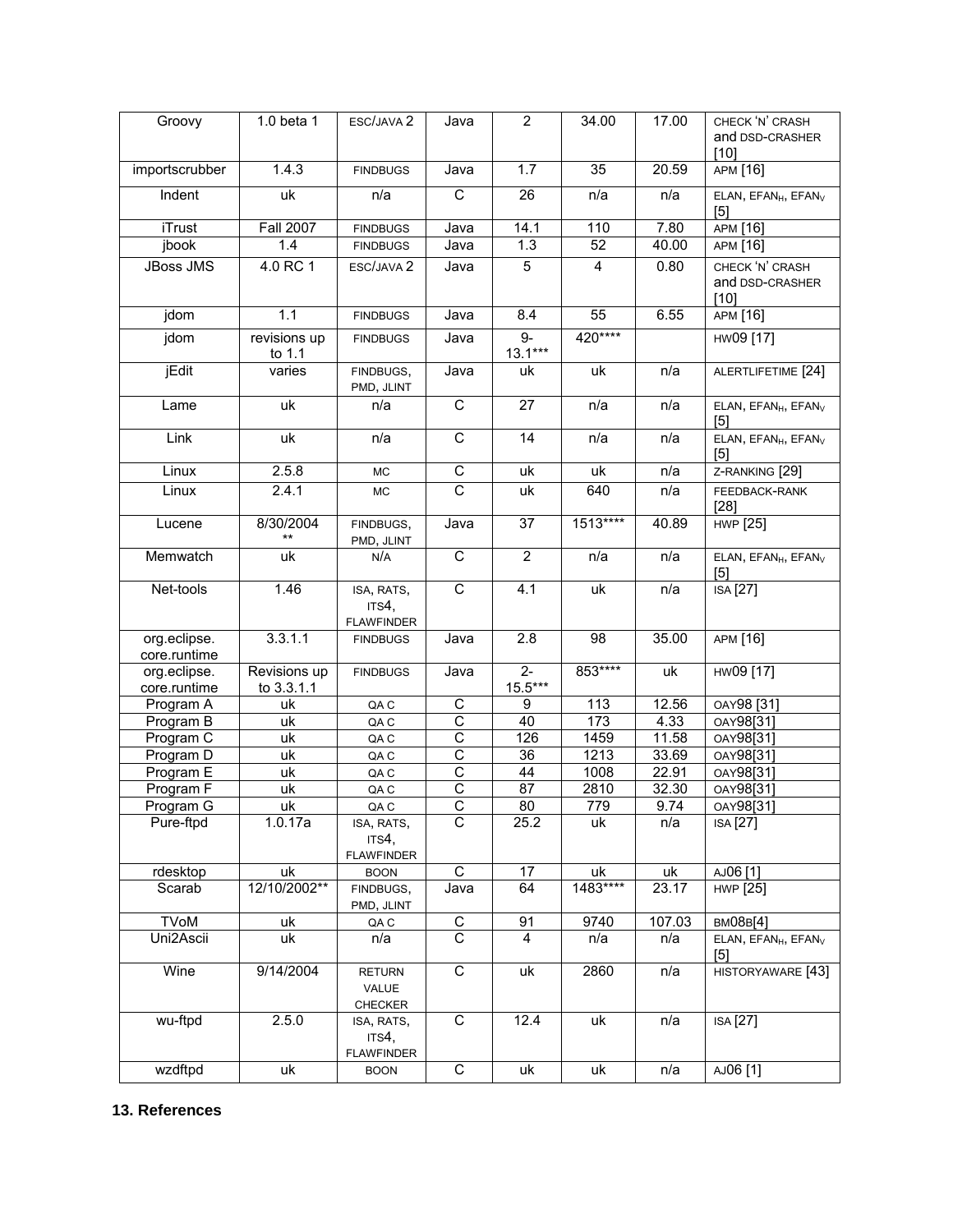- [1] A. Aggarwal and P. Jalote, "Integrating Static and Dynamic Analysis for Detecting Vulnerabilities," *Proceedings of the 30th Annual International Computer Software and Applications Conference*, Chicago, Illinois, USA, September 17‐21, 2006, pp. 343‐350.
- [2] R. M. Bell, T. J. Ostrand, and E. J. Weyuker, "Looking for Bugs in All the Right Places," *Proceedings of the International Symposium on Software Testing and Analysis*, 2006, pp. 61‐71.
- [3] C. Boogerd and L. Moonen, "Prioritizing Software Inspection Results using Static Profiling," *Proceedings of the 6th IEEE Workshop on Source Code Analysis and Manipulation*, Philadelphia, PA, USA, September 27‐29, 2006, pp. 149‐160.
- [4] C. Boogerd and L. Moonen, "Assessing the Value of Coding Standards: An Empirical Study," *Proceedings of the IEEE International Conference on Software Maintenance*, Beijing, China, Sept. 28 ‐ Oct. 4, 2008, pp. 277‐286.
- [5] C. Boogerd and L. Moonen, "On the Use of Data Flow Analysis in Static Profiling," *Proceedings of the Eighth IEEE International Working Conference on Source Code Analysis and Manipulation*, Beijing, China, Sept. 28‐29, 2008, pp. 79‐88.
- [6] B. Chess and G. McGraw, "Static Analysis for Security," in *IEEE Security & Privacy*. vol. 2, no. 6, 2004, pp. 76‐79.
- [7] B. Chess and J. West, *Secure Programming with Static Analysis*, 1st ed. Upper Saddle River, NJ: Addison‐Wesley, 2007.
- [8] C. Csallner and Y. Smaragdakis, "JCrasher: an automatic robustness tester for Java," *Software ‐ Practice and Experience,* vol. 34, no. 11, pp. 1025‐1050, 2004.
- [9] C. Csallner and Y. Smaragdakis, "Check 'n' Crash: Combining Static Checking and Testing," *Proceedings of the 27th International Conference on Software Engineering*, St. Louis, MO, USA, 2005, pp. 422‐431.
- [10] C. Csallner, Y. Smaragdakis, and T. Xie, "DSD‐Crasher: A Hybrid Analysis Tool for Bug Finding," *ACM Transactions on Software Engineering and Methodology,* vol. 17, no. 2, pp. 1‐36, April, 2008.
- [11] D. Engler, B. Chelf, A. Chou, and S. Hallem, "Checking System Rules Using System‐Specific, Programmer‐Written Compiler Extensions," in *Operating Systems Design and Implementation*no. San Diego, CA, 2000.
- [12] M. D. Ernst, J. Cockrell, W. G. Griswold, and D. Notkin, "Dynamically Discovering Likely Program Invariants to Support Program Evolution," *IEEE Transactions on Software Engineering,* vol. 27, no. 2, pp. 99‐123, Feb., 2001.
- [13] C. Flanagan, K. R. M. Leino, M. Lillibridge, G. Nelson, J. B. Saxe, and R. Stata, "Extended Static Checking for Java," *Proceedings of the ACM SIGPLAN 2002 Conference on Programming Language Design and Implementation*, Berlin, Germany, 2002, pp. 234‐245.
- [14] E. Haugh and M. Bishop, "Testing C Programs for Buffer Overflow Vulnerabilities," *Proceedings of the Network and Distributed System Security Symposium*, San Diego, CA, Feb., 2003, pp. 123‐ 130.
- [15] S. Heckman and L. Williams, "A Measurement Framework of Alert Characteristics for False Positive Mitigation Models," North Carolina State University TR‐2008‐23, October 6, 2008.
- [16] S. Heckman and L. Williams, "On Establishing a Benchmark for Evaluating Static Analysis Alert Prioritization and Classification Techniques," *Proceedings of the 2nd International Symposium on Empirical Software Engineering and Measurement*, Kaiserslautern, Germany, October 9‐10, 2008, pp. 41‐50.
- [17] S. Heckman and L. Williams, "A Model Building Process for Identifying Actionable Static Analysis Alerts," *Proceedings of the 2nd IEEE International Conference on Software Testing, Verification and Validation*, Denver, CO, USA, 2009, pp. 161‐170.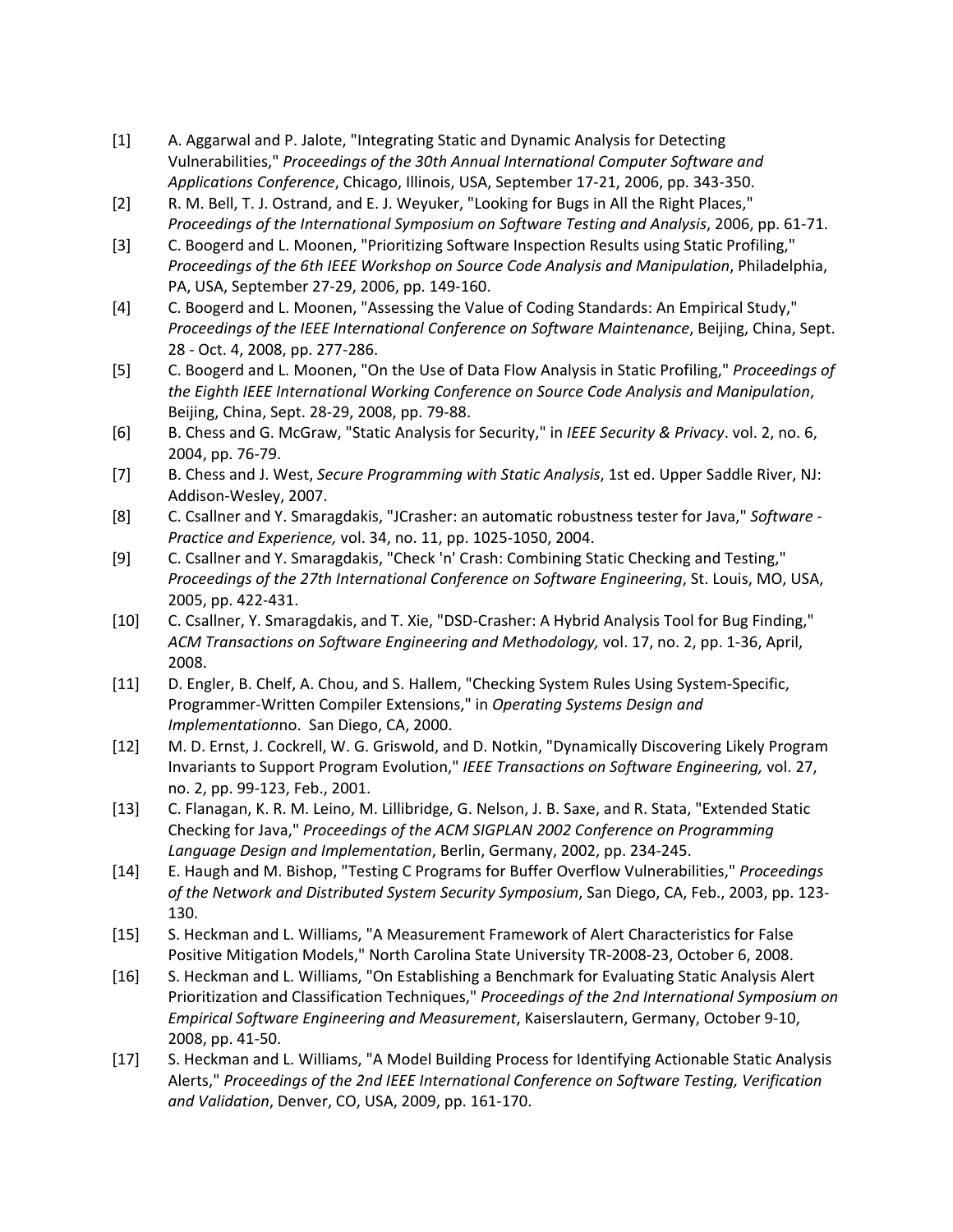- [18] S. S. Heckman, *A Systematic Model Building Process for Predicting Actionable Static Analysis Alerts*, Diss, Computer Science, North Carolina State University, 2009.
- [19] D. Hovemeyer and W. Pugh, "Finding Bugs is Easy," *Proceedings of the 19th ACM Conference on Object‐Oriented Programming, Systems, Languages, and Applications*, Vancouver, British Columbia, Canada, October 24‐28, 2004, pp. 132‐136.
- [20] IEEE, "IEEE Standard 610.12‐1990, IEEE Standard Glossary of Software Engineering Terminology," in no., 1990.
- [21] IEEE, "IEEE 1028‐1997 (R2002) IEEE Standard for Software Reviews," no., 2002.
- [22] IEEE, "ISO/IEC 24765:2008 Systems and Software Engineering Vocabulary," 2008.
- [23] Y. Jung, J. Kim, J. Shin, and K. Yi, "Taming False Alarms from a Domain‐Unaware C Analyzer by a Bayesian Statistical Post Analysis," *Proceedings of the 12th International Static Analysis Symposium*, Imperial College London, UK, 2005, pp. 203‐217.
- [24] S. Kim and M. D. Ernst, "Prioritizing Warning Categories by Analyzing Software History," *Proceedings of the International Workshop on Mining Software Repositories*, Minneapolis, MN, USA, May 19‐20, 2007, p. 27.
- [25] S. Kim and M. D. Ernst, "Which Warnings Should I Fix First?," *Proceedings of the 6th Joint Meeting of the European Software Engineering Conference and the ACM SIGSOFT Symposium on the Foundations of Software Engineering*, Dubrovnik, Croatia, September 3‐7, 2007, pp. 45‐54.
- [26] B. Kitchenham, "Procedures for Performing Systematic Reviews," Joint Technical Report, Keele University Technical Report (TR/SE‐0401) and NICTA Technical Report (0400011T.1) July 2004, 2004.
- [27] D. Kong, Q. Zheng, C. Chen, J. Shuai, and M. Zhu, "ISA: A Source Code Static Vulnerability Detection System Based on Data Fusion," *Proceedings of the 2nd International Conference on Scalable Information Systems*, Suzhou, China, June 6‐8, 2007, p. 55.
- [28] T. Kremenek, K. Ashcraft, J. Yang, and D. Engler, "Correlation Exploitation in Error Ranking," *Proceedings of the 12th ACM SIGSOFT International Symposium on Foundations of Software Engineering*, Newport Beach, CA, USA, 2004, pp. 83‐93.
- [29] T. Kremenek and D. Engler, "Z‐Ranking: Using Statistical Analysis to Counter the Impact of Static Analysis Approximations," *Proceedings of the 10th International Static Analysis Symposium*, San Diego, California, 2003, pp. 295‐315.
- [30] N. Meng, Q. Wang, Q. Wu, and H. Mei, "An Approach to Merge Results of Multiple Static Analysis Tools (short paper)," *Proceedings of the Eight International Conference on Quality Software*, Oxford, UK, August 12‐13, 2008, pp. 169‐174.
- [31] H. Ogasawara, M. Aizawa, and A. Yamada, "Experiences with Program Static Analysis," *Proceedings of the 1998 Software Metrics Symposium*, Bethesda, MD, USA, November 20‐21, 1998, pp. 109‐112.
- [32] T. J. Ostrand, E. J. Weyuker, and R. M. Bell, "Where the Bugs Are," *Proceedings of the International Symposium on Software Testing and Analysis*, 2004, pp. 86‐96.
- [33] C. Pacheco and M. D. Ernst, "Eclat: Automatic Generation and Classification of Test Inputs," *Proceedings of the 19th European Conference on Object‐Oriented Programming*, Glasgow, Scotland, July 27‐29, 2005, pp. 504‐527.
- [34] G. Rothermel, R. H. Untch, C. Chu, and M. J. Harrold, "Prioritizing Test Cases For Regression Testing," *IEEE Transactions on Software Engineering,* vol. 27, no. 10, pp. 929‐948, October, 2001.
- [35] J. R. Ruthruff, J. Penix, J. D. Morgenthaler, S. Elbaum, and G. Rothermel, "Predicting Accurate and Actionable Static Analysis Warnings: An Experimental Approach," *Proceedings of the 30th International Conference on Software Engineering*, Leipzig, Germany, May 10‐18, 2008, pp. 341‐ 350.